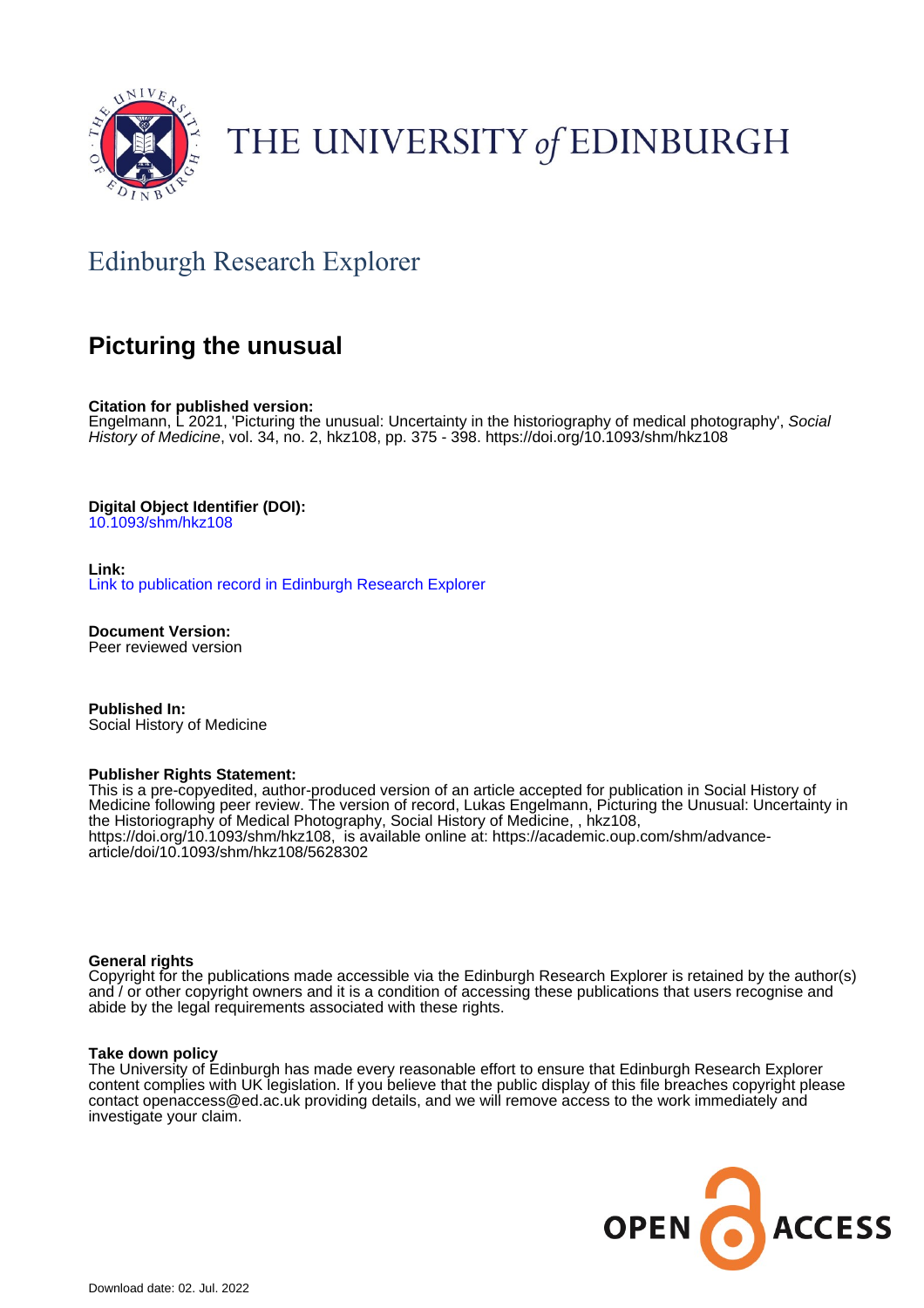## **Picturing the Unusual. Uncertainty in the Historiography of Medical Photography**

#### **Abstract**

The paper explores and expands the historiography of medical photography. First, it revisits historical scholarship on medical photography to demonstrate the absence of a consensus as to what counts as medical photography and what does not. Second, the paper illustrates the shortcomings of current analytical perspectives with two examples. The first picture was taken by the board of health in Honolulu in 1900 to visualise bubonic plague but resists recognition as a medical representation. The second, a 1987 picture of a person with AIDS, has been perceived as a medicalised photograph contrary to the artist's intention. Both pictures, rather than delivering diagnostic inferences sustained notions of uncertainty and unusualness. With these examples, I outline the often overlooked significance of picturing uncertainty in the historiography of medical photography. Finally, I ask if these visualisations might be better addressed as elements of experimental systems rather than as representations of disease.

*Keywords: Medical Photography, AIDS, plague, experimental system*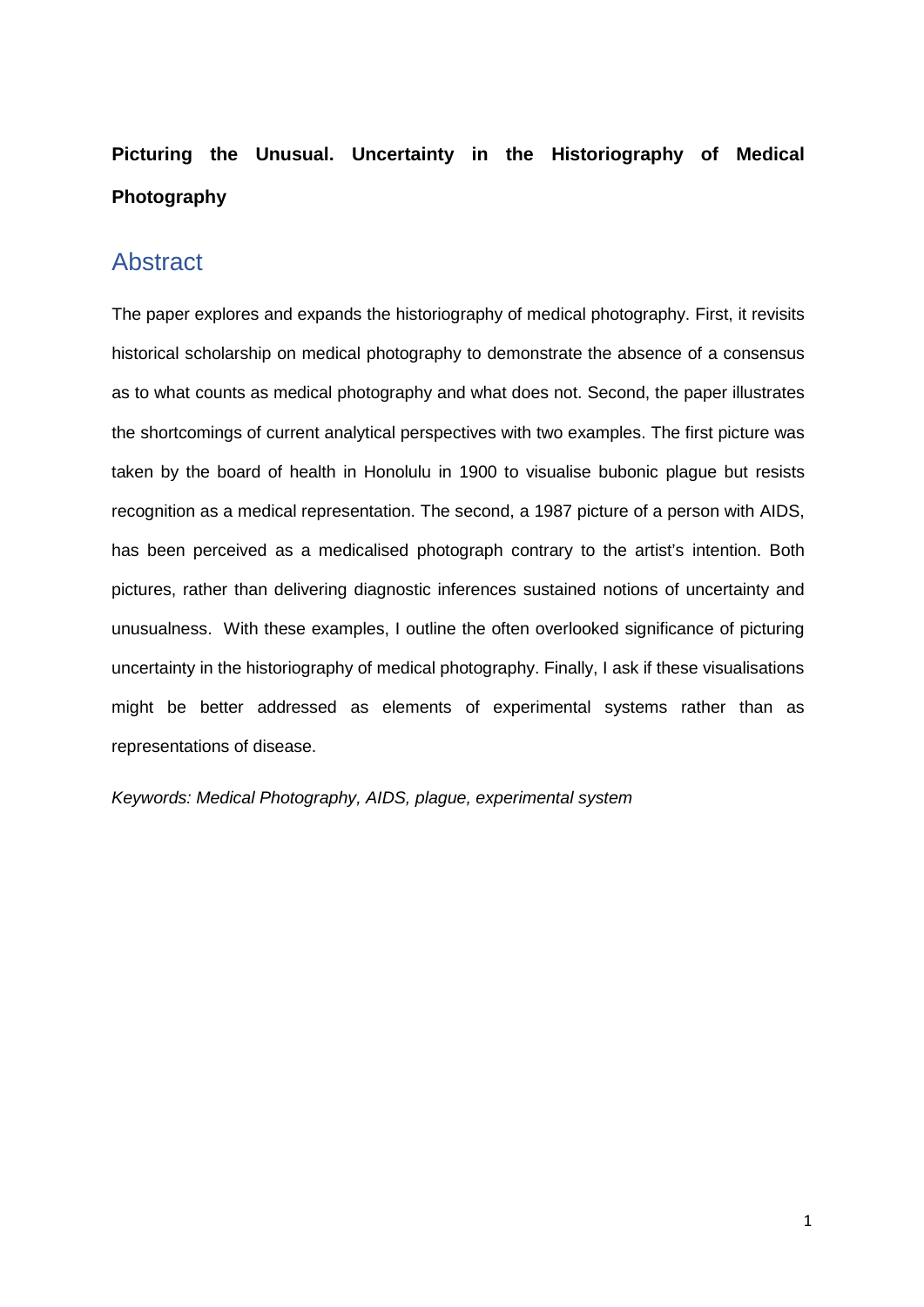### Introduction

In recent years, historians have overcome lingering 'anxieties' about the use of medical photographs, when writing the history of health and illness.<sup>[1](#page-2-0)</sup> The history of medical photography is no longer 'written out of history,'[2](#page-2-1) but has seen an ever-growing body of dedicated and innovative analytical work.<sup>[3](#page-2-2)</sup> However, increased frequency of medical photographs in historical writing has not brought clarity about what we write about when we write about medical photography. Too often, authors seem to avoid rigorous definitions of these peculiar sources and rarely ask the question: what exactly constitutes a historical picture as a medical photograph? This essay aims to analyse some of the implied definitions from recent scholarship and to offer a new approach for rethinking medical photography as historical source.

<span id="page-2-0"></span><sup>&</sup>lt;sup>1</sup> Sander L. Gilman, "How and Why Do Historians of Medicine Use or Ignore Images in Writing Their Histories?," in *Picturing Health and Illness. Images of Identity and Difference* (Baltimore, London, 1995).

<span id="page-2-1"></span><sup>2</sup> Erin O'Connor, "Camera Medica," *History of Photography* 23, no. 3 (September 1, 1999): 232–44, https://doi.org/10.1080/03087298.1999.10443326.

<span id="page-2-2"></span><sup>3</sup> See for example: Christos Lynteris, *Ethnographic Plague: Configuring Disease on the Chinese-Russian Frontier* (Basingstoke: Palgrave Macmillan, 2016); Ruth J. Prince, "The Diseased Body and the Global Subject: The Circulation and Consumption of an Iconic AIDS Photograph in East Africa," *Visual Anthropology* 29, no. 2 (2016): 159–86, https://doi.org/10.1080/08949468.2016.1131517; Katherine Rawling, "'She Sits All Day in the Attitude Depicted in the Photo': Photography and the Psychiatric Patient in the Late Nineteenth Century," *Medical Humanities* 43, no. 2 (June 1, 2017): 99–100, https://doi.org/10.1136/medhum-2016-011092; Beatriz Pichel, "Reading Photography in French Nineteenth Century Journals," *Media History* (pre-published October 9, 2018): 1–19, https://doi.org/10.1080/13688804.2018.1530974.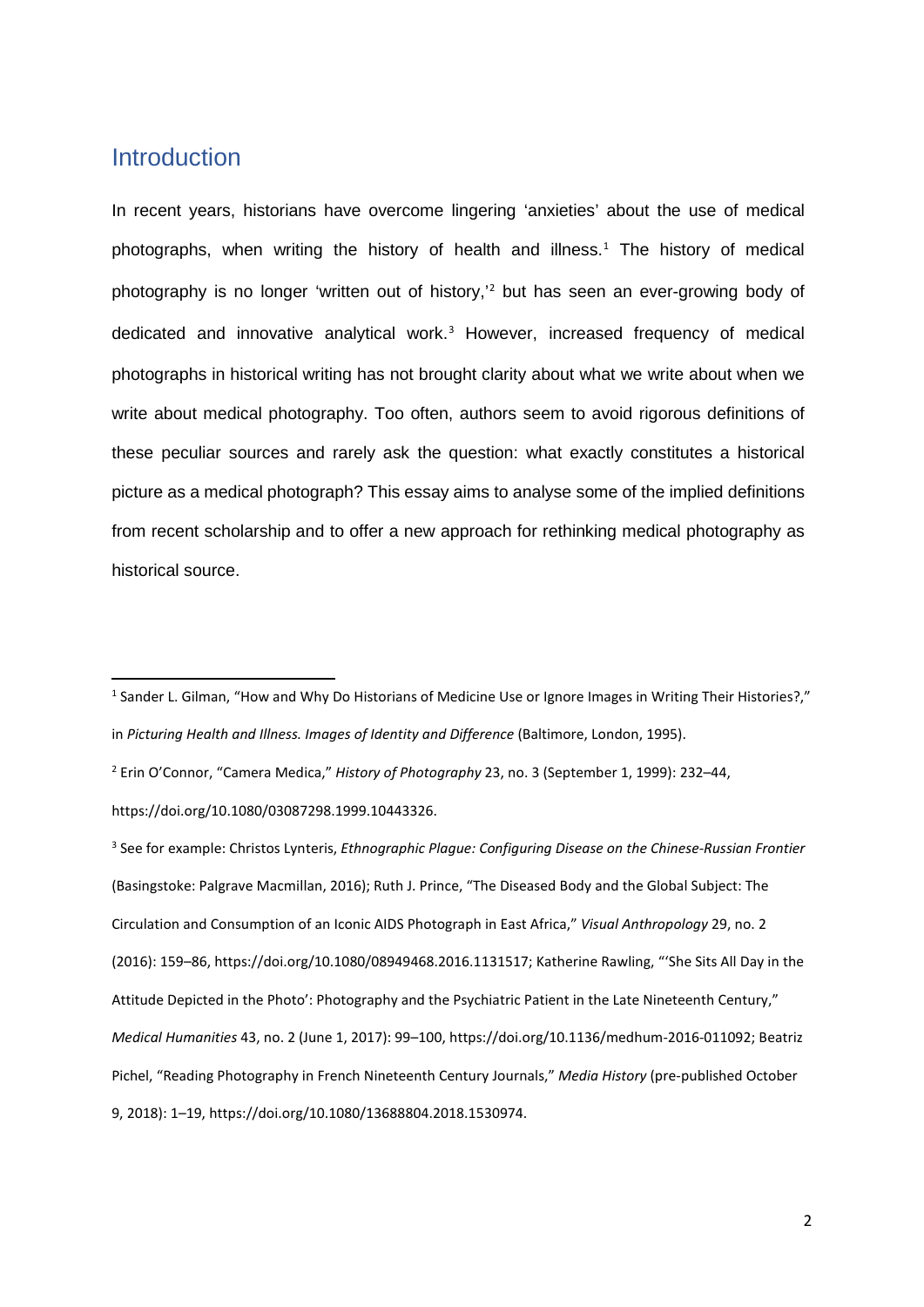Medical photographs have been a rich archive for historical scholarship in and beyond the history of medicine. Historians have used them as windows onto the past of different medical practice and they have been understood as visual preservations of historic diseases, whose appearance has since radically changed.[4](#page-3-0) Scholars have worked with medical photographs to reconstruct past meanings and ways of seeing of diseases, and some have wondered to what extent medical photography has informed and influenced broader aesthetic practices of portrait photography.[5](#page-3-1) Medical photographs remain a peculiar source, as they seem to offer insight in both the historical shape of disease as well as the historical practices of medical expertise and care.

This essay's contribution sets off from reflections from two disparate examples, which each challenge the historiographical limitations when writing on medical photographic sources. In both cases, photographs have been experimental instruments with decisive influence over ways of seeing disease within highly contextualised settings. To explore what unites these pictures despite their geographical, medical and chronological disparity, I borrow from George Canguilhem's writings to situate medical photography as a medium that delivers

<span id="page-3-1"></span><span id="page-3-0"></span> <sup>4</sup> K. Aterman and J. A. Grimaud, "The Brothers Lumière. Pioneers in Medical Photography," *The American Journal of Dermatopathology* 5, no. 5 (October 1983): 479–81; Stanley B. Burns, *Early Medical Photography in America (1839-1883)* (New York: Burns Archive, 1983); Joel-Peter Witkin and Stanley Burns, eds., *Masterpieces of Medical Photography. Selection from the Burns Archive* (Pasadena: Twelvetrees Press, 1987). <sup>5</sup> Examples include Daniel M. Fox and Christopher Lawrence, *Photographing Medicine. Images and Power in Britain and America since 1840* (New York: Greenwood Press, 1988); Tanya Sheehan, *Doctored. The Medicine of Photography in Nineteenth-Century America* (University Park: Pennsylvania State University Press, 2011); John Harley Warner, *Dissection: Photographs of a Rite of Passage in American Medicine, 1880-1930* (New York: Blast Books, 2009).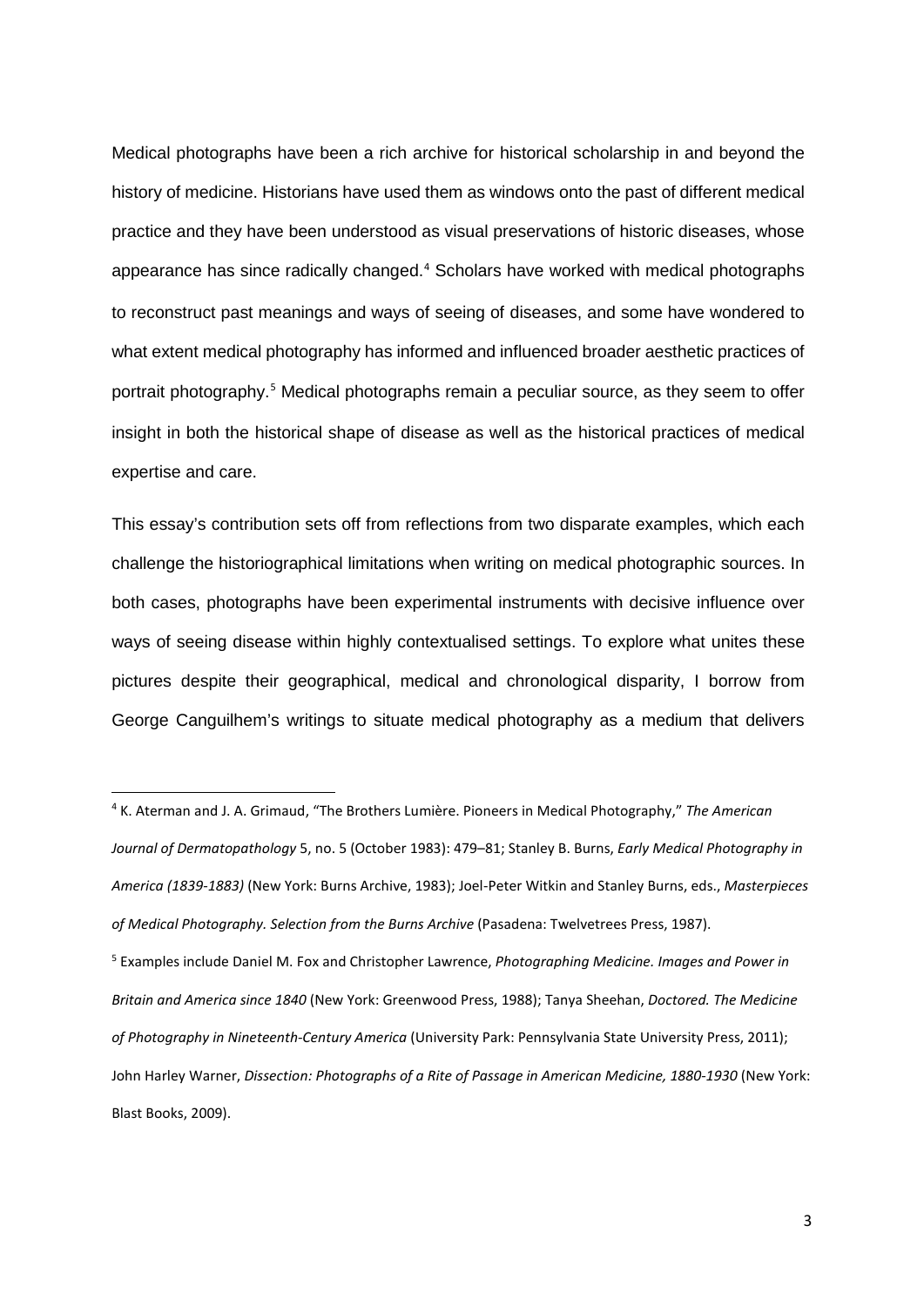notions of human life through the 'infractions of the norms,' rather than through pathological portraiture. [6](#page-4-0) Rather than delivering well-defined portraits of pathological specimen, I argue for medical photographs to offer visualisations of unusualness and uncertainty. It is these notions, and the photographs sustaining them, from which diagnosis, classification and representation of disease may be inferred.

Both photographs originate from two different locations struck by two different diseases that have assumed status of epidemic crisis. The first picture shows an empty street in Honolulu from 1900 (Figure 2). In the centre of the photograph are two wooden buildings, seen from a pedestrian's perspective, partially hidden behind an unpretentious wooden fence. The then famous romantic photographer of Hawaiian landscapes and royals, Frank Davey, took the picture. Doctors at the Honolulu board of health commissioned the photograph, with another 340 images, with the resulting collection offering a significant contribution to containing an outbreak of bubonic plague on the Pacific island. The second picture is a famous photograph from Nicholas Nixon's exhibition 'Pictures of People,' which opened at the MOMA in 1987 (Figure 3). The black and white print portrays Tom Moran, dressed in a hospital gown, lying propped up in a bed. Moran suffered from AIDS and died the same year the picture was taken. As part of a series of pictures showing people with AIDS, the photographer aimed to make visible the plight and suffering of people with AIDS. He wanted to give the threatening and - by 1988 - still deeply puzzling epidemic 'a face' [7](#page-4-1) .

Both Nixon's and Davey's photographs are pictures of medical 'matters', but both deviate from scholarly expectations of medical photography. For quite some time, historians have

<span id="page-4-0"></span> <sup>6</sup> Georges Canguilhem, *On the Normal and the Pathological* (Dordrecht: Reidel, 1978), 118.

<span id="page-4-1"></span><sup>7</sup> Bethany Ogdon, "Through the Image: Nicholas Nixon's 'People with AIDS,'" *Discourse* 23, no. 3 (2001): 75– 105.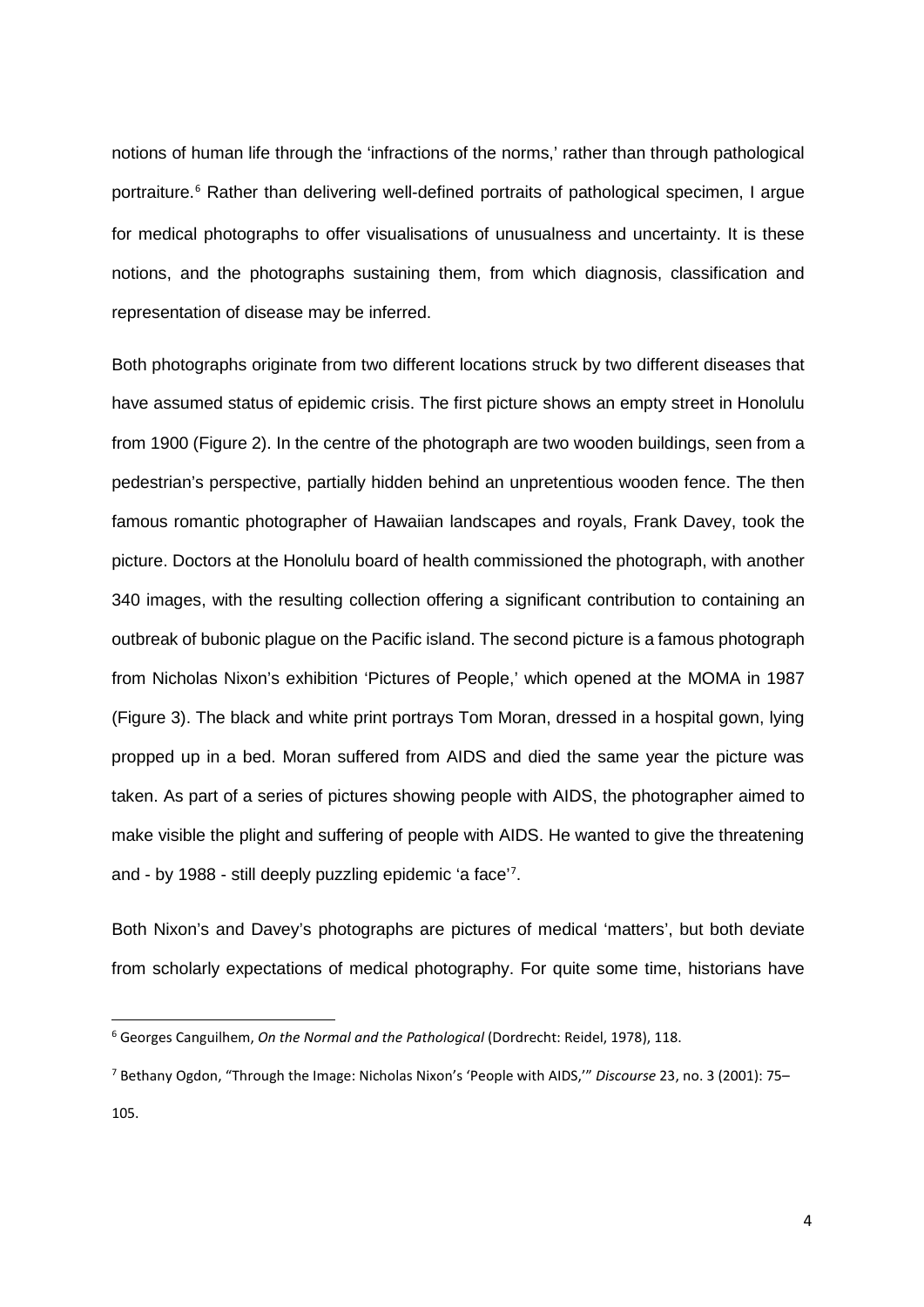perceived the genre through a clinical lens and considered medical photographs to be those produced by physicians with the aim to capture recognizable symptoms of a well-defined disease.<sup>[8](#page-5-0)</sup> Without neglecting the lasting significance of this clinical practice the historian's understanding of medical photography should consider the genre both more broadly and more conceptually. Utilizing perspectives both from the historiography of photography as well as from the historiography of medical representations, I argue that the historian's perspective is best advised to deviate from the perspective of the medical sciences. Rather than to ask what a medical photograph is and *what* disease it might show, the historian should ask *when* a, or rather any photograph has become a medical photograph.<sup>[9](#page-5-1)</sup>

Nixon's photographs share some resemblance to the aesthetics of clinical portraiture, and might be useful to showcase symptoms and signs of AIDS. The Honolulu board of health, on the other hand, sought Davey's services for the purpose to identify, catalogue and eradicate plague in Honolulu. With these two examples, the paper highlights the inadequacy of two criteria commonly used by historians to identify medical photographs. First, I challenge the notion that photographs accrue medical meanings through the intention or profession of the photographer. Nixon's portrait shows that some photographs acquire medical meaning despite their production outside of the medical profession. Second, the content of a photograph does not offer sufficient evidence to determine the medical nature of a photograph. Davey's series on plague in Honolulu shows this, as his photographs do not aspire to deliver sightings of clinical signs. The afflicted are intentionally absent, and instead focus is on the streets, houses and yards of the city. Rather than recognising visible signs of

<span id="page-5-0"></span> 8 See : A.R. Williams, "Victorian Clinical Photography," *Journal of Audiovisual Media in Medicine* 5 (1982): 100– 103; Aterman and Grimaud, "The Brothers Lumière. Pioneers in Medical Photography"; Witkin and Burns, *Masterpieces of Medical Photography. Selection from the Burns Archive*; Andreas-Holger Maehle, "The Search for Objective Communication: Medical Photography in the Nineteenth Century," in *Non-Verbal Communication in Science Prior to 1900*, ed. Renato G. Mazzolini (Firenze: Leo S. Olschki, 1993), 563–86.

<span id="page-5-1"></span><sup>9</sup> My gratitude to the anonymous reviewer, who generously suggested this phrasing with reference to the work of Nelson Goodman.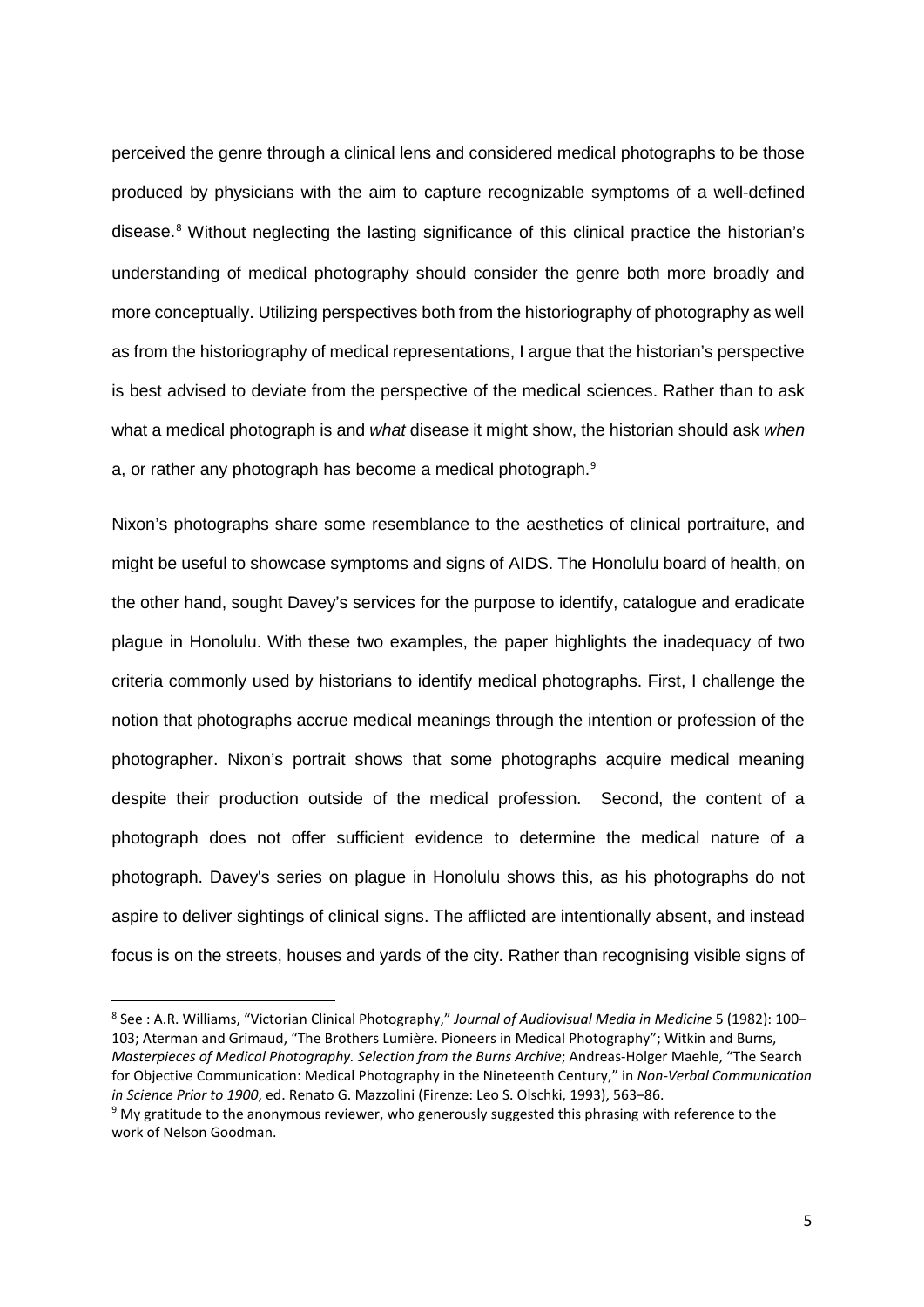disease, it is the archival provenance, which suggest a historical classification of these pictures as medical photographs.[10](#page-6-0)

Once, we have moved away from authorship and visual content, the question of what constitutes a medical photograph for historians allows for systematic reconsideration. In the history of photography more generally, it has been well established that neither the content, the visual style, nor the identity of the photographer establish a fixed frame of reference for the photography itself.[11](#page-6-1) Scholarship has since moved towards a focus on the uses of photographs and the practices involved in making photographs useful within a 'visual economy.' [12](#page-6-2) The question is then, what sets medical photography apart from photography at large and which theoretical considerations provide a meaningful distinction for historians?

To this end, I borrow from Elisabeth Edwards' work on colonial photography to argue that medical photographs also stem from an 'archive of uncertainty.'[13](#page-6-3) But beyond governing the colonised and their territories, medical photographs are implicated more generally in the

<span id="page-6-0"></span><sup>&</sup>lt;sup>10</sup> It is no coincidence that both photographs discussed in this paper are related to a more or less public crisis of health. One could argue that it is in these contexts, where medical photographs are most obviously begin to take on multiple meanings and functions. However, I consider it more valuable to revisit assumptions about the genre of medical photography at large from this perspective, rather than to consider these pictures as part of a categorically different kind of hygienic or public health photography. On the latter, which considers a set of different questions and is usually concerned with pictures produced for public circulation, see the contributions to David Harley Serlin, ed., *Imagining Illness. Public Health and Visual Culture* (Minneapolis: University of Minnesota Press, 2010).

<span id="page-6-1"></span><sup>&</sup>lt;sup>11</sup> For a good overview of recent key transformations in the historiography of photography, see Elizabeth Edwards, "Objects of Affect: Photography Beyond the Image," *Annual Review of Anthropology* 41, no. 1 (2012): 221–34, https://doi.org/10.1146/annurev-anthro-092611-145708.

<span id="page-6-2"></span><sup>&</sup>lt;sup>12</sup> Within these analytical frameworks, questions of intent and aesthetics are of course not excluded but photographs are understood to gain meaning within wider settings, including archives, collections and textual framings. See: Deborah Poole, *Vision, Race, and Modernity: A Visual Economy of the Andean Image World* (Princeton University Press, 1997); David Campbell, *The Visual Economy of HIV/AIDS*, 2008, http://www.visualhivaids.org.

<span id="page-6-3"></span><sup>13</sup> Elizabeth Edwards, "Photographic Uncertainties: Between Evidence and Reassurance," *History and* 

*Anthropology* 25, no. 2 (March 15, 2014): 171–88, https://doi.org/10.1080/02757206.2014.882834.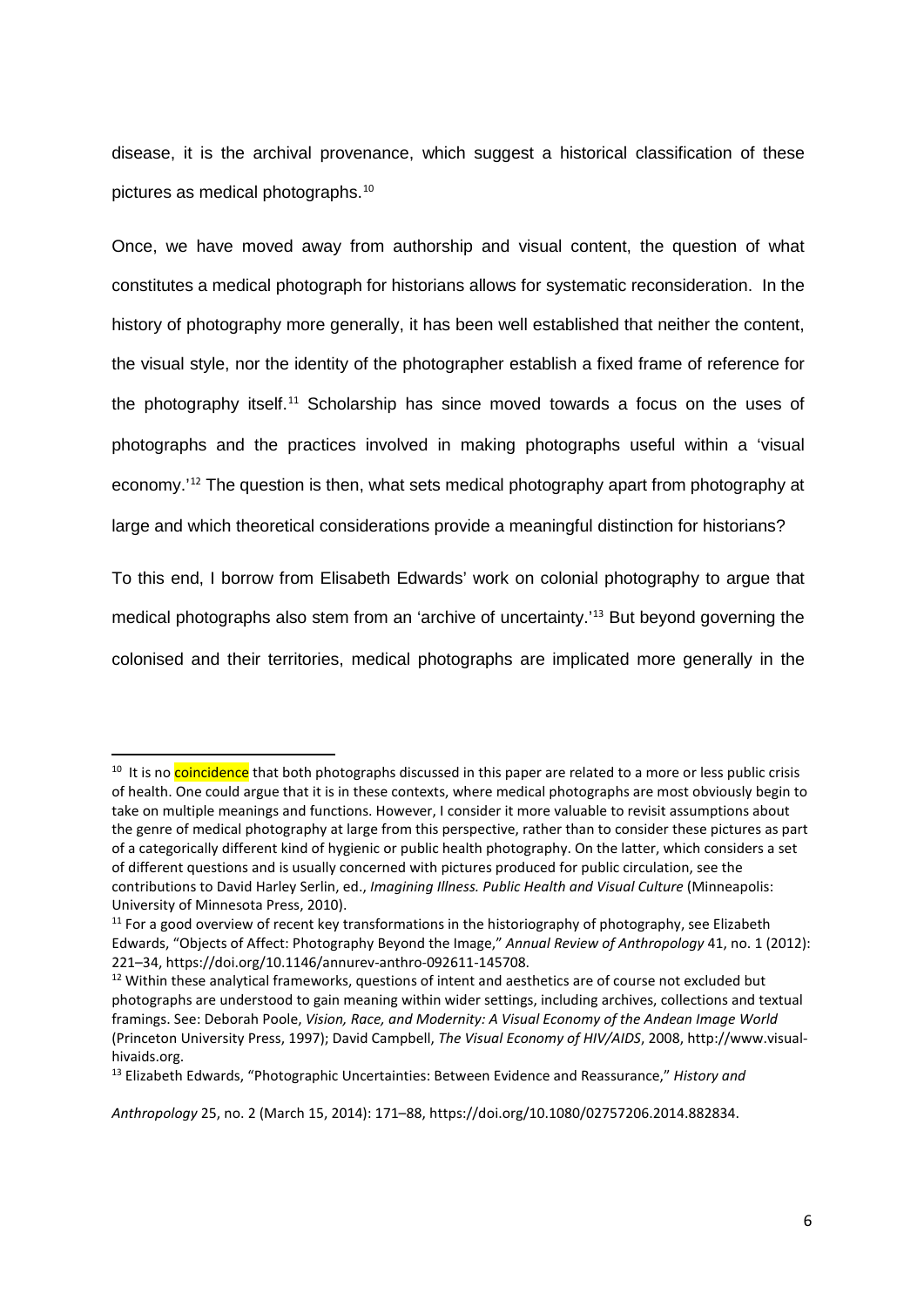governance of pathological appearances and their distinction from inconspicuous normality.[14](#page-7-0) Edwards' analytical focus moves beyond instrumentality and over-determination, which are traditionally associated with the portraiture of a patient in clinical settings. Instead, this paper emphasises like Edwards the 'ambiguous and indeterminate modalities' of photography as a material practice, with complex and often contradictory demands made of them to perform as representations of disease.[15](#page-7-1) Edwards' work encourages historians of medical photography to interrogate the single picture's position within a larger collection of practices, assumptions and expectations. The individual photograph, according to Edwards, maintains a status of indeterminacy and it is only through collections, framings and captions that the photograph begins to communicate information.

Edwards' perspective is echoed in the work of Robin Kelsey, who writes on photography as an 'art of chance', a medium, which resists being subsumed by the photographer's intent.<sup>[16](#page-7-2)</sup> Turning to the history of photographic reporting and survey practices, Kelsey proposes to consider the repetitive and technical appearance of such photographic series as an indication of the persisting indeterminacy of its subject. Instead of extracting a 'complete and corresponding record,' such series constitute a 'graphic experiment.'[17](#page-7-3) Following this trope, a further theoretical loan for the following arguments stems from the history of experimental systems, as developed by Hans-Joerg Rheinberger. A key characteristic of experimental systems, as Rheinberger suggests, is the built-in absence of a clear picture of the very object

<span id="page-7-0"></span> <sup>14</sup> Canguilhem, *On the Normal and the Pathological*, 118.

<span id="page-7-1"></span><sup>15</sup> Edwards, "Photographic Uncertainties," 173.

<span id="page-7-2"></span><sup>16</sup> Robin Kelsey, *Photography and the Art of Chance* (Harvard University Press, 2015).

<span id="page-7-3"></span><sup>17</sup> Robin Kelsey, *Archive Style: Photographs and Illustrations for U.S. Surveys, 1850-1890* (Univ of California Press, 2007), 3.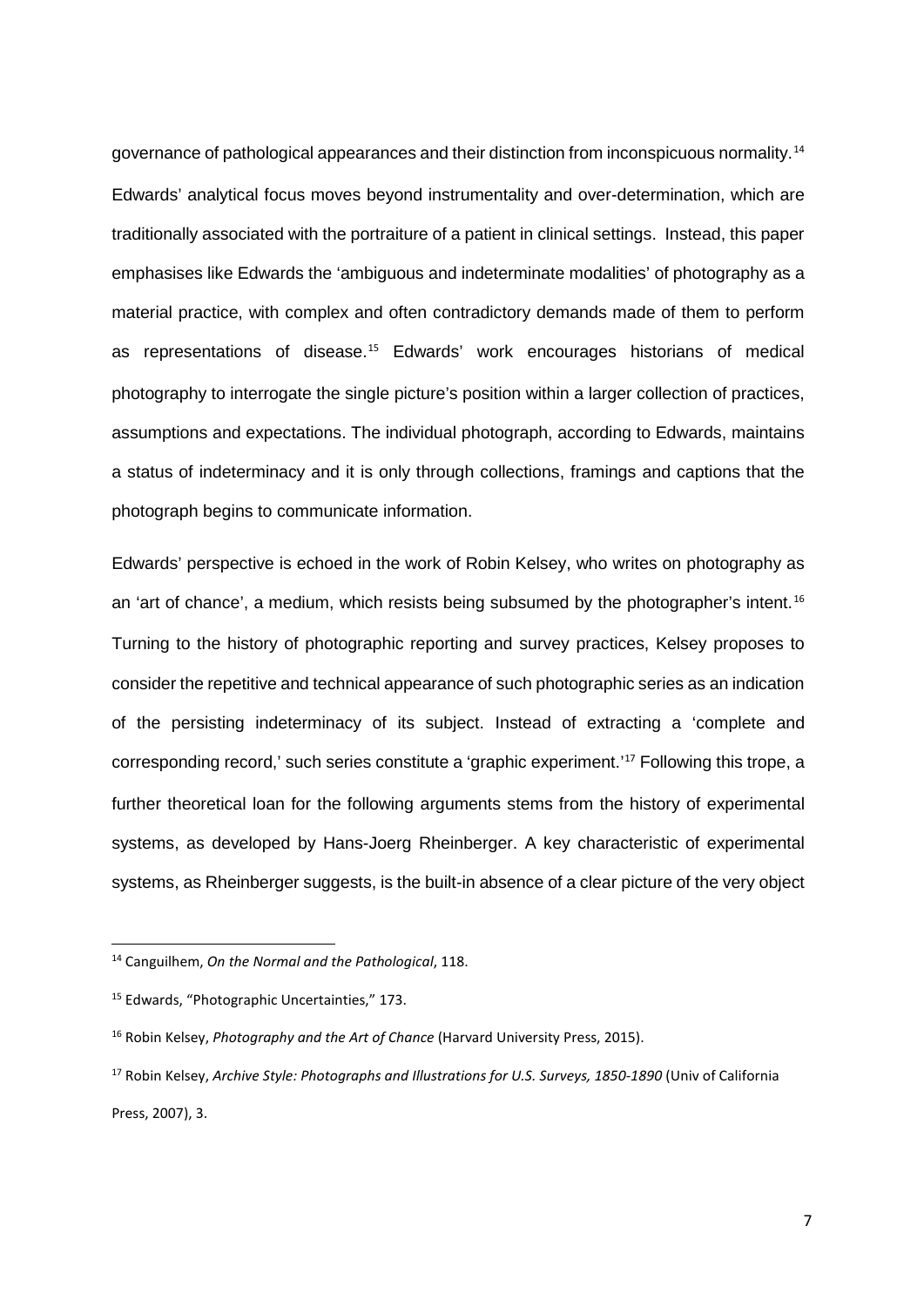the system is supposed to reveal. Within an experimental systems the 'new is nothing as an irritation at the point where it first appears.'<sup>[18](#page-8-0)</sup> Rheinberger's appreciation of moments of excess, chance and unexpectedness, which are then turned into durable information, is of value to the history of medical photography. The analogy between experimental systems and the mechanical portrayal of disease emphasises unusualness and uncertainty not as accidental result, but rather as the technology's characteristic feature. Medical photography affixes a state of enduring excess and anomaly, a state where normality was apparently lost, but pathology not yet defined.

I will first sketch out elements of the stock narratives regarding medical photography, and cluster the most recent scholarship according to historical approaches and methodological alliances. Secondly, the integration of photographs of the third plague pandemic into the history of medical photography will encourage a crucial extension of the scope of the genre beyond its principal focus on the patient's body. The third section of the paper will turn to controversial discussions about the unintended effects of artistic portraiture to medicalise subjects in the history of AIDS, and thus engage with the paradox of a medical photography against the creator's intentions. The paper will close with a brief discussion of the challenges presented in the case of bubonic plague and AIDS to set the foundations of a wider framework to think about medical photographs in history.

<span id="page-8-0"></span> <sup>18</sup> Hans-Jörg Rheinberger, "Experimental Systems. Historiality, Narration, and Deconstruction," in *The Science Studies Reader*, ed. Mario Biagioli (New York: Routledge, 1999), 417–29.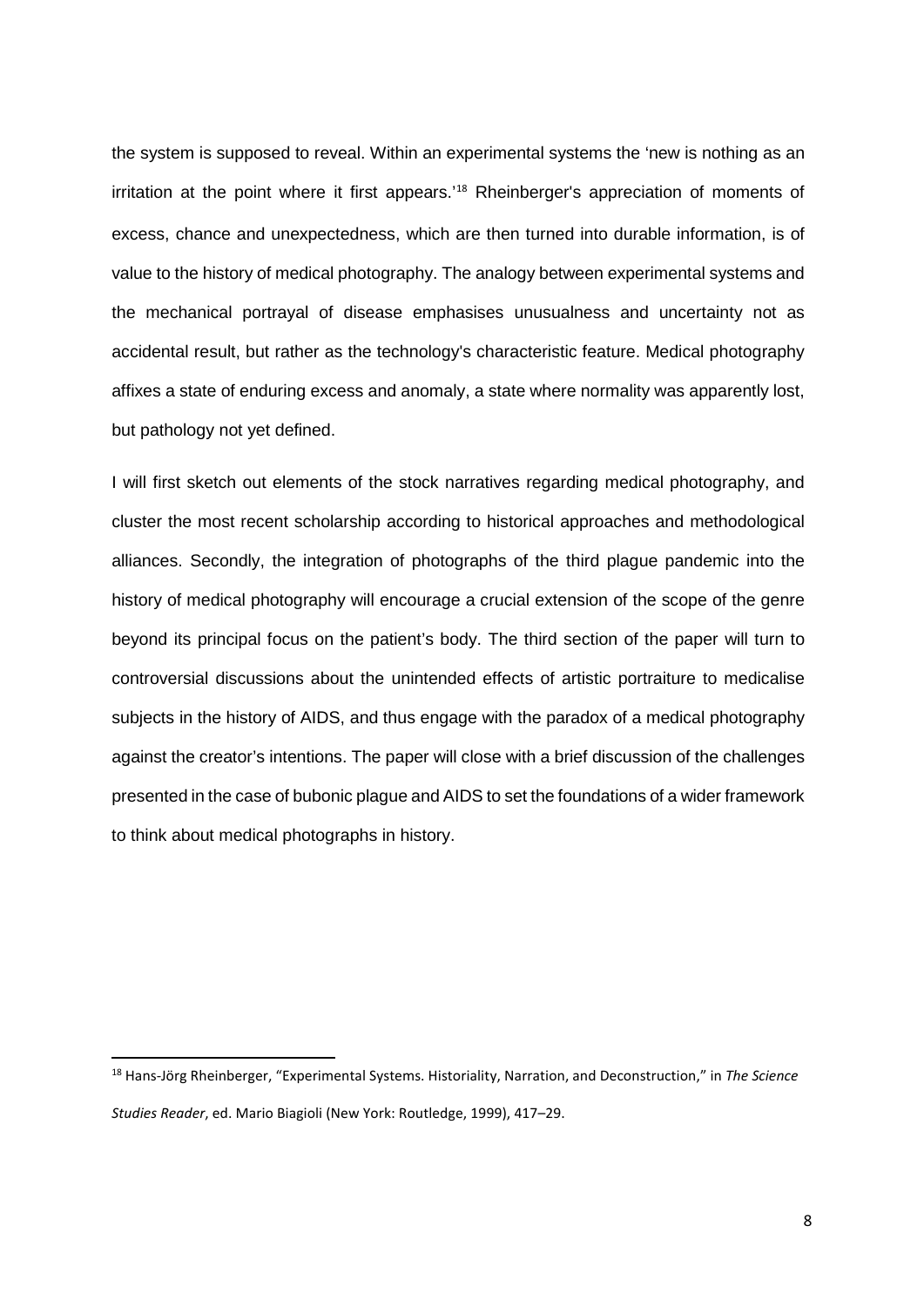#### Medical Photography in History

Medical photography is often perceived as a successor to earlier genres of visualizing pathology as it, according to Jennifer Tucker, provided a radical new 'medium of seeing' disease.<sup>[19](#page-9-0)</sup> Towards the end of the 19<sup>th</sup> century, medical photography had adopted its own visual language. The historians Daniel Fox and Christopher Lawrence wrote an influential history of the medical photographer, which created a new and pervasive 'visual concept of pathology.'[20](#page-9-1) While photography found applications in histology and in bacteriology, it was mostly used as a mode of representation best suited to clinical diagnostics. The emerging convention of the clinical portrait at the end of the 19<sup>th</sup> century allowed for 'pathologists to see the diseases others had described in the dead, and clinicians to envisage and locate them in the living.'[21](#page-9-2) Consequently, the history of medical photography is usually addressed through the epistemological framework of clinical diagnostics, the clinical gaze, practical circumstances of hospital routine or doctors' private photographic practice. A regular staple of this historiography were the many portraits of syphilitic patients (Figure 1), which carried the stigmata of syphilis to teach dermatologists and to offer guidance in negotiating the meaning of the disease within public health.<sup>[22](#page-9-3)</sup>

<span id="page-9-0"></span> <sup>19</sup> Jennifer Tucker, *Nature Exposed: Photography as Eyewitness in Victorian Science* (Baltimore: Johns Hopkins University Press, 2005), 239.

<span id="page-9-1"></span><sup>20</sup> Fox and Lawrence, *Photographing Medicine*, 23.

<span id="page-9-2"></span><sup>&</sup>lt;sup>21</sup> Fox and Lawrence, 25.

<span id="page-9-3"></span><sup>22</sup> Sander L. Gilman, "AIDS and Syphilis: The Iconography of Disease," in *AIDS, Cultural Analysis, Cultural Activism*, ed. Douglas Crimp (Mass: MIT-Press, 1988), 87–107; Lutz Sauerteig, *Krankheit, Sexualität, Gesellschaft. Geschlechtskrankheiten und Gesundheitspolitik in Deutschland im 19. und frühen 20. Jahrhundert* (Stuttgart: Steiner, 1999); For a detailed discussion see Lukas Engelmann, *Mapping AIDS: Visual Histories of an Enduring Epidemic* (Cambridge University Press, 2018), 83 ff.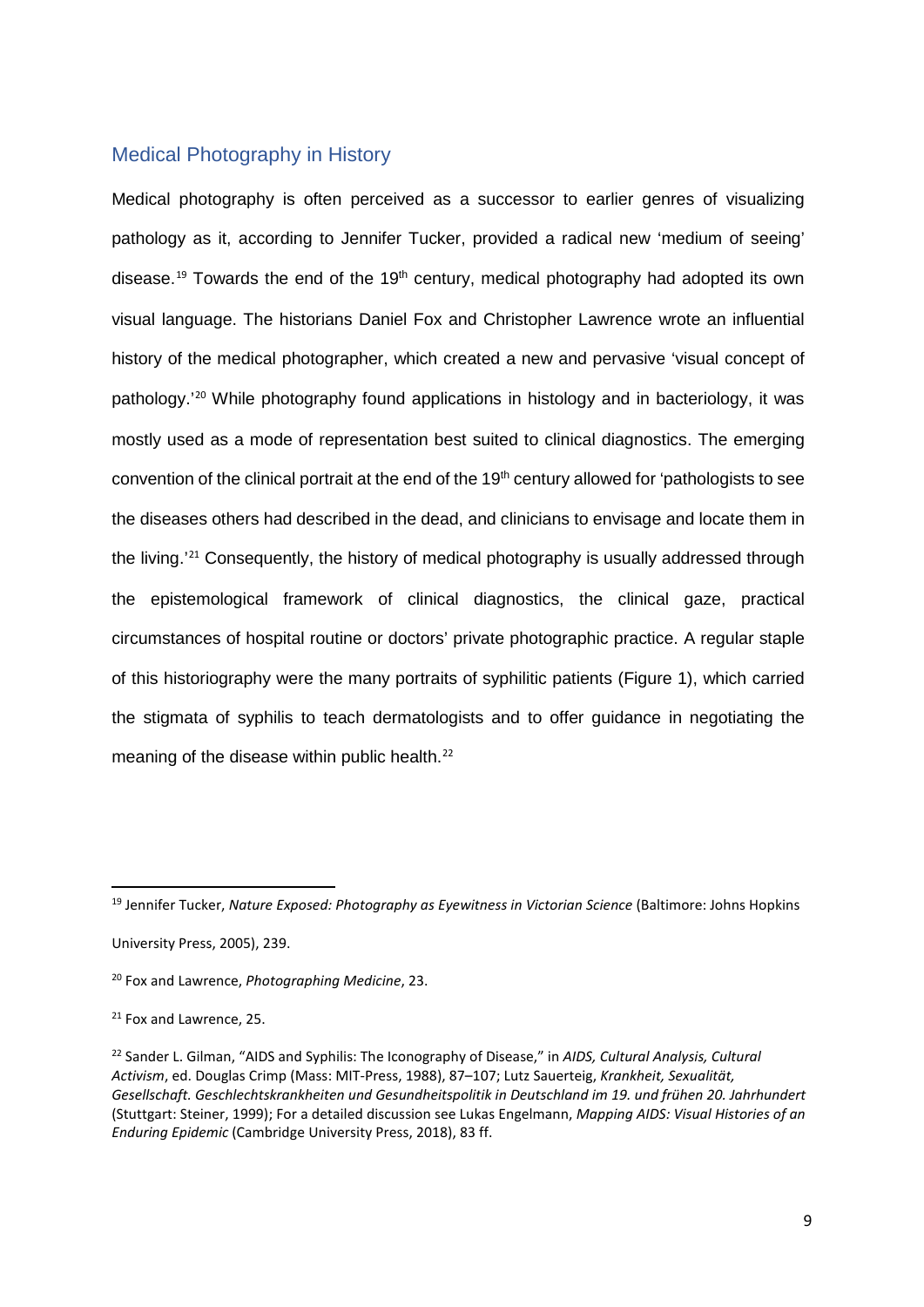A photograph like the one used in Lesser's dermatological handbook was intended to visualise symptoms in a living patient. The patient had likely been chosen as a characteristic case of syphilis. The appearance and texture of lesions was articulated in ways deemed useful to teach the reader how to recognise them. The picture itself had been taken in accordance with aesthetic conventions of portrait photography at the time. However, the positioning of the body, the placement of the patient's arm as well as the arrangement of the light source slightly emphasised the visibility of the lesions covering his arm, chest and forehead. Importantly, the patient's face was not removed, nor did the photographer focus solely on the symptoms with for example a close-up. A traditional clinical photograph showed the disease embodied in a real case. It followed and reinstated the foundation of clinical knowledge in the individual case and framed disease it its entanglement with the person affected by it. Clinical photographs trained the eye of the clinician to improve diagnostic skills to recognize and distinguish lesions in patients. However, photographs such as this portray of syphilis also contained signs of the patient's suffering, they carried a facial expression and rendered visible the experienced stigma. Visualizing the patient as well as the condition reinstated photographically the epistemological grounding of medical knowledge production in the systematic observation of individual cases.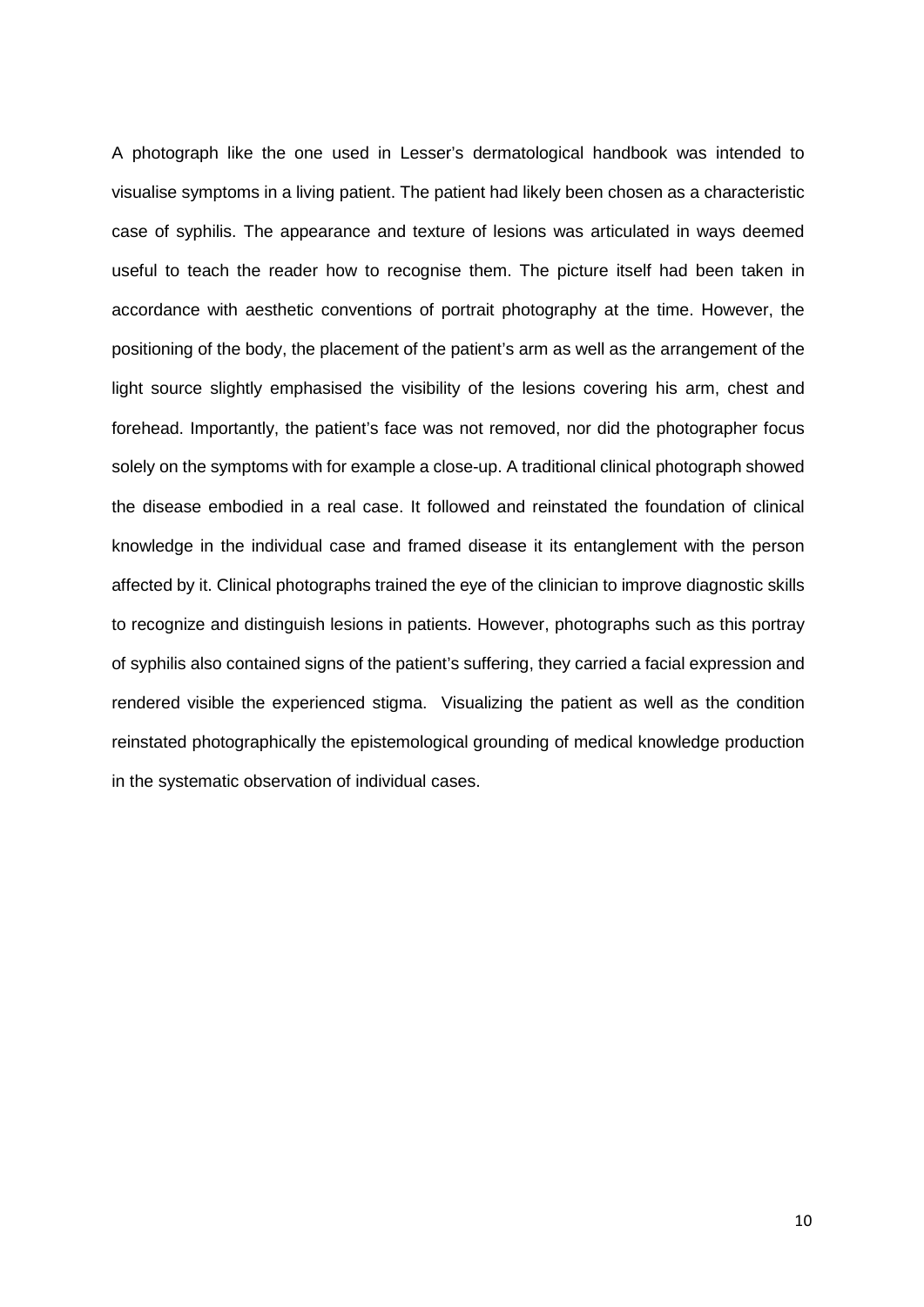Tafel III.



Papulo-ulceröses Syphilid.

*Figure 1 Photograph of "Papulo-ulceroeses Syphilid", a traditional clinical photograph taken to illustrate the peculiarities of a symptom. However, the portray takes on further meaning within the moral economy of the syphilitic man in the late nineteenth century.[23](#page-11-0)*

In 1995, cultural historian Sander Gilman identified four distinct modes, which made such photographs useful for writing the history of diseases. First of Gilman's categories describes a classic positivist account of photographs as baring witness to illness. To many historians, photographs served as evidence for medical progress, as they expose a bygone era of

<span id="page-11-0"></span> <sup>23</sup> Edmund Lesser, *Lehrbuch der Haut- und Geschlechtskrankheiten für Studirende und Ärzte* (Leipzig: Vogel, 1886), Appendix, Plate III.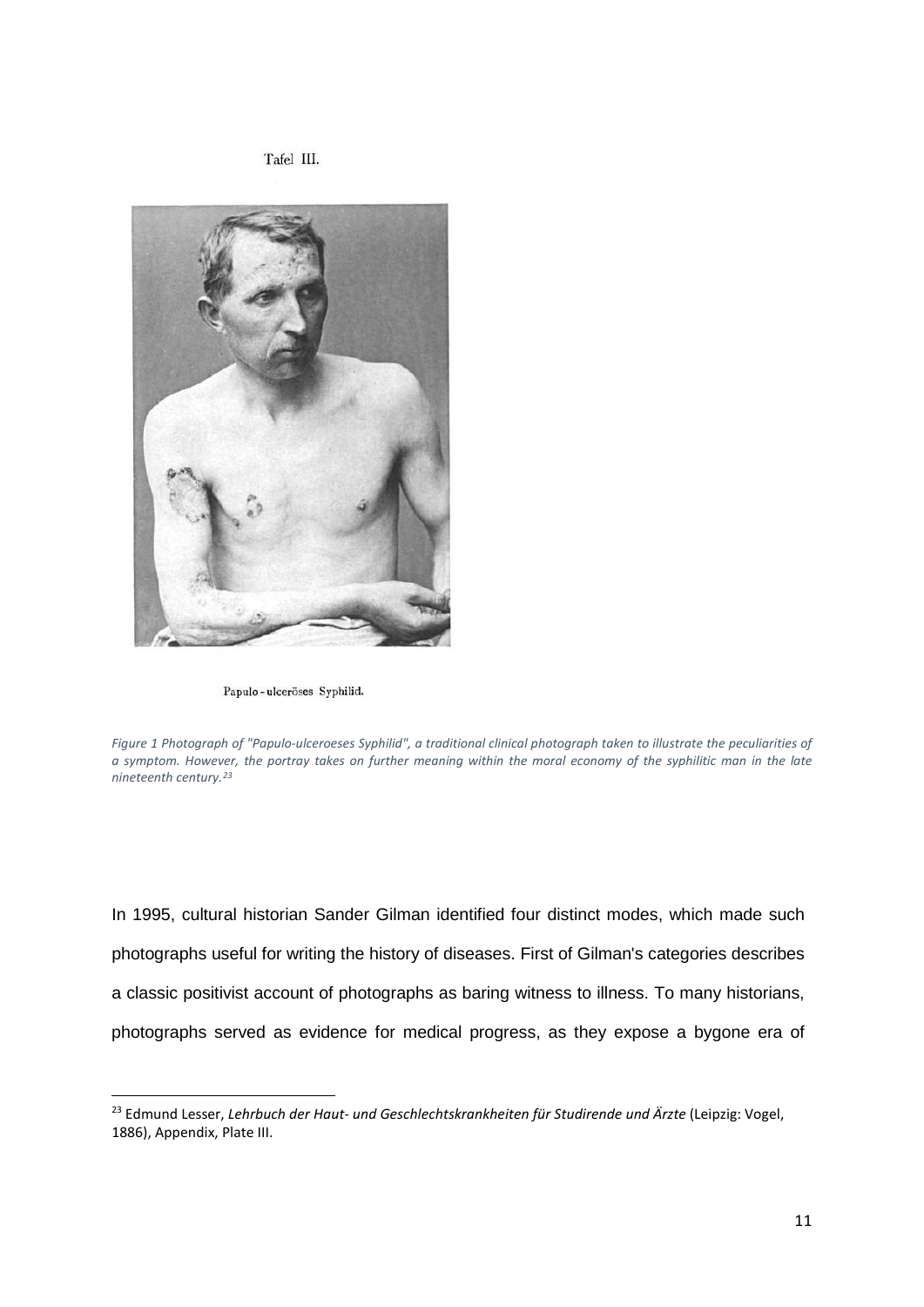forgotten diseases, inadequate medical care and outmoded procedures. Illustrated introductions to the history of medicine use such photographs often as spectacular showcases of past illness or as evidence for the past's inadequacies in medical care.<sup>[24](#page-12-0)</sup>

Secondly, historians tend to see pictures as expressions of medicine's aesthetic conventions, of the past's ways of visualising a disease. The circumstances of photographic technology's integration into clinical settings were scrutinised, $25$  its position and localisation in social structures of hospitals analysed, $26$  and the photographic practice was foregrounded as an 'aesthetic grounding' of modern medicine.<sup>[27](#page-12-3)</sup> A number of contributions have challenged notions of objectivity attached to photography and questioned the relationship between

<span id="page-12-0"></span> 24 Alison Gernsheim, "Medical Photography in the Nineteenth Century (Part I)," *Medical and Biological Illustration* 11 (1961): 85–92; Alison Gernsheim, "Medical Photography in the Nineteenth Century (Part II)," *Medical and Biological Illustration* 11 (1961): 147–56; Williams, "Victorian Clinical Photography"; Burns, *Early Medical Photography in America (1839-1883)*; A. F. Wallace, "The Early History of Clinical Photography for Burns, Plastic and Reconstructive Surgery," *British Journal of Plastic Surgery* 38, no. 4 (October 1, 1985): 451– 65, https://doi.org/10.1016/0007-1226(85)90001-3; Witkin and Burns, *Masterpieces of Medical Photography. Selection from the Burns Archive*; William Tobin, "Alfred Donné and Léon Foucault: The First Applications of Electricity and Photography to Medical Illustration," *Journal of Visual Communication in Medicine* 29, no. 1 (2002): 6–13.

<span id="page-12-2"></span><span id="page-12-1"></span><sup>&</sup>lt;sup>25</sup> Maehle, "The Search for Objective Communication: Medical Photography in the Nineteenth Century." <sup>26</sup> Fox and Lawrence, *Photographing Medicine*; Georges Didi-Huberman, *Invention of Hysteria. Charcot and the Photographic Iconography of the Salpetriere* (Cambridge, Mass: MIT Press, 2003); Beatriz Pichel, "Medicine in the Photographic Studio" (SSHM 2016, Canterbury, Kent, 2016).

<span id="page-12-3"></span><sup>&</sup>lt;sup>27</sup> John Harley Warner, "The Fielding H. Garrison Lecture: The Aesthetic Grounding of Modern Medicine," *Bulletin of the History of Medicine* 88, no. 1 (2014): 1–47, https://doi.org/10.1353/bhm.2014.0010.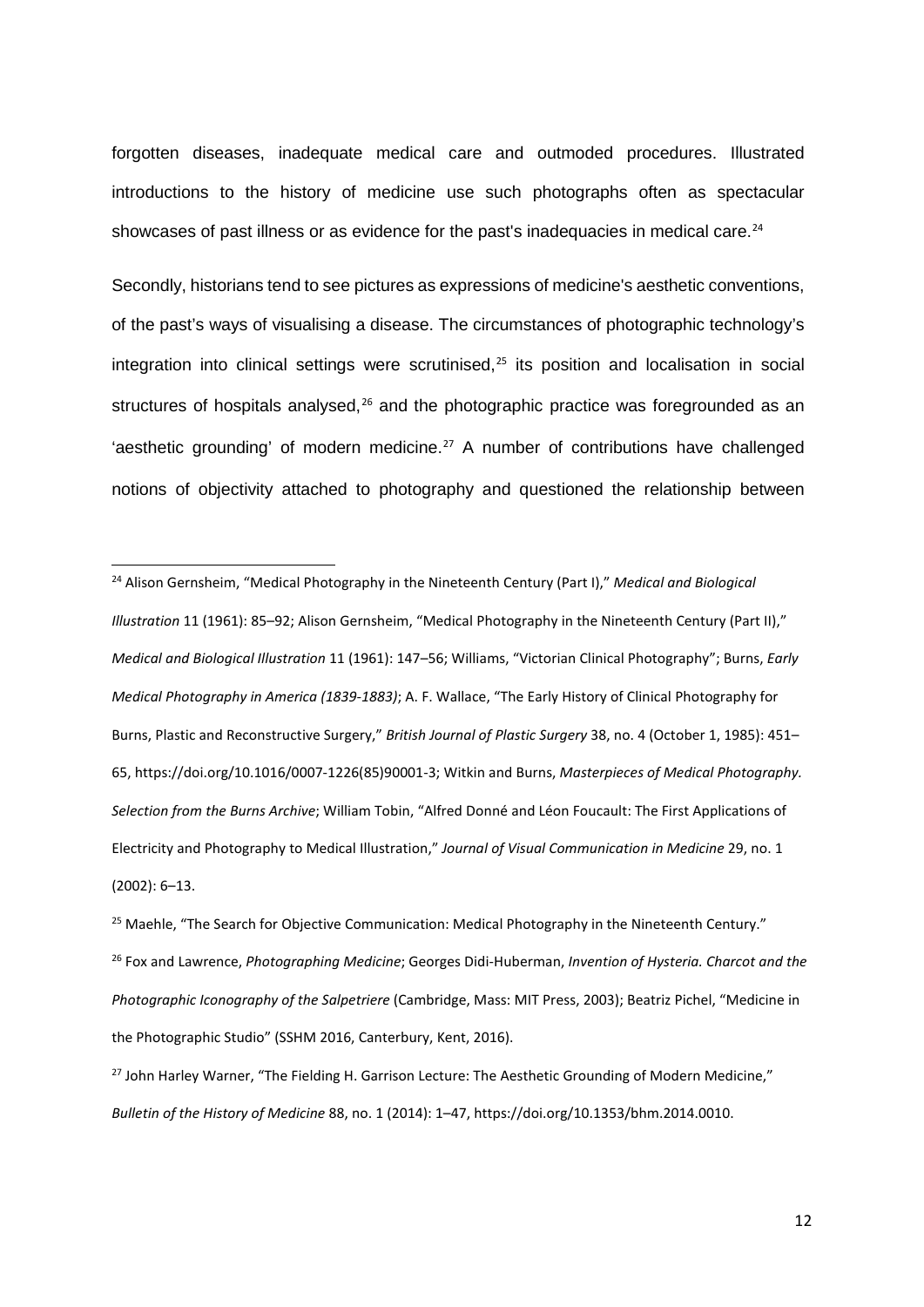scientific objectivity and medical visualisation.<sup>[28](#page-13-0)</sup> This second strand of scholarship on medical photography is characterised through a shared interest in the cultural, aesthetic and social conventions that drove the success of photography in medical practice. Broadly interested in transformations that made photographic representations useful in diagnostics and medical communication, this body of work continues to unearth the conditions under which a photographic praxis established itself at the heart of medical ways of knowing in the late 19<sup>th</sup> century.

Gilman's third perspective integrates visual sources into the history of medicine with a focus on artistic qualities. Widening the frame, scholars surveyed aesthetic continuities between illustration and photography; $29$  papers and books have looked closely at the interactions between the medical practice and artistic interpretations, and embedded the genre in public phenomena such as the travelling 'freak shows' which introduced an aesthetic of ugliness, as Schmidt described it.<sup>[30](#page-13-2)</sup>

However, beyond these established genres of the history of medical photography, Gilman already noted in 1995 a fourth perspective was emerging. Proponents of this perspective

<span id="page-13-0"></span> <sup>28</sup> Lorraine Daston and Peter Galison, *Objectivity* (Cambridge, Mass.: Zone Books, 2007); Kelley E. Wilder,

*Photography and Science*, Exposures (London: Reaktion, 2009); Tucker, *Nature Exposed*.

<span id="page-13-1"></span><sup>&</sup>lt;sup>29</sup> Tobin, "Alfred Donné and Léon Foucault: The First Applications of Electricity and Photography to Medical Illustration"; Elke Schulze, "Zeichnung Und Fotografie - Statusfragen. Universitäres Zeichnen Und Naturwissenschaftliche Bildfindung," *Berichte Zur Wissenschaftsgeschichte* 28 (2005): 151–59; Carin Berkowitz, "Introduction: Beyond Illustrations:," *Bulletin of the History of Medicine* 89, no. 2 (2015): 165–70, https://doi.org/10.1353/bhm.2015.0057.

<span id="page-13-2"></span><sup>30</sup> Gunnar Schmidt, *Anamorphotische Körper. Medizinische Bilder Vom Menschen Im 19. Jahrhundert* (Köln: Böhlau, 2001).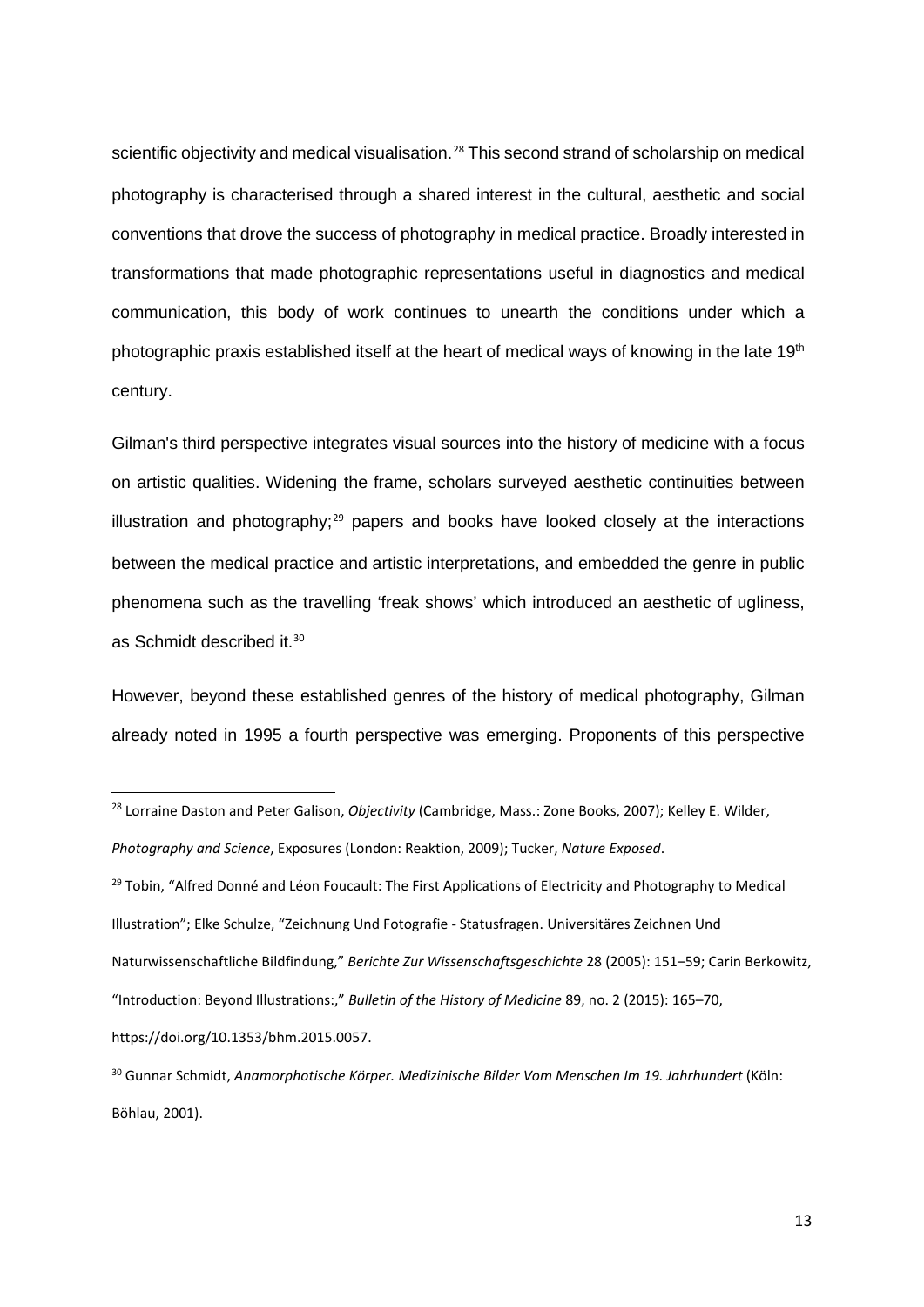argued for a relationship between the history of photography and of medical knowledge that was more intimate than widely assumed. Catalysed by Charles Rosenberg's analytical emphasis on multiple framings as boundaries of the otherwise elusive entity of disease,<sup>[31](#page-14-0)</sup> this epistemological view of medical photography incorporated philosophical and anthropological positions. It aimed to capture the kinship between the technology and the perception of diseases in modern medicine.<sup>[32](#page-14-1)</sup> Photographs were not merely visual afterlifes of a specific disease, nor a trace of the conditions of its classification but photography has come to be analysed for its productive and generative impact. Gilman has aligned his own work with this perspective, and his contributions have widened our understanding of images and photography as modes of calibrating society's attitudes to diseases. Gilman invites us to accept the visualisation beyond representational registers, so that it becomes an integral element of the political and medical economy of disease and health.<sup>[33](#page-14-2)</sup> This is also the area in which Jennifer Tucker placed her analytical framework of photography as a mode of Victorian eye-witnessing. However, with a predominant focus on the integration of

<span id="page-14-0"></span> <sup>31</sup> Charles E. Rosenberg, "What Is Disease?: In Memory of Owsei Temkin," *Bulletin of the History of Medicine* 77, no. 3 (2003): 491–505, https://doi.org/10.1353/bhm.2003.0139.

<span id="page-14-1"></span><sup>32</sup> Janet Golden and Charles E. Rosenberg, *Pictures of Health: A Photographic History of Health Care in Philadelphia, 1860-1945* (University of Pennsylvania Press, 1991); Charles E. Rosenberg and Janet Golden, *Framing Disease: Studies in Cultural History* (New Brunswick: Rutgers University Press, 1992).

<span id="page-14-2"></span><sup>&</sup>lt;sup>33</sup> Sander L. Gilman, "The Beautiful Body and AIDS: The Image of the Body at Risk at the Close of the Twentieth Century," in *Picturing Health and Illness. Images of Identity and Difference* (Baltimore: Johns Hopkins University Press, 1995), 115–83; Sander L. Gilman, *Illness and Image: Case Studies in the Medical Humanities* (Transaction Publishers, 2014).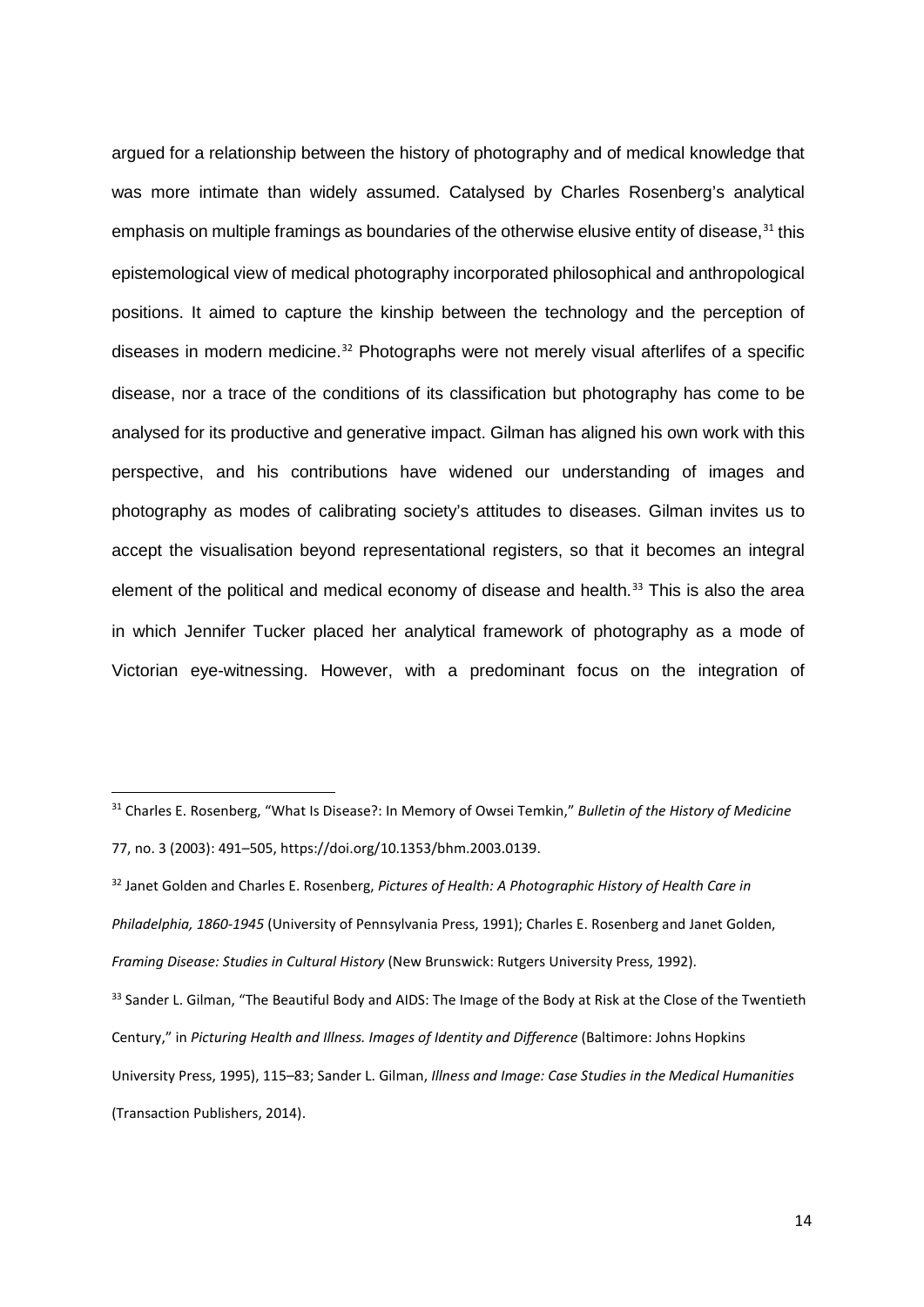photography in practices of scientific, rather than medical observation, Tucker's work touches only briefly on the intricate challenges of the portrayal of pathological appearances.<sup>[34](#page-15-0)</sup>

To avoid the shortcomings of including medical photography within the history of scientific photography, the theoretical framework of Barthes' 'camera lucida' has proven to be a productive reference.<sup>[35](#page-15-1)</sup> Erin O'Connor's outline of the conceptual conditions of the 'Camera Medica' follows from Barthes' approach and shares the strongest affinity to the argument unfolded in this paper.<sup>[36](#page-15-2)</sup> Contrary to Fox and Lawrence, her work focuses on the content of medical photographs rather than the circumstances of their production. Part record, part portrait, the pictures of the 'camera medica' shifted between truth claims as an instrument of science on the one hand and aesthetic qualities of an artistic medical vision on the other. Neither just a scientific practice, nor just an art form, Erin O'Conner states instead that medical photography emerged within the nineteenth century praxis of diagnosis; a field similarly marked by competing forces between science and art.<sup>[37](#page-15-3)</sup>

For O'Connor, the medical photograph should be seen in its intimate relationship to the ontology of disease. Taking a picture helped to see diseases as entities with unique shapes and characteristic signs. A photograph 'treats disease as the undeniable, the incontrovertible'

<span id="page-15-0"></span> <sup>34</sup> Tucker, *Nature Exposed*.

<span id="page-15-1"></span><sup>35</sup> Roland Barthes, *Camera Lucida: Reflections on Photography* (New York: Farrar, Straus and Giroux, 1981). <sup>36</sup> O'Connor, "Camera Medica," 233.

<span id="page-15-3"></span><span id="page-15-2"></span><sup>37</sup> John Harley Warner, "The History of Science and the Sciences of Medicine," *Osiris* 10 (1995): 164–93; John Harley Warner, "The Fall and Rise of Professional Mystery: Epistemology, Authority and the Emergence of Laboratory Medicine in Nineteenth-Century America," in *The Laboratory Revolution in Medicine*, ed. Andrew Cunningham and Perry Williams (Cambridge: Cambridge University Press, 1992), 110–41.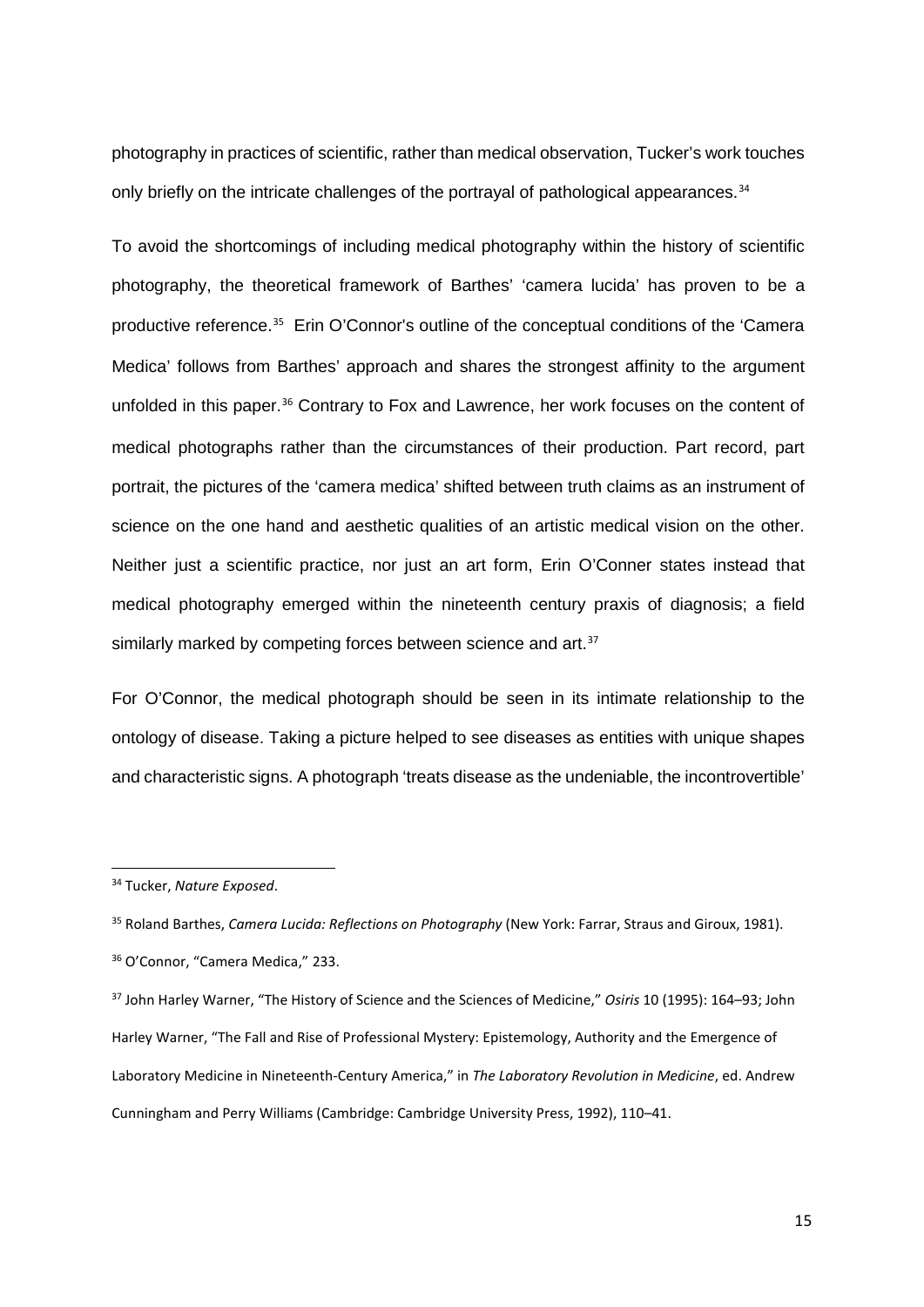says O'Connor, 'it images pathology as ontological certainty, as the simple fact of itself.<sup>1[38](#page-16-0)</sup> Photographs earned the capacity to treat the individual appearance, the personal face of a patient, as the image of a pathological type. Each visualisation showed disease through its outward appearances on a patient's body. 'In taking illness as its subject, then, medical photography renders the person incidental to the portrait.'[39](#page-16-1) The genre, O'Connor concludes, took its pervasive force from the capacity to abstract the distressing subject of diseases, while framing the perception of disease through portraits of people. Sheehan has problematized the same issue from the other end in her work on the history of American photography. Tracing the influence of clinical photography in the commercial space of the photographic portrait, she emphasises how the authority of the clinical gaze was utilised to institutionalise urban photography as a 'medical operation.<sup>'[40](#page-16-2)</sup> Sheehan identifies photographic practice accordingly as a medium of both pathologisation and normalisation; a medium in which the visibility of the stigmata of a disease are never the exclusive condition to render the portrayed person into a patient.

How can we translate this metonymical relationship between photographic technology and the absent presence of disease to medical photographs beyond the clinical portrait? What becomes the frame through which the elusive nature of disease is seen if the picture does not display a person? And can we confidently speak of a genre of medical photography that does not picture human bodies? To elucidate these questions the first of two following example stems from photographic visualisations of the third plague pandemic. The return of this medieval scourge at the turn of the  $20<sup>th</sup>$  century provided a global confrontation to sanitary

<span id="page-16-0"></span> <sup>38</sup> O'Connor, "Camera Medica," 235.

<span id="page-16-1"></span><sup>39</sup> O'Connor, 236.

<span id="page-16-2"></span><sup>40</sup> Sheehan, *Doctored. The Medicine of Photography in Nineteenth-Century America*, 54.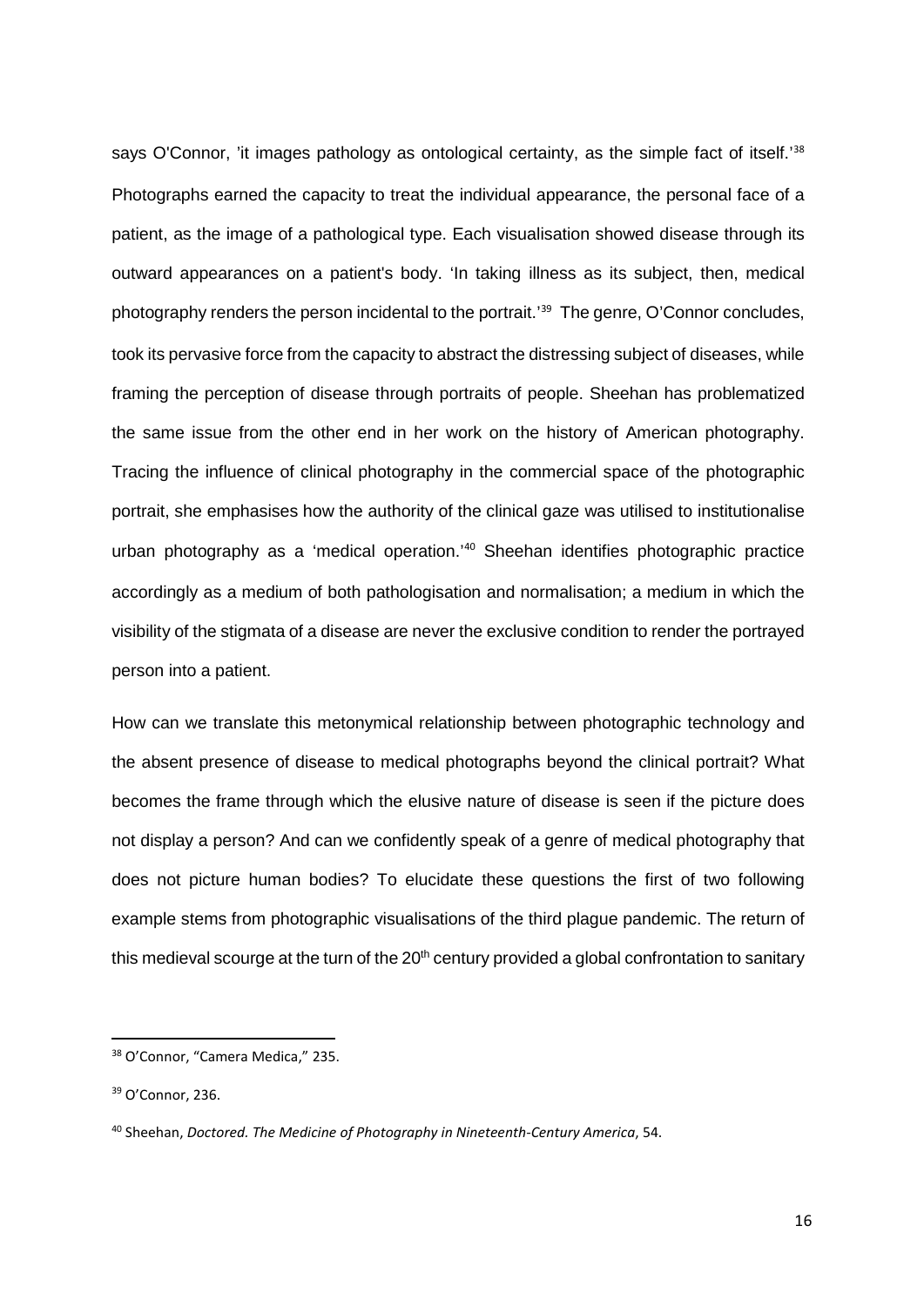conceptions of modern states and medical institutions. To the camera, the return of plague seemed an indefinite curiosum. Countless photographs from outbreaks all around the globe bear witness to this unusual appearance.

#### Archives of Uncertainty – Bubonic Plague in Honolulu, 1899-1900

Plague arrived in Hong Kong in 1894. The outbreak attracted the attention and interest of early epidemiologists, who travelled to Hong Kong in order to study the disease known mostly only through legend. Among these visitors were Alexandre Yersin and Shisaburo Kitasato, both racing to identify the infectious agent, later named as *yersinia pestis*. [41](#page-17-0) The earliest photographs of plague in Hong Kong were largely concerned with the challenge the epidemic brought to the stability of British colonial rule. Widely circulated photographs show the Shropshire regiment carrying out deep-cleaning of the city and visualise the makeshift hospital turned into a pest-house. They also provide powerful visualisations of the alleged opposition to native living conditions, considered vulnerable to filth and disease, and as contradictions to the modern, sanitary rule of British authorities.<sup>[42](#page-17-1)</sup>

From Hong Kong, the epidemic reached India, where it killed over a million people by the end of the 19<sup>th</sup> century. From 1898 onwards, the global spread of the plague became a plausible

<span id="page-17-0"></span> <sup>41</sup> Yersin, "La Peste Bubonique a Hong Kong," *Annales de l? Institut Pasteur*, 1894, 662–67; Kitasato, "The Bacillus of Bubonic Plague," *The Lancet*, no. 144 (3704) (1894): 428–30; D J Bibel and T H Chen, "Diagnosis of Plaque: An Analysis of the Yersin-Kitasato Controversy.," *Bacteriological Reviews* 40, no. 3 (September 1976): 633–51.

<span id="page-17-1"></span><sup>42</sup> Robert Peckham, "Plague Views: Epidemics, Photography, and the Ruined City," in *Plague and the City*, ed. Lukas Engelmann, John Henderson, and Christos Lynteris (Routledge, 2018), 91–115.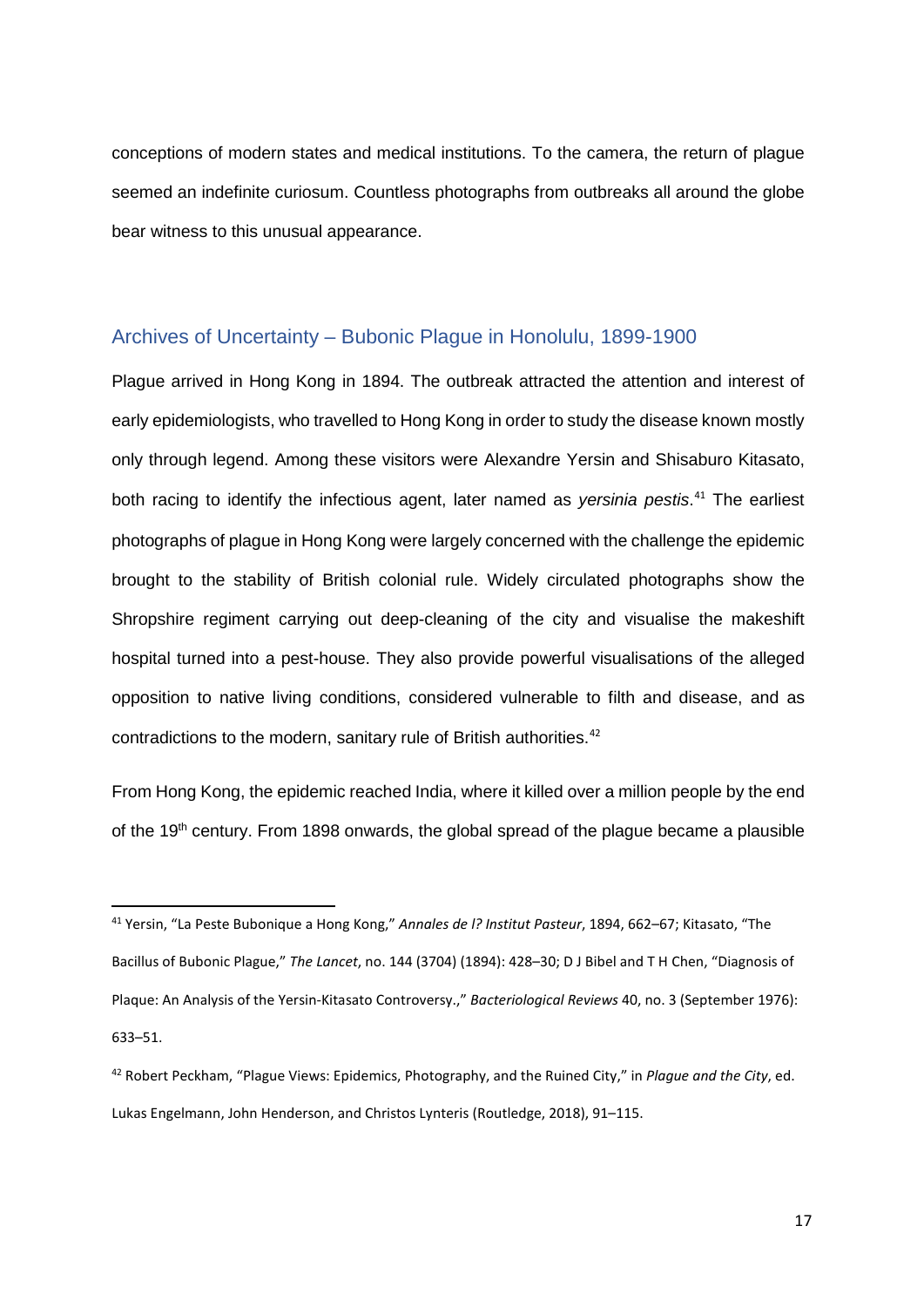prospect. Propelled by maritime trade and migration, almost every port around the world eventually saw cases of plague in its harbours.<sup>[43](#page-18-0)</sup> The question most experts raised at the time was whether plague would ever breach the boundaries of modern hygiene and sanitary states, and hence if plague was indeed a threat to the West.

In 1899, the first western outbreak was witnessed in Porto, and then in quick succession reports of plague were made in Sydney, Rio de Janeiro, Buenos Aires, Honolulu, San Francisco and Kyoto. This shattered the imagined invulnerability of modern hygiene.<sup>[44](#page-18-1)</sup> The now-apparent vulnerability of modern port cities to plague gave the photographic lens a new significance. Research commissions, such as the Indian Plague Commission were set up and inquiries were ordered in Portugal and along the American west coast. The documentation of local conditions became an essential piece of the puzzle, to understand the precise vector through which the bacterium achieved its lethal spread.

<span id="page-18-0"></span> <sup>43</sup> Myron J. Echenberg, *Plague Ports: The Global Urban Impact of Bubonic Plague,1894-1901* (New York: New

York University Press, 2007).

<span id="page-18-1"></span><sup>44</sup> Lukas Engelmann, "Fumigating the Hygienic Model City: Bubonic Plague and the Sulfurozador in Early-Twentieth-Century Buenos Aires," *Medical History* 62, no. 3 (July 2018): 360–82, https://doi.org/10.1017/mdh.2018.37.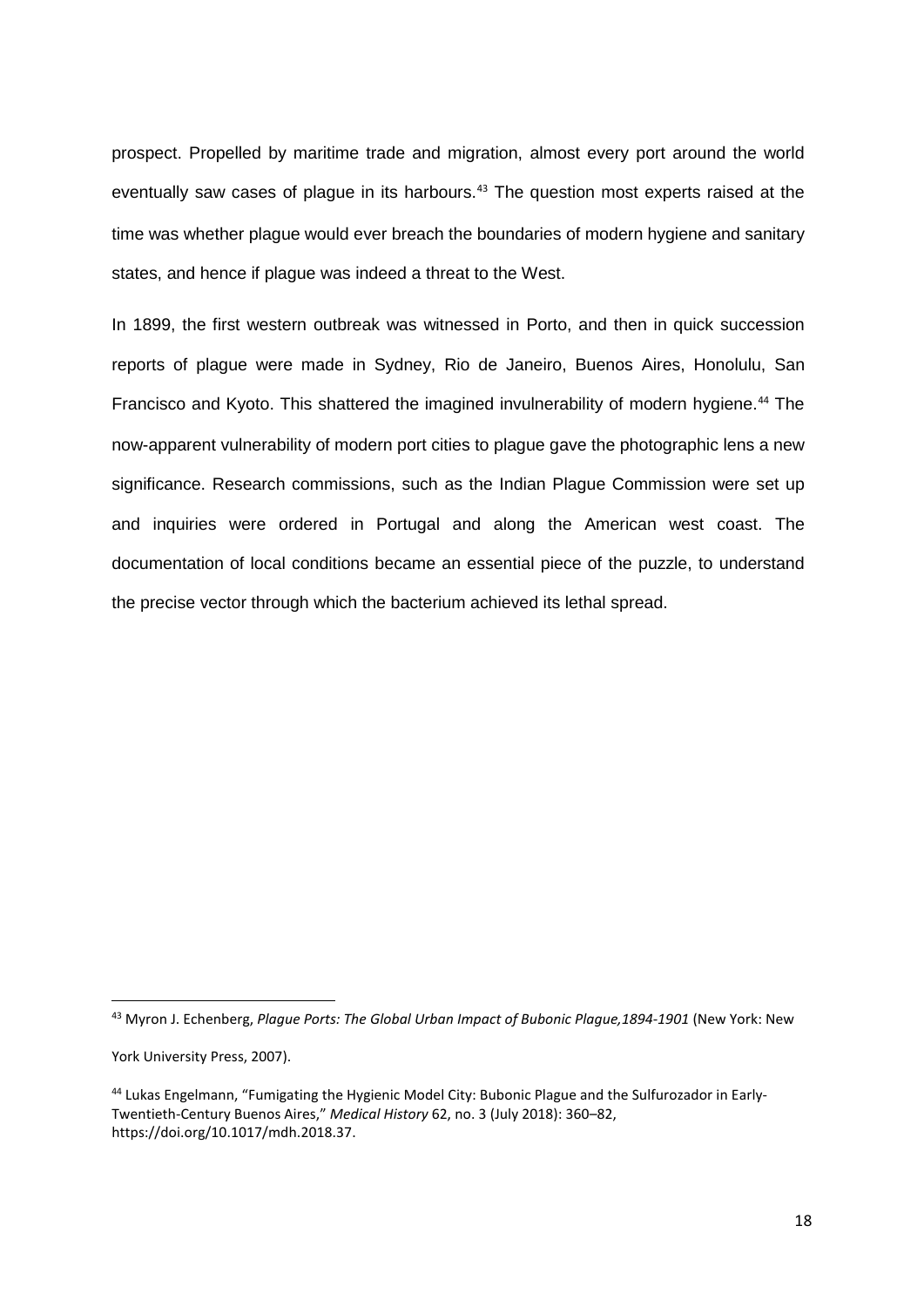

*Figure 2 Photograph of plagued houses in Honolulu 1900. Hawaii State Archives, Photographic Collection, 'Bubonic Plague 1900', with permission from the Hawaii State Archives*

Among the thousands of photographs taken globally, just a small number fit neatly within the traditional historical frame of medical photography. Portraits of the infamous bubo were taken by doctors, circulated and published as early as 1899. However, aside from this familiar framing of the patient, we find a second motif that characterises many, if not most, of the photographic records of plague at that time: pictures and photographic mappings of plague's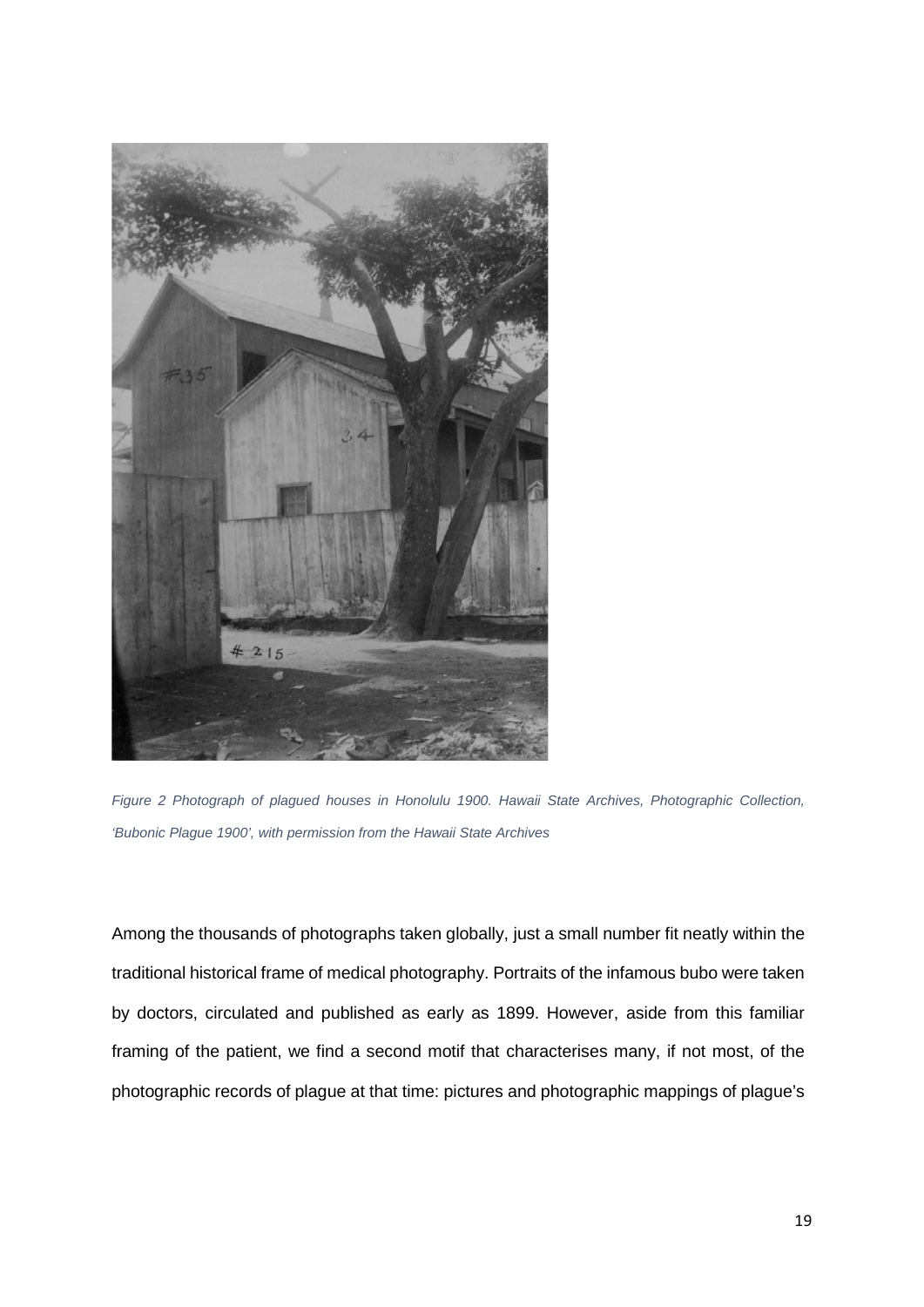ecological landscape.[45](#page-20-0) Figure 2 belongs to an extensive plague album of 353 similar pictures documenting the plague in Hawaii. Plague arrived in Honolulu by December 1899, perhaps because Hawaii was positioned at the crossroads of growing pacific sea trade, and therefore was particularly vulnerable to infectious diseases.<sup>[46](#page-20-1)</sup> In the island's capital, plague mainly affected those who lived close to the docks or were workers there: invariably these groups were often Chinese immigrants. The first outbreak of plague in Honolulu claimed 71 lives and lasted until the end of March in 1900, but was halted by the accidental burning of Chinatown on January 20<sup>th</sup>, 1900. In March that same year, plague reached the US mainland and caused an outbreak in San Francisco's Chinatown, which killed 113 people, before it became a lasting endemic problem to the western USA.<sup>[47](#page-20-2)</sup>

Many photographs have been taken at plague outbreaks, which dealt with measures taken to combat the spread, or prevent a return, of the epidemic. Across the photographic archives of plague outbreaks, which are not clinical portraits, are many pictures of fumigation: disinfection of land, buildings and personal belongings. A regular sight at the time is depicted in photographs showing the demolition of buildings, and countless pictures of the purifying effects of fire. After larger outbreaks ceased, and when the focus of plague prevention shifted

<span id="page-20-0"></span><sup>45</sup> This term is borrowed from Ziegler, and is preferred to the usual association of this genre with hygienic

space, which would implicate a sanitary mind-set. Instead, the photographs at stake here form part of the investigation into the complex ecology of plague. Michelle Ziegler, "Landscapes of Disease," *Landscapes* 17, no. 2 (July 2, 2016): 99–107, https://doi.org/10.1080/14662035.2016.1251100.

<span id="page-20-1"></span><sup>&</sup>lt;sup>46</sup> The series can be found in the photographic collection of the Hawaii State Archives with a search for 'plague' http://gallery.hawaii.gov/gallery2/main.php.<br><sup>47</sup> Lana Iwamoto, "The Plague and Fire of 1899 - 1900 in Honolulu," *Hawaii Historical Review* II, no. 8 (1967):

<span id="page-20-2"></span>

<sup>379–94;</sup> James C. Mohr, *Plague and Fire: Battling Black Death and the 1900 Burning of Honolulu's Chinatown* (New York: Oxford University Press, 2005).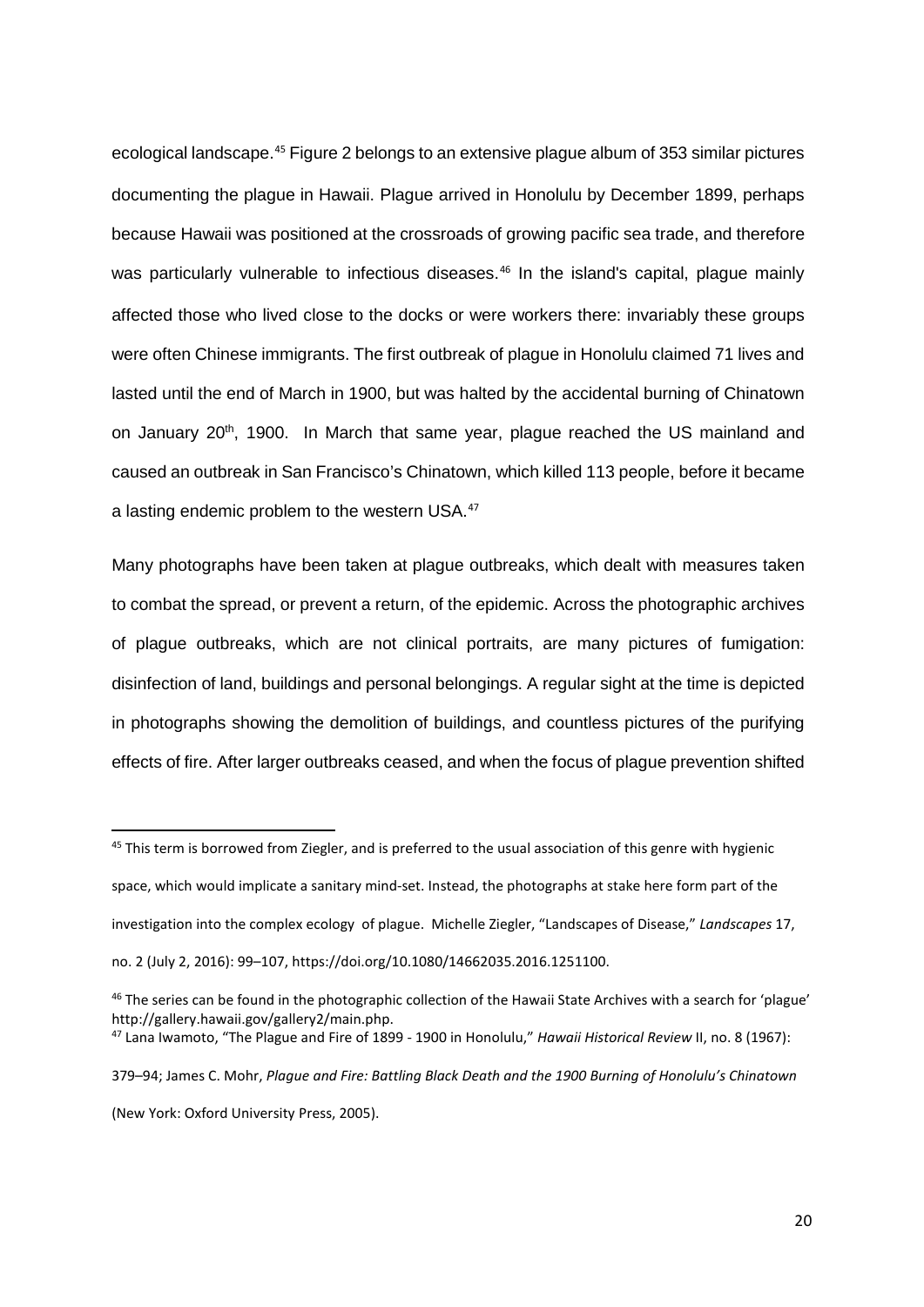to the rodent vector, photographs commonly dealt with the subjects of rat-trapping, ratcatching, rat-examinations and pictures of rat burrows and their breeding grounds. Such pictures were taken to document and report on the actions undertaken to maintain sanitary standards, to interrupt the spread of the epidemic or to demonstrate activities of containment and immunisation.[48](#page-21-0)

However, the majority of photographs of the Honolulu plague albums share a remarkable emptiness. They do not refer to measures and actions undertaken to curb the catastrophe of plague. Instead, the photographs show streets, alleys, houses and huts in different states of repair, sometimes with furniture left out on the streets. Every now and then, a person is present, maybe inhabitants accidentally captured in the background. Occasionally other personnel such as soldiers or members of official services enter the foreground. Patients and their ailments, catastrophic events and their effects and counter measures are not the central focus of the photographs here. On the contrary, the protagonists throughout the photographs seem to be inanimate buildings and streets, configurations of space and locality. These inconspicuous photographs of place, if deprived of their archival provenance and labelling as visual representations of the plague in Hawaii, would not be readily recognisable as photographs of bubonic plague, or indeed medical photographs at all.

Why did the Board of Health members at that time decide to use this kind of visual documentation of the disease? Are these meant to be pictures of the epidemic's environment? Do they display an interest in hygienic urban practices? Are the archives to be understood as a trace of sanitary panic, restless scanning for whatever might be responsible

<span id="page-21-0"></span><sup>48</sup> See the database for photographs of the Third Plague Pandemic, published at the Library of the University of Cambridge,<https://www.repository.cam.ac.uk/handle/1810/280684> (last visited on 01/08/2019) and the research results of the ERC-project "Visual Prepresentations of the Third Plague Pandemic"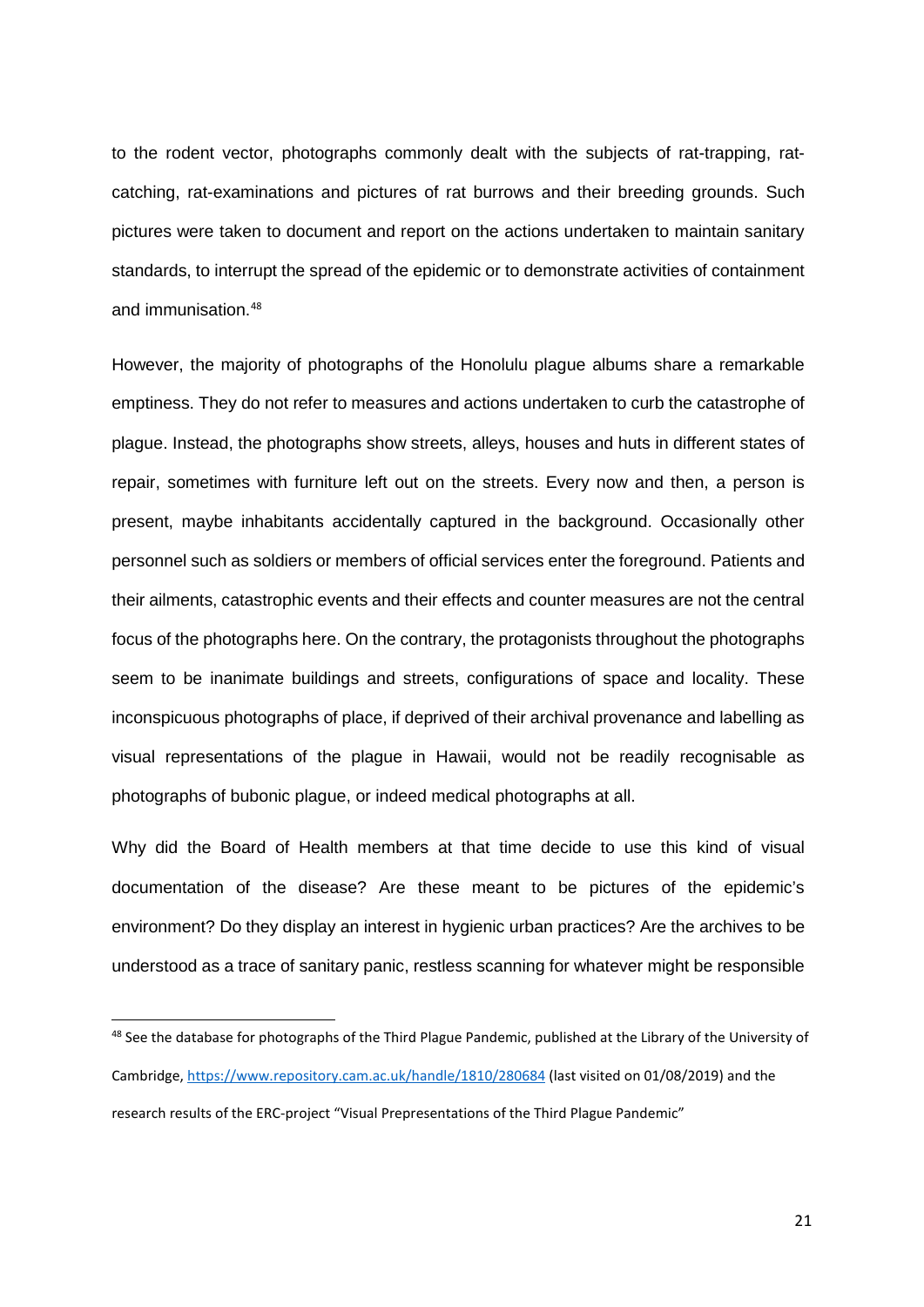for the occurrence of plague? These broad forms of recordkeeping of plague might certainly be explained with persistent uncertainty about the nature of the disease. Although the causal agent was known to be bacterial, and its identification in the laboratory was possible, not everyone agreed that laboratory tests would be sufficient evidence to declare the presence or absence of plague.<sup>[49](#page-22-0)</sup> Even if bacteriological modes of diagnosis were used, it did not help to explain the specific modes of the epidemic's distribution, its vectors and the conditions in which the pathogen persisted.

Instead, the photographs ordered by the Board took the shape of an open-ended medical interrogation. By portraying houses, streets and urban landscapes of the plague, the pictures are reminiscent of a practice of medical mapping.<sup>[50](#page-22-1)</sup> The resulting collection of 'plagued houses' resembles similar collections, made to document the 'plague-scape' of San Francisco, Sydney and Hong Kong. These collections visualised the epidemic's ecology, the material environment that allowed the pathogen to take hold. The photographs left a record of what was assumed by the local medical authorities to be most informative for solving the epidemiological puzzle. The almost complete lack of photographs of patients with plague from Hawaii suggests that it was not the embodied appearance of the disease that was regarded as the key medical question at hand. What was rather of interest to the local medical profession was the relationship between plague and these districts, streets and buildings.

<span id="page-22-1"></span><span id="page-22-0"></span> <sup>49</sup> Lukas Engelmann, "'A Source of Sickness': Photographic Mapping of the Plague in Honolulu in 1900," in *Plague and the City*, ed. Lukas Engelmann, John Henderson, and Christos Lynteris (Routledge, 2018), 149–168. <sup>50</sup> Nicholas A. Eckstein, "Florence on Foot: An Eye-Level Mapping of the Early Modern City in Time of Plague," *Renaissance Studies* 30, no. 2 (2016): 273–97, https://doi.org/10.1111/rest.12144.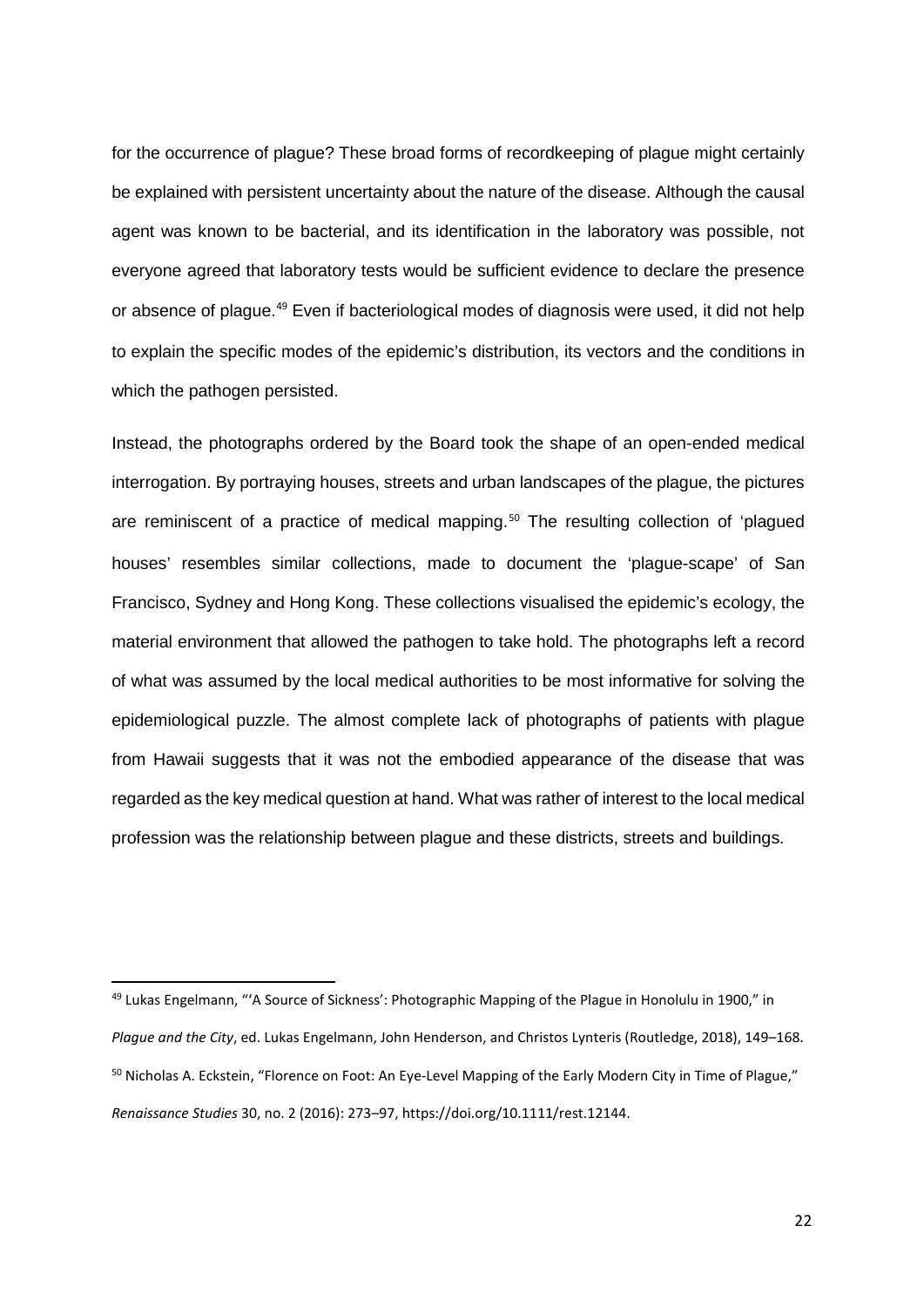Davey's photographs can compare to early architectural photography.<sup>[51](#page-23-0)</sup> A distinctive element of the photographs in Davey's Honolulu plague series is that they seem to have been taken with the edges of buildings adjusted against skewing, an effect apparent in most pictures from contemporary lightweight pocket cameras. Instead, the architectural style of Davey's pictures suggests he used a large plate camera, in which the perspective contortion could be corrected through the positioning of the plates. Secondly, the use of such cameras resulted in impeccable lighting for each photograph, relying on long exposures that demonstrate the skill of the photographer when he chose to include as much detail in each picture as possible. Such procedures took time and effort, which suggest a strong interest in the meticulous and accurate recording of the subject in front of the lens.

Photographic series' with such a strong intention of documentation and record-keeping were seen to be guided by an aim to set down archives. Kelsey understood the archival style of photographs as paradigmatic for a nineteenth-century 'drive to extract from the world a complete and corresponding record.'[52](#page-23-1) Here, Davey's photographic series maintain a relation to yet another photographic genre, which Kelsey has described as part of the second half of the 19<sup>th</sup> century in the United States: the survey. Founding a unique pictorial style, Kelsey argues, survey photography fostered a new way of visual experimentation. Series of geological sights became attached to the 'romantic quality' of a new archive, shaped by the unique material and cultural conditions of landscapes, rather than by governmental directives,

<span id="page-23-0"></span> <sup>51</sup> Kitty Hauser, *Shadow Sites: Photography, Archaeology, and the British Landscape 1927-1955* (OUP Oxford, 2007).

<span id="page-23-1"></span><sup>52</sup> Kelsey, *Archive Style*, 24.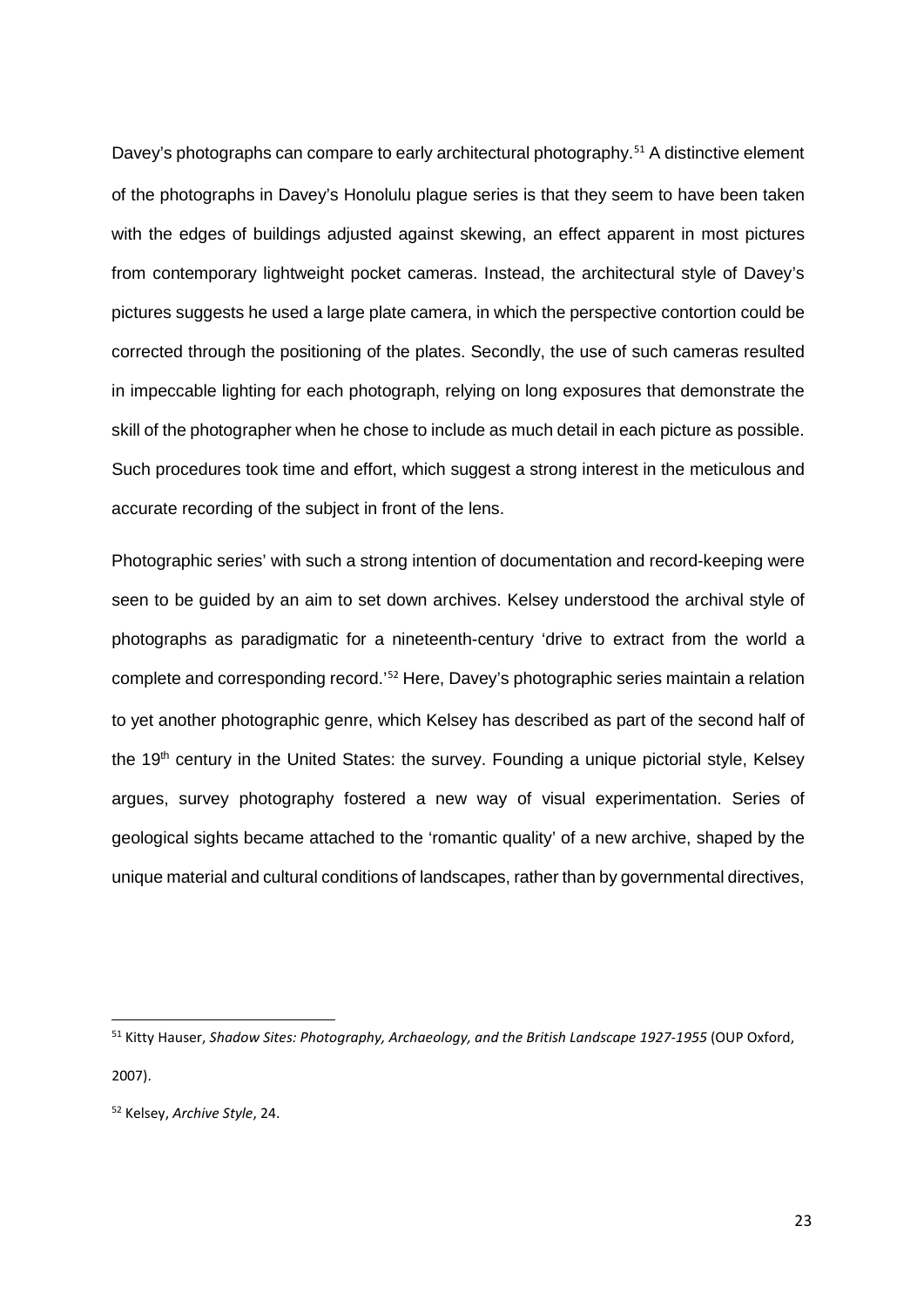norms and rules about how to conduct a survey.<sup>[53](#page-24-0)</sup> Davey's pictures also enter the realm of a visual experiment, as they swerve from the documentation of plague's milieu and are instead shaped by the unique aspects of the built environment in Honolulu's Chinatown.

Perhaps most indicative of the affinity between Davey's pictures of plague and extensive geological surveys are the inscriptions mounted on each of the photographs in Honolulu. The numbers correspond to case files, which in turn were linked on the local board of health's decision to burn and destroy houses implicated in the epidemic. Such endeavours were controversial, despite the fact that the board had acquired quasi-dictatorial powers at the time when plague arrived. With the uncertainty of bacteriological diagnostics, there was a mounting pressure on white Americans to call for action and declare affected districts to be 'horribly congested' and 'wretched sanitary condition'.[54](#page-24-1) The only solution appeared to be purging the epidemic with fire, a measure that seemed feasible to the authorities.<sup>[55](#page-24-2)</sup>

To this end, the Board established procedures in which each reported building infected with a plague case or deemed contaminated needed to be inspected. On the basis of the inspection report, the Board would determine if the house was indeed a 'source of filth and a cause of sickness.' They then proceeded to burn the premises on these legal grounds. The photographs of these houses were a direct outcome of the board's decision to 'destroy the

<span id="page-24-0"></span><sup>&</sup>lt;sup>53</sup> Kelsey, 20. On the imminent and systemic failure of survey photography to contribute to the imagined ordering of the world, see the contributions to: Gregg Mitman and Kelley Wilder, *Documenting the World: Film, Photography, and the Scientific Record* (Chicago: University of Chicago Press, 2016).

<span id="page-24-1"></span><sup>54</sup> cited in: Iwamoto, "The Plague and Fire of 1899 - 1900 in Honolulu," 380.

<span id="page-24-2"></span><sup>55</sup> Mohr, *Plague and Fire*, 90.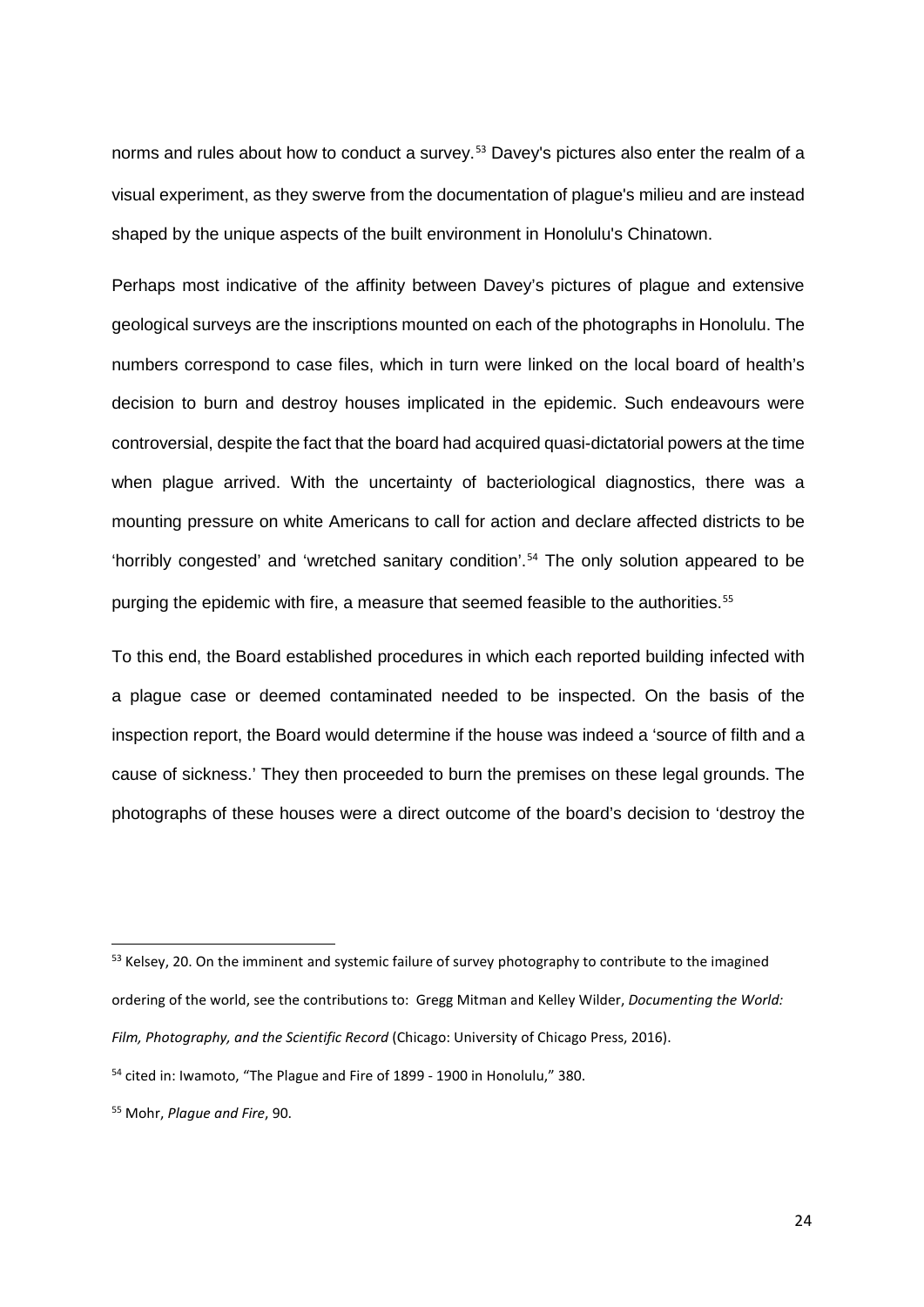unsanitary structures leaving the matter of damages to be settled later.'<sup>[56](#page-25-0)</sup> From the 1<sup>st</sup> of January onwards, many houses, structures and private land were declared 'deleterious to the public health<sup>'[57](#page-25-1)</sup> and then destroyed by fire.

Davey and his photographs played a crucial role in enabling the Board to arrive at these verdicts and act accordingly. They captured uncertainty, which allowed the government to act. The photographs have left visual records of the buildings, which were to be destroyed and the photographs provided a layer of security to the Board and its controversial actions. They were used in the aftermath of the epidemic as evidence, stored in case files, marked with numbers referenced to a map.<sup>[58](#page-25-2)</sup>

Davey's visual survey served two purposes. Firstly, it provided an additional layer of safety to eventual legal fall-outs from the board's drastic action. Secondly, the series of pictures of buildings showed deep-rooted uncertainty about plague, its vectors and its principal mode of transmission. This kind of uncertainty, as Kelsey has argued about the survey genre more general, is not a result of the failure of a photographic survey, but an inherent feature of the unreliability that haunts any attempted production of complete and corresponding records. Intentionally or otherwise, Davey's pictures enabled a government to act in a time of epidemic crisis through an apparently exhaustive visual survey of the uncertainty brought about by the spread of bubonic plague. Non-human, non-sentient elements of the urban environment were

<span id="page-25-0"></span><sup>&</sup>lt;sup>56</sup> See files of the Honolulu Board of Health, "Minutes, January 1 1899 - April 31 1900, Volume 8," 1900 1899, 121, 259, State Archive Hawaii.

<span id="page-25-1"></span><sup>57</sup> Honolulu Board of Health, 138.

<span id="page-25-2"></span><sup>&</sup>lt;sup>58</sup> See letter from Ripley, Wilhelm et al. on March 20, 1900, referencing numbers to have been marked on 'photographs of the buildings' in regards to the survey and appraisal services undertaken for the Board of Health, in: Hawaii State Archives, Incoming Letters, Board of Health, 1899 – 1900.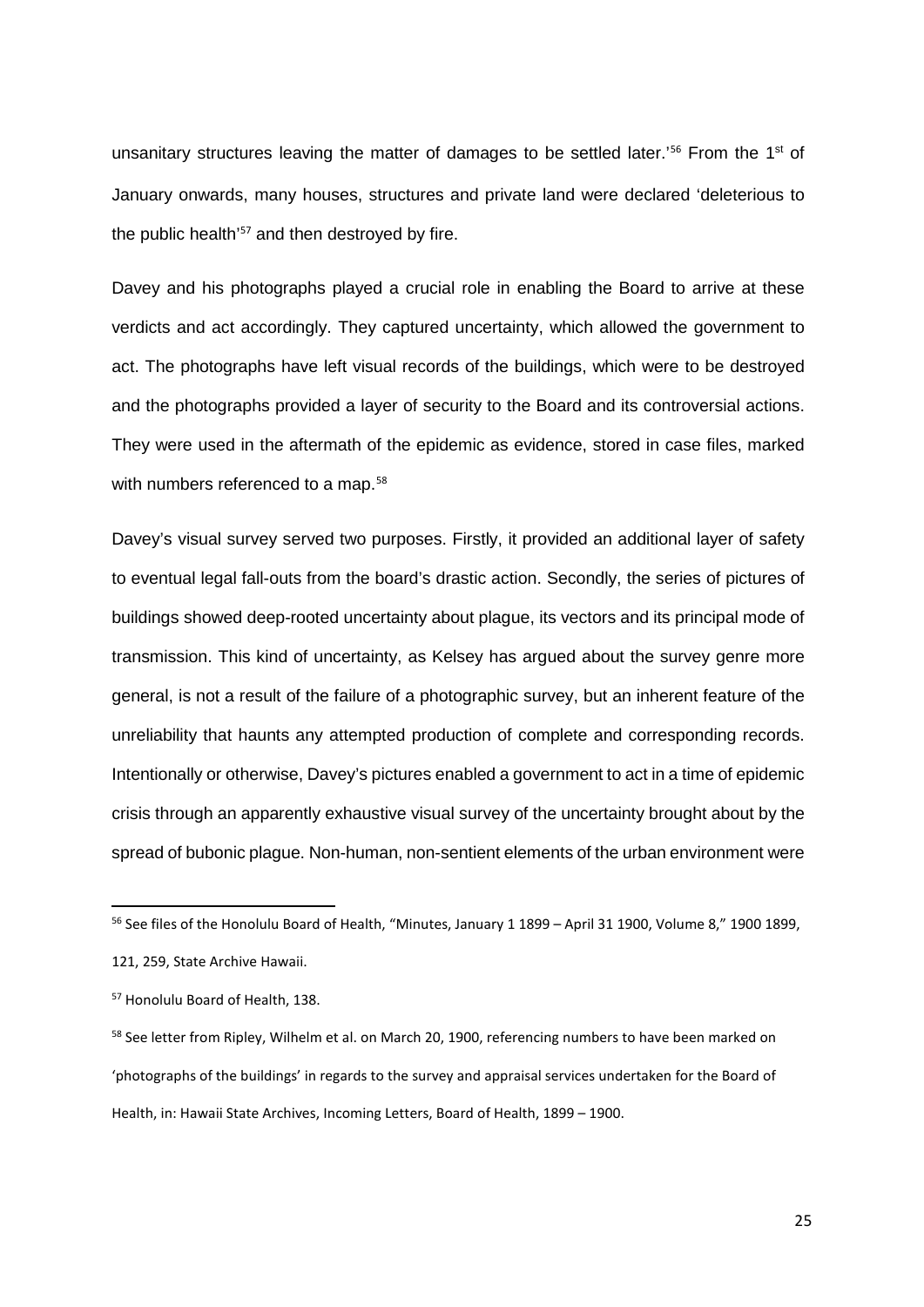declared sources of filth and causes of sickness; the houses became causal in the epidemic's story, and their destruction became feasible as a common mode of prevention and cure.

Furthermore, the purging of premises with fire was in and of itself driven by an inherent uncertainty about the minute details of the pathogen's capacity to infect more than just human bodies. Discussions at the time circled around rats and other rodents as vectors, about the contagious nature of the human patient, about the soil as a fecund niche for bacteria, and a series of goods and household items susceptible to continuously host the infectious agent. Plague was associated with a plethora of possibly infectious substances, objects and environments.<sup>[59](#page-26-0)</sup>

The medical survey photographs of Honolulu were not taken to capture specific and unique qualities, signs or 'symptoms' recognisable on or around the structures earmarked to be burned. Nor do these pictures show particularly unsanitary conditions, or identify burrows of rats or vermin. Instead, the act of carefully capturing the houses in their original, at times idyllic states with attention to period detail and corrected perspectives served to underline the uncertainty implicated in the relation of the houses to plague. As such, Davey's photographs framed inconspicuous houses as objects of medical interest, but without any secured medical meaning.

To further develop this visualisation of a medically-informed uncertainty, Elizabeth Edward's work on photographs of the British Colonial Office in India in the 19<sup>th</sup> century is of value. Her detailed analysis of the sorting practices of commissioned photographs of Indian customs sent back to the London office, explains how the failure of producing such visual order was

<span id="page-26-0"></span> <sup>59</sup> Lynteris, *Ethnographic Plague*; Simond, "La Propagation de La Peste," *Annales de l' Institut Pasteur*, no. 62 (1898).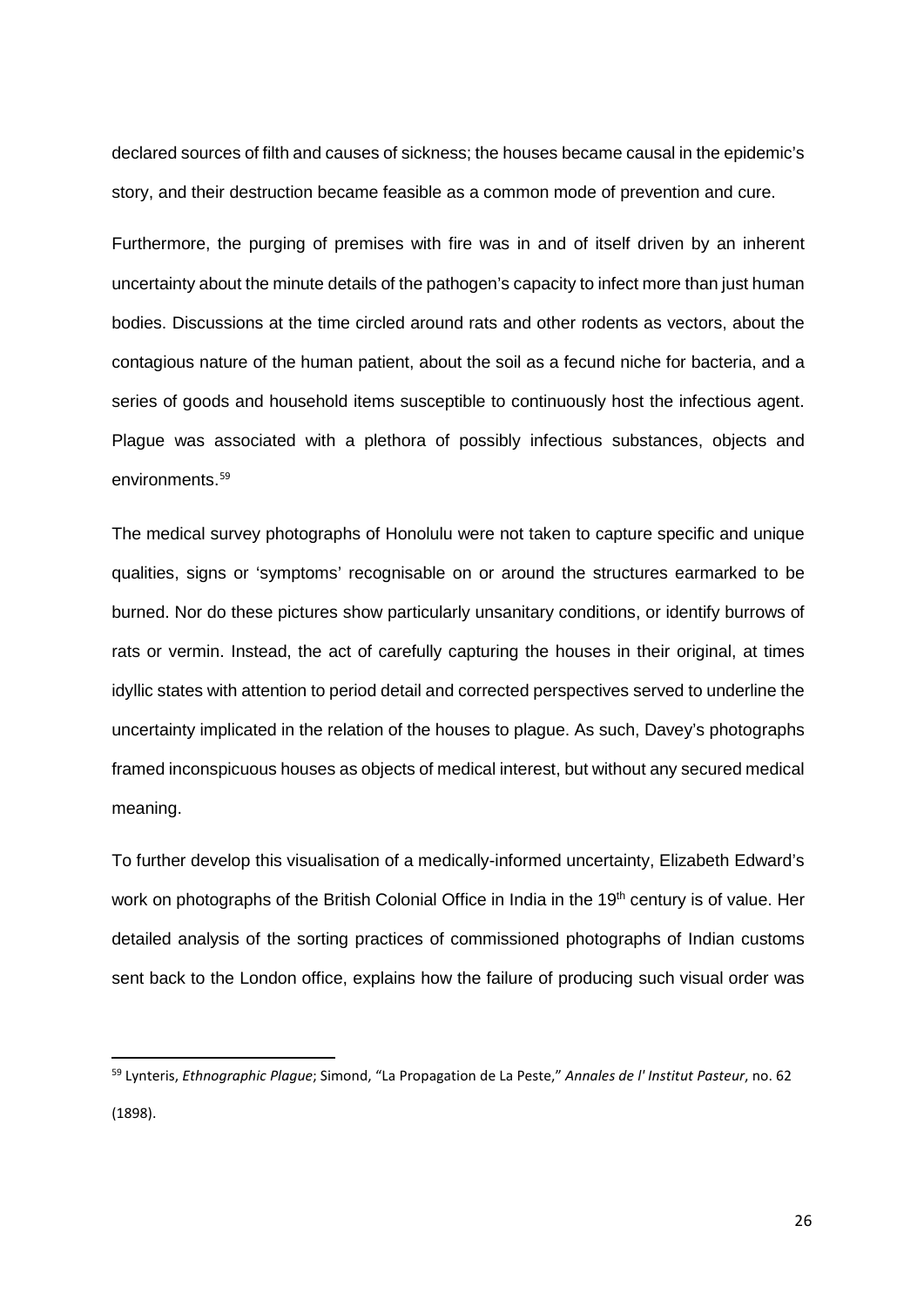evident already to the clerks at the office's archive. Edward's work draws our attention away from the instrumentality with which photographs were taken to categorise the colonial landscape. Rather, she insists on the imminent failure of these tasks. Instead of constituting an archive of certainty about Indian customs, traits and geography, the photographs return as an archive of 'uncertain knowledge'. [60](#page-27-0)

This idea of uncertainty can be richly applied to the Honolulu archive of plague photographs. If we understand the Board of Health's desire to determine the conditions of plague as an expansive information project, and the plague itself as an event that produced instability about the why, where and when of its appearance, distribution and effective containment, these photographs constitute an archive in which such tensions, rather than any information about the disease, are conserved. Davey's series did not provide a concise idea about the aetiology of plague. He only rarely hinted at ideas about measures to take which might contain the epidemic. In fact, the photographs tend to raise further question. The way they picture the plague is by bringing the unknown relations, the unspecified aspects and again the disease's unusualness to the fore.

Davey's experimental survey resembles some of the features described by O'Connor in relation to clinical portraits of the late 19<sup>th</sup> century. Disease is undeniable and incontrovertible: the act of capturing its signs announces the inevitable loss of the picture's subject. Pathology is, just as in clinical photography, an ontological certainty, which – in absence of its own unique shape – requires the photograph's capacity to treat the captured appearance as a placeholder, a face and as a portrait of the disease itself. Instead of the human face, Davey's series of plague in Honolulu remain true to their subject of houses and the urban landscape. When viewed as medical photography, this series takes illness as its subject, while it renders

<span id="page-27-0"></span> <sup>60</sup> Edwards, "Photographic Uncertainties."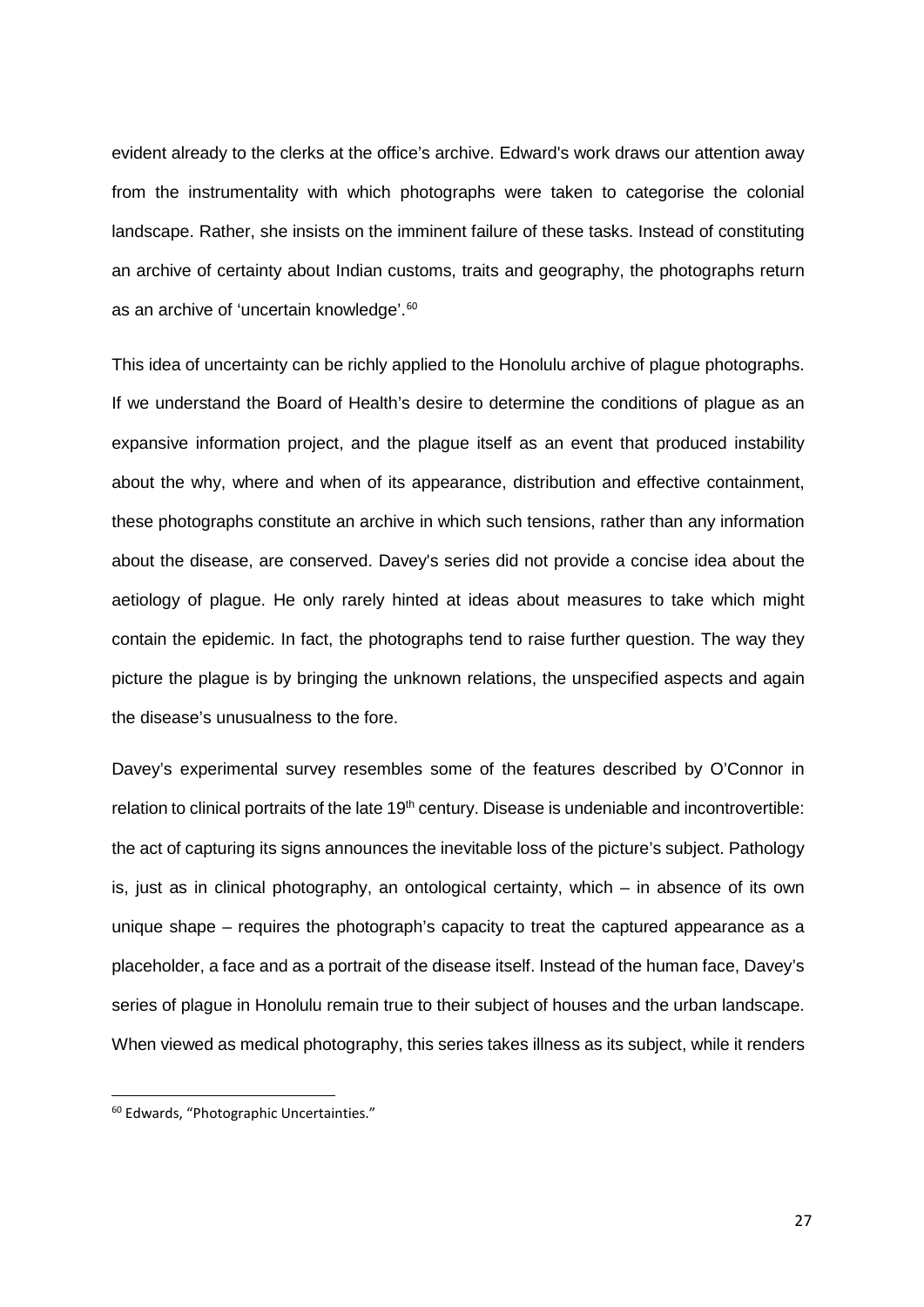this urban landscape an abstract representation of the disease. Here, similarly to clinical portraits, this relation is bound to an emphasis of uncertainty. Davey's photographs are a telling example for the capacity of medical photography to hold its subject in a state of uncertainty; a state in which the identification of the disease with a person or a landscape is established, while the nature of this relationship remains unresolved.

Archives, and in particular, survey archives are often understood to be created without an emphasis on artistic design. But thinking of medical photography through the lens of archives of uncertainty means we can no longer presuppose that a medical photograph needs to be taken with a strictly clinical intent. Even if the production of a photograph were to be following strict clinical guidelines, it has been well established that the resulting picture never seizes to carry aesthetic principles and that the boundaries between art and medical representation remain blurred.<sup>[61](#page-28-0)</sup> Davey's photographic skills were already known in artistic circles, with their traces of aesthetic routines, characteristic of a professional romantic landscape and royal photographer. But Davey's pictures were ordered by the board of health and attached to the local authority's intentions to arrive at representations of a medical domain and clinical subject. This example of plague challenges the limits of assuming medical photography to be a genre of bodily representation and it suggests careful attention to the condition of the picture's production and collection.

As the following example shows, however, an exclusive focus on issues of production and collection does not always provide a reliable anchor for a historian's approach to medical photography. 80 years after plague entered the United States, another disease would ignite controversy about the representational politics of medical photography. Accusations laid

<span id="page-28-0"></span> <sup>61</sup> Schmidt, *Anamorphotische Körper*; Didi-Huberman, *Invention of Hysteria. Charcot and the Photographic Iconography of the Salpetriere*; Suzannah Biernoff, *Portraits of Violence: War and the Aesthetics of Disfigurement* (Ann Arbor, United States: University of Michigan Press, 2017).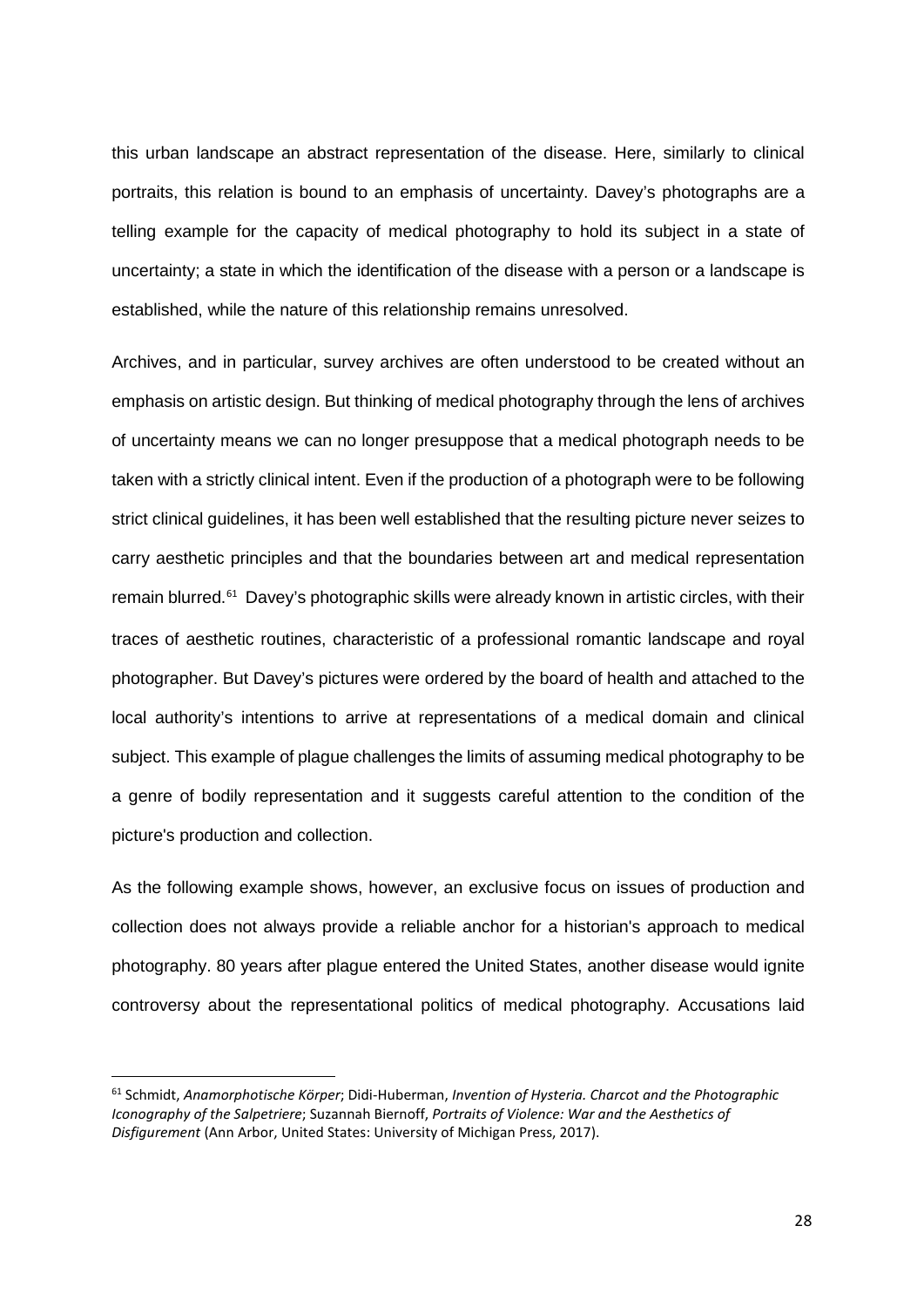against early press images and artistic works depicting AIDS were that photographs of people with AIDS could not escape being medical visualisations, regardless of the professions, conditions and collections associated with a specific photograph.

### Picturing Unusualness – Portraits of People with AIDS

Medical photography was highly significant to the visualisation of the emerging epidemic of AIDS in the early 1980s. Amongst the first publications about this puzzling syndrome were photographs. Pictures from the epidemic's first documented year in the US show herpes infections, $62$  previously rare appearances of Kaposi's Sarcoma, $63$  and other opportunistic infections hosted by patients with severe immunodeficiency. From the epidemic's beginnings, the challenge to the photographer, as well as to the medical establishment, was the absence of signature signs of AIDS. Instead, the condition became visible on the patient's body through the development of so-called opportunistic infections. Each of these infections had known signs, which were not in themselves exceptional, but now appeared in a new milieu. Previous to AIDS, Karposi's sarcoma was a common cancer in specific populations, but exceptionally rare in the US. At a time when neither the cause nor the extent of the epidemic were clear, traditional clinical photographs of visible signs on bodies of patients were essential instruments to understand the new syndrome and integrate its multiple appearances into pre-existing classifications of medical practice. This entailed a

<span id="page-29-1"></span><span id="page-29-0"></span><sup>&</sup>lt;sup>62</sup> Frederick P. Siegal et al., "Severe Acquired Immuodeficiency in Male Homosexuals, Manifested by Chronic Perianal Uclerative Herpes Simplex Lesions," *The New England Journal of Medicine* 305 (1981): 1439–44. <sup>63</sup> David T. Durack, "Opportunistic Infections and Kaposi's Sarcoma in Homosexual Men," *The New England Journal of Medicine* 305, no. December (1981): 1465–67.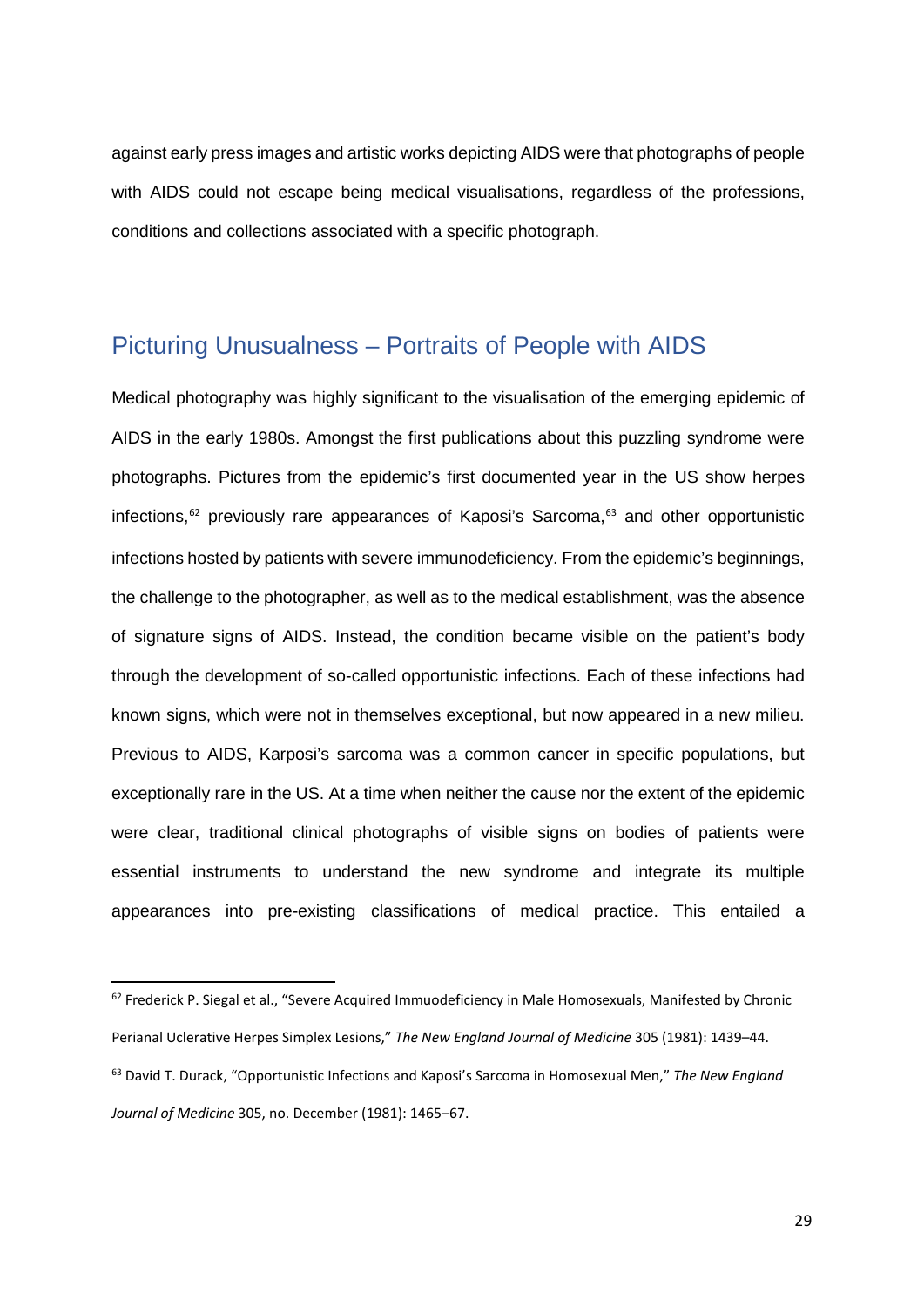rearrangement of understandings about the rare and unusual diseases now associated with AIDS. $64$ 

Parallel to the development of an institutional medical photographic record of the epidemic, photographs had deepening significance in the public sphere to document the development of the disease. In his detailed analysis of the wide photojournalistic coverage of the epidemic between 1981 and 2007, David Campbell mapped a shifting visual economy of AIDS.<sup>[65](#page-30-1)</sup> Journalistic framings in the first half of the epidemic were most concerned with capturing the disease in pictures of patients, Campbell argues, which focused on symptoms of diseases such as Kaposi's sarcoma, and medical signs, such as emaciation or skin discoloration. Close-up photographs that zoomed onto the face of a person with AIDS, even if they refrained from showing signs of disease and illness, became recognisable representations of the epidemic through the contexts in which they were printed and published. Circulating portraits of people with AIDS tended, as Bethany Ogdon argues, to 'facify' the disease rather than to show personal details about the individual, such as his or her immediate social context or biographical experiences.<sup>[66](#page-30-2)</sup> Echoing O'Connor's argument about the replacement of an individual person with a portrait of the disease, the trail of journalistic photographs of people with AIDS presented the epidemic to the public as a medicalised issue, regardless of the journal or outlet in which they appeared, whether a newspaper, TV-program, journal or gallery.

<span id="page-30-0"></span> <sup>64</sup> Lukas Engelmann, "Photographing AIDS. Capturing AIDS in Pictures of People with AIDS," *Bulletin of the History of Medicine* 90, no. 2 (2016): 250–78; Engelmann, *Mapping AIDS*.

<span id="page-30-1"></span><sup>65</sup> Campbell, *The Visual Economy of HIV/AIDS*.

<span id="page-30-2"></span><sup>66</sup> Ogdon, "Through the Image: Nicholas Nixon's 'People with AIDS.'"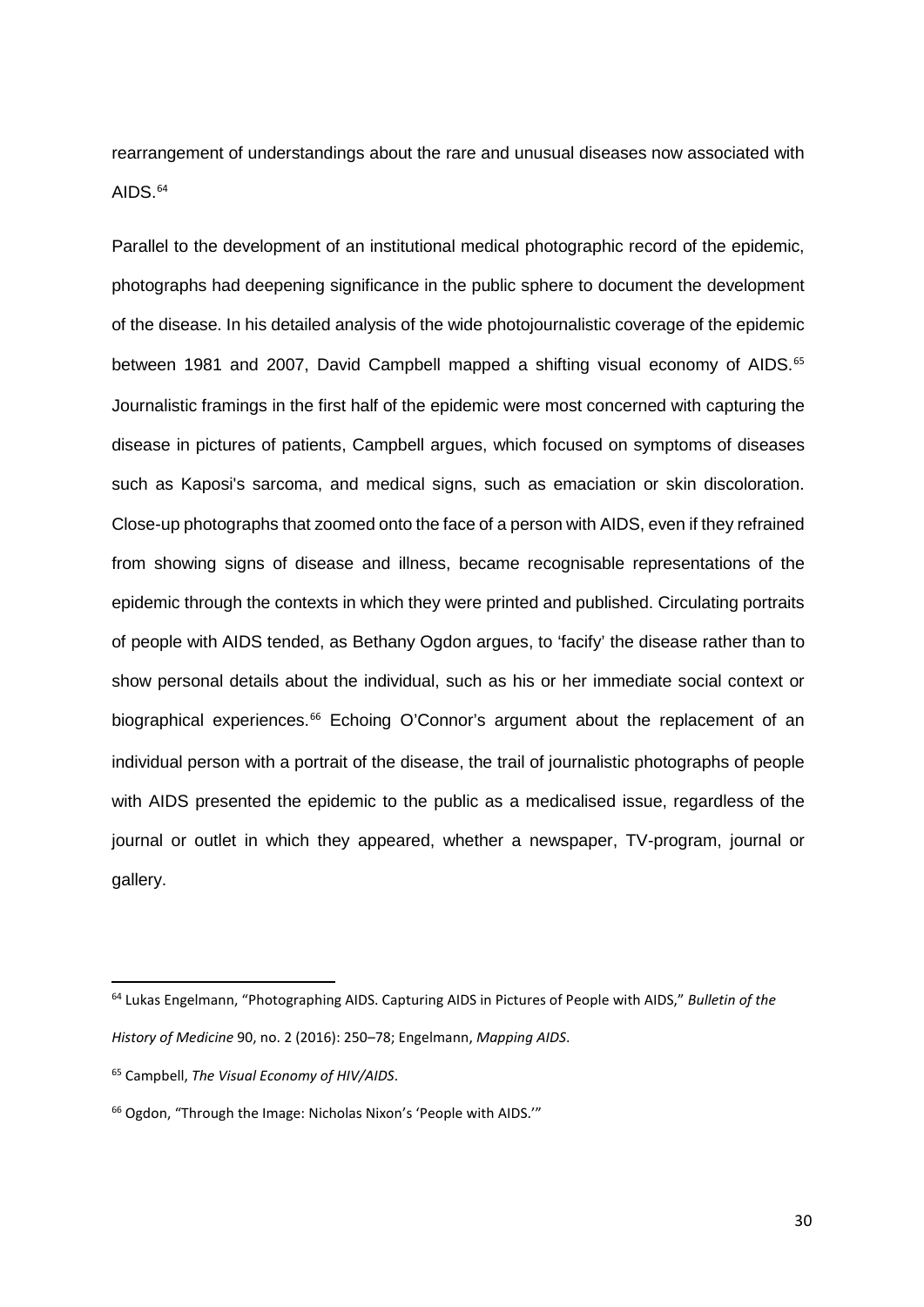'These photographs were not concerned with humanising AIDS,' Jan Zita Grover wrote in 1992, 'they were made to identify AIDS's signs and symptoms for purpose of surveillance, diagnosis and treatment.<sup>'[67](#page-31-0)</sup> The result was, Grover argued, that AIDS was publicly represented mostly through medicalised terms. Simon Watney argued that clinical portraits visualised AIDS as a discrete illness, rather than a conceptual diagnostic category. The pervasive circulation of such images and motifs beyond medical institutions contributed to stigmatisation and isolation of people with AIDS.<sup>[68](#page-31-1)</sup> In the eyes of many critics, as a medical style of photography leaked into the public sphere, its adaptation into journalistic and artistic visions of AIDS was complicit in framing the person with AIDS as a risk to public health. This in turn encouraged stereotypical views of the syndrome's link with male homosexuality, increasing isolation of those struggling with the fatal illness. Photographs such as those published in the *New York Times* between 1981 and 1990 tended to 'equate homosexuality with promiscuity, risk-taking, AIDS, and the danger of infection', as Sophie Junge summarises. This sentiment characterised the vast majority of photographic journalism on AIDS in the first decade.<sup>[69](#page-31-2)</sup>

A critical division needs to be made here between journalistic and artistic or activist portrayals of people with AIDS. While medical signs and symptoms might have been a focus of media outlets, artists and AIDS prevention campaigns 'explicitly refrained from using images of the

<span id="page-31-0"></span> <sup>67</sup> Jan Zita Grover, "Visible Lesions: Images of PWA in America," in *Fluid Exchanges: Artists and Critics in the AIDS Crisis*, ed. James L. Miller (Toronto: University of Toronto Press, 1992), 24.

<span id="page-31-1"></span><sup>68</sup> Simon Watney, "Photography and AIDS," in *The Critical Image: Essays on Contemporary Photography*, ed. Carol Squiers (Seattle: Bay Press, 1990), 178 f.

<span id="page-31-2"></span><sup>69</sup> Sophie Junge, *Art about AIDS, Nan Goldin's Exhibition Witnesses: Against Our Vanishing* (Berlin: De Gruyter, 2016), 197, https://doi.org/10.1515/9783110453072.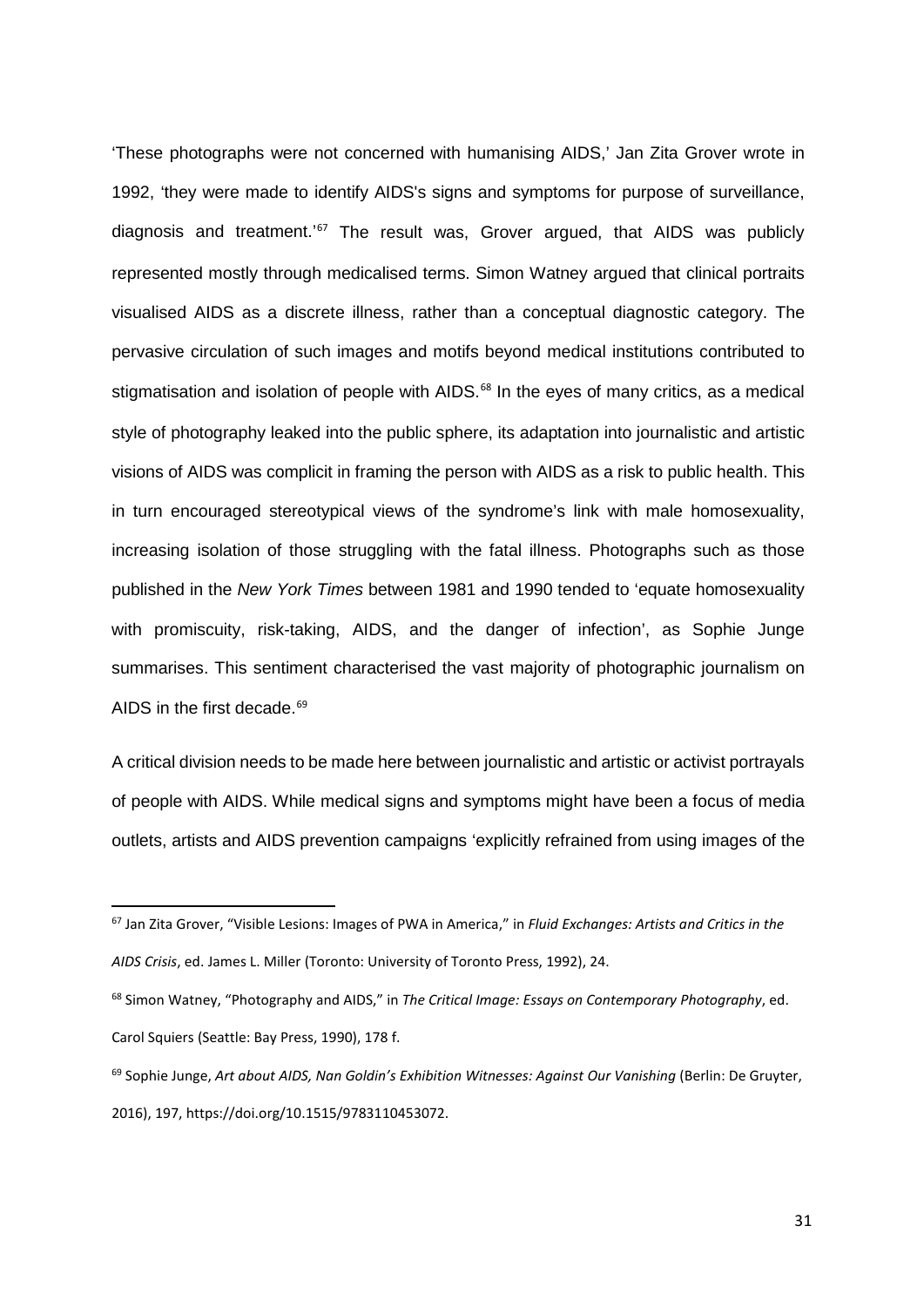bodily ailment of people with AIDS.'[70](#page-32-0) Where media and photo-journalism implicitly contributed to the visual assemblage of the emerging epidemic through pathologised visions of homosexuality, artist communities on the other hand curated exhibitions in the late 1980s which aimed to define an alternative and critical vision of what the epidemic meant. Exhibitions sought to present community over isolation, reflection over blame and affection with intimacy over stigma and rejection. Projects such as Nan Goldin's exhibition 'Witnesses' in New York, discussed by Junge, rejected representations of guilt and infantilisation, aiming instead to strengthen the notion of collectivity in critical reflection of the desexualised body with AIDS.<sup>[71](#page-32-1)</sup>

However, not all artistic expressions followed the same conscience agenda to modify a medicalised vision of the epidemic. Over the epidemic's first five years, the pivotal controversy about medicalised visions in artistic photography of AIDS developed with a focus on Nicholas Nixon's photographs of people, such as the portrait of Tom Moran in Figure 3.

<span id="page-32-0"></span> <sup>70</sup> Junge, 181.

<span id="page-32-1"></span><sup>71</sup> Junge, 215.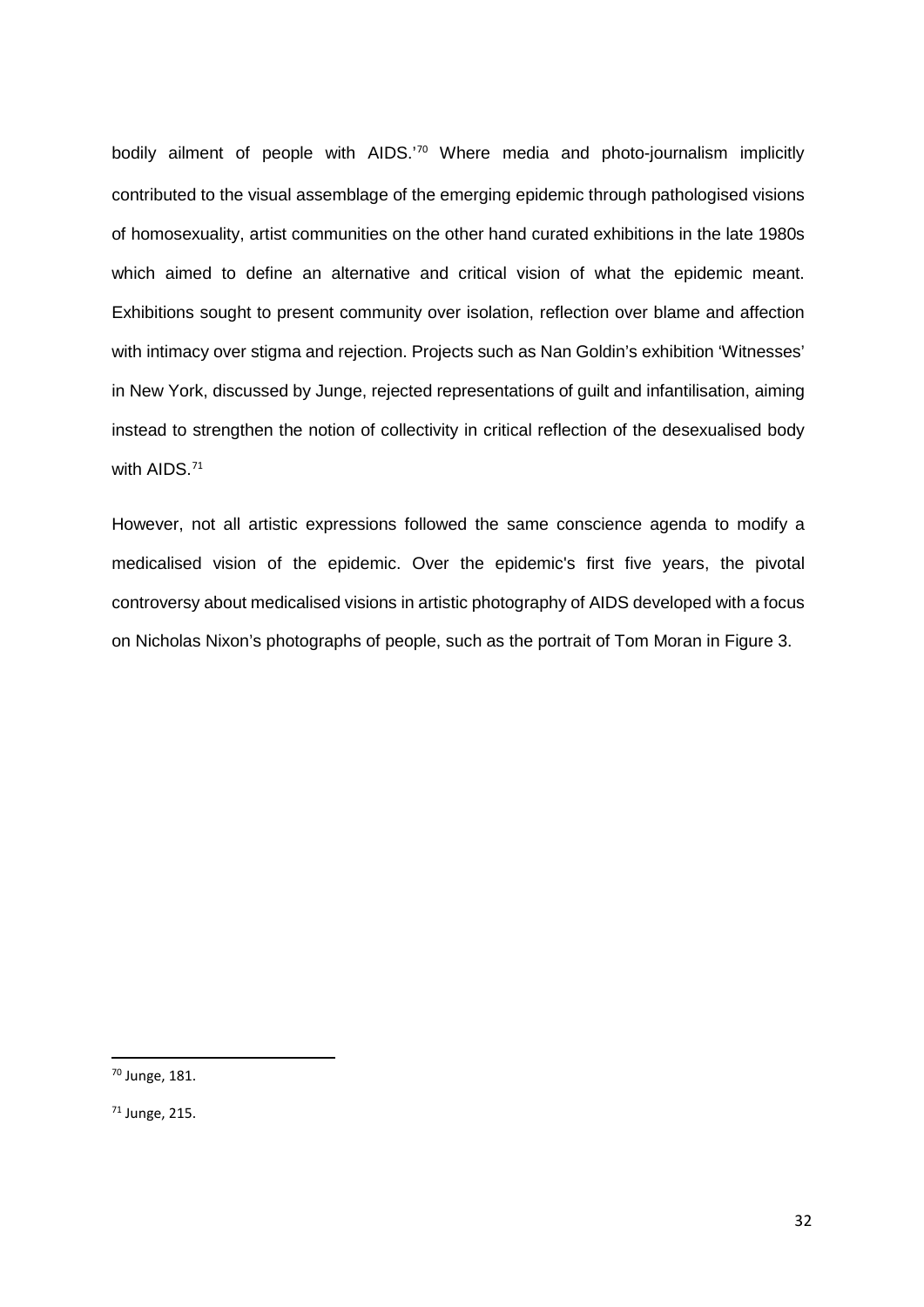

*Figure 3 Nixon, Photograph of Tom Moran, New York c 1986, Courtesy of the Artist.* 

On September 15th 1988, Nixon opened an exhibition at the New York Museum of Modern Art (MoMa), entitled *Pictures of People*. Among the portraits was a series of images of people dying from AIDS: volunteers who had answered Nixon's advertisement in the Boston AIDS Action Committee newsletter from 1987. Intent on bringing individual suffering to the fore, Nixon's aesthetic leaves a moving impression of the hopelessness AIDS inflicted at that time, which had hitherto remained out of sight to the majority of the American public. Nixon's motivations were liberal and humanitarian, but his exhibition and the controversy that ensued show the complexities of his perhaps naïve endeavour to 'give AIDS a face.<sup>'[72](#page-33-0)</sup> Nixon had used a professional camera, worked with long exposure time, and his photographs of Moran and other persons with AIDS were taken in contrast-rich black and white. The effect of long exposure – comparable to Davey's portraits of plague-ridden houses - stress the effect of isolation and dissolution: The shadows of emaciation emphasised Moran's hollow cheek

<span id="page-33-0"></span> <sup>72</sup> Nicholas Nixon and Bebe Nixon, *People with AIDS* (New York: David R. Godine, 1991).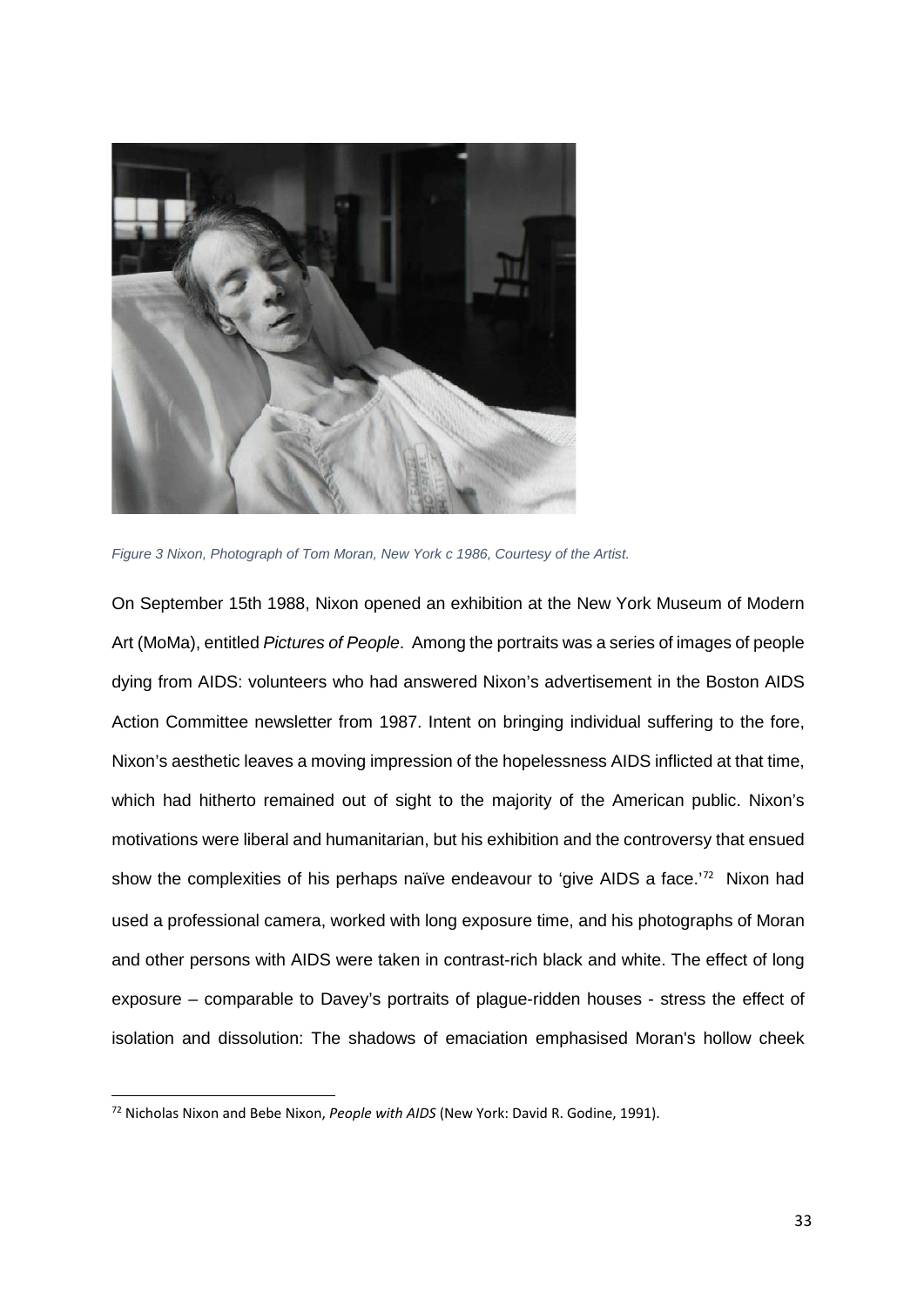bones, they arrested the gaze on the minute particularities of the body, depicted as a body of AIDS.<sup>[73](#page-34-0)</sup>

While Nixon's photographs were praised by the media, art critics and politicians at the time, AIDS activists staged a protest at the exhibition's opening. Cultural critic Douglas Crimp argued that the photographs decontextualised the persons suffering from AIDS, isolated them, and thus catalysed fear of AIDS and those who carried the virus. To Crimp, the exploitation of isolated and individualised personal experiences of AIDS for public spectacle was bound to extermination of a public, social, cultural and political responsibility for the epidemic crisis. 'The privacy of the people portrayed is both brutally invaded and brutally maintained,' he concluded. In Crimp's view, these photographs should be understood as 'phobic images, images of the terror at imagining the person with AIDS as still sexual.'[74](#page-34-1) Rejecting the aesthetics of Nixon's photographs, Crimp arrives at a critique almost identical to the one O'Conner made more generally regarding the clinical portrait: the person with AIDS becomes not only the face of the disease, but also a powerless patient, nothing more than a sign of the disease itself.

'The construction of the image of the patient,' Sander Gilman wrote in 1988 reflecting on such photographs of AIDS, 'is thus always a playing out of this desire for a demarcation between ourselves and the chaos represented in culture by disease.<sup>'[75](#page-34-2)</sup> In the mid-1980s, photographs of people with AIDS were foundational to ongoing debates about how the epidemic was to be perceived, how the problematic history of the medical politics of lifestyle

<span id="page-34-0"></span> <sup>73</sup> Junge, *Art about AIDS*, 214.

<span id="page-34-1"></span><sup>74</sup> Douglas Crimp, "Portraits of People with AIDS," in *Melancholia and Moralism. Essays on AIDS and Queer Politics* (Cambridge, Mass: MIT Press, 2002), 83–107.

<span id="page-34-2"></span><sup>&</sup>lt;sup>75</sup> Gilman, "AIDS and Syphilis: The Iconography of Disease."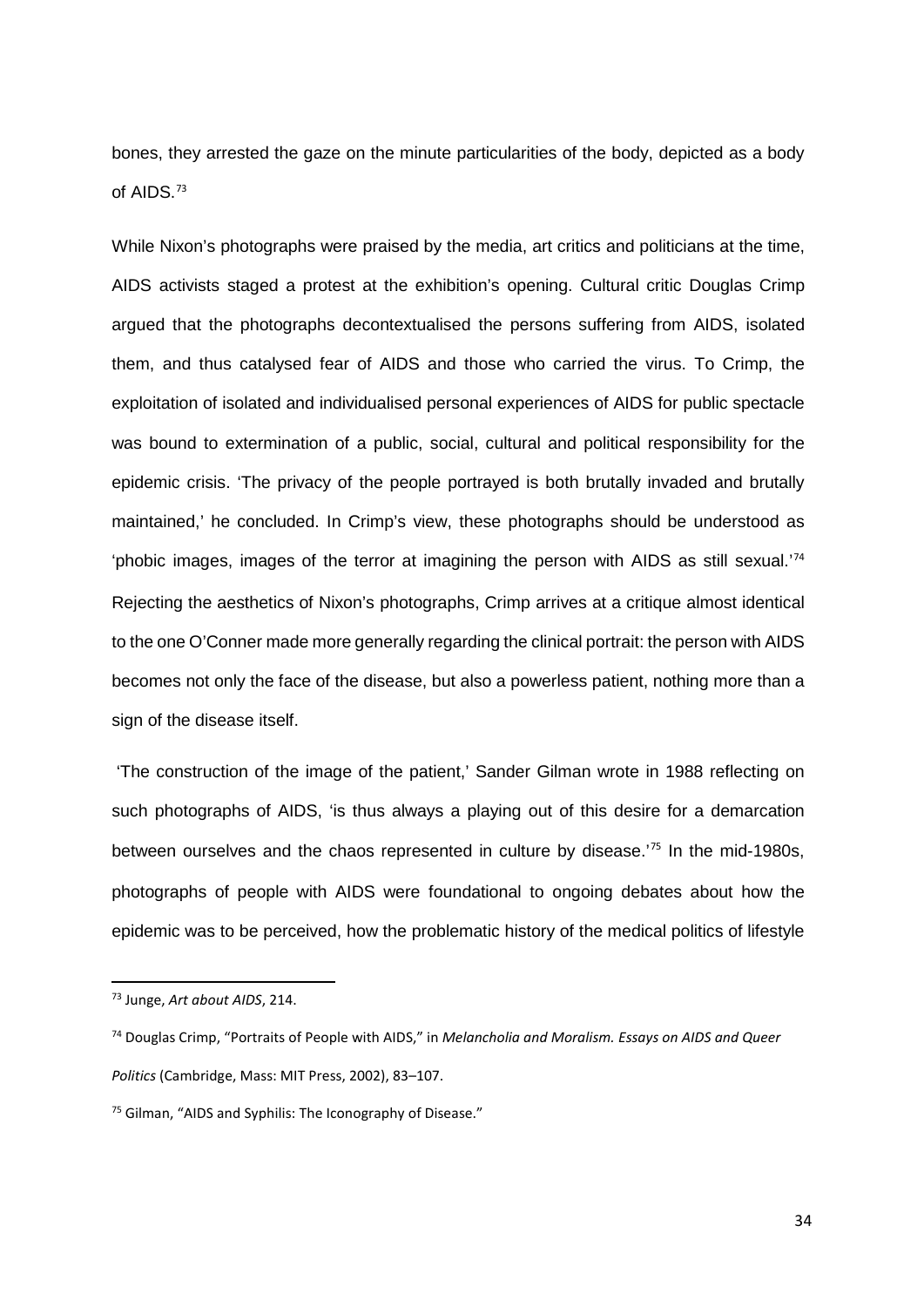were to be reconciled, and how a person with AIDS was imagined. Broadly defined as the visualisation of disease rather than an individual illness experience, this gaze was blamed for structuring the predominant visual regime of AIDS photography at that time. The professional practice of medical photography was in turn thought to be the origin of a new way of seeing disease in which personal crisis, social struggle and political unrest remained persistently unseen.

To acknowledge this case and the critique raised against journalistic and artistic photographs of people with AIDS, poses a second challenge to any traditional understandings of medical photography. The medically motivated production of photographs – the clinical photography unit or a photographer hired by a local Board of Health – is not a necessary condition to define a distinct genre of medical photography. In the history of AIDS, photographs have been interpreted as 'medical' due to discrete aesthetic qualities, which at times follow closely on the heels of those from traditional clinical portraiture. But in cases such as Nixon's series, it is a realm of effects and conditions in which the photographs seem to have lost the purpose and values by which their production was governed. Instead, critique and protest were raised because the pictures seemed to have acquired a medical quality. To some extent, the picture's representation of a person with AIDS was medicalised after the picture was taken.

The example of medical photography in the AIDS crisis encourages us to move the context in which photographs are produced to the side. Pictures of people with AIDS prompt focus on the problems that photographs were intended to address, and to conceive of medical photography as a mode of problematisation. Alex Preda's study on medical discourses of AIDS adds a useful angle to this approach. Preda looked at the early formation of scientific knowledge around the AIDS epidemic by analysing rhetoric in medical journals and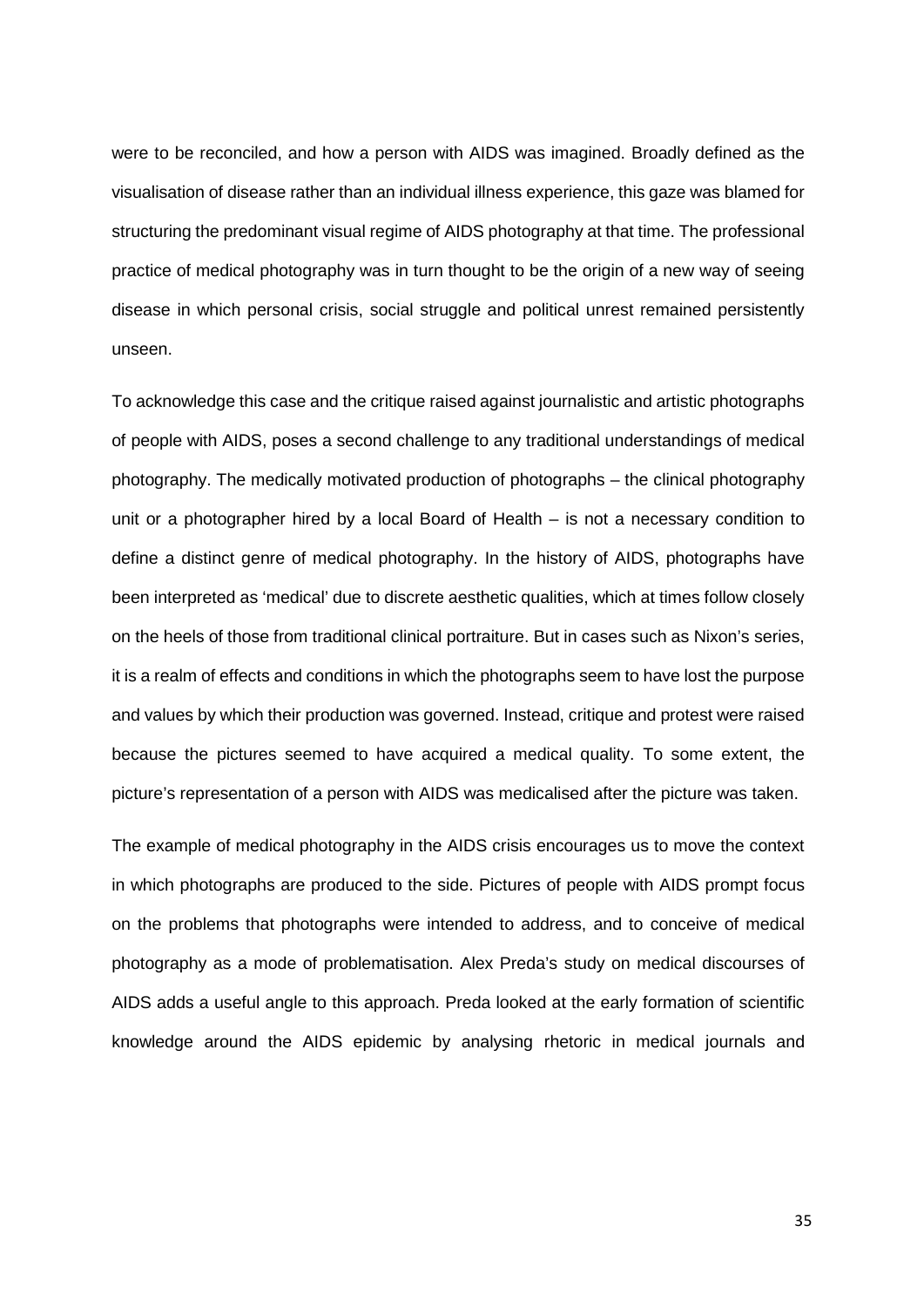publications.[76](#page-36-0) His attention to metaphors, narratives, and classifications in the first years illuminated how the rules of seeing AIDS were formed. He argued that the challenge of AIDS was one of reorganising medical classes, shifting the habitat of well-known and well-classified diseases such as KS and the lung infection PCP.<sup>[77](#page-36-1)</sup>

Preda's analysis of rhetorical devices assumes that the *unusualness* of well-known diseases and infections appearing in non-characteristic social groups was a crucial condition for researchers to write about the new syndrome. In the case of KS before AIDS, the rare skin cancer used to be associated with predominantly old males from various geographic regions in eastern regions and throughout the African continent. In the early 1980s, KS resurfaced in very 'unusual,' 'rare' and 'uncommon' ways<sup>[78](#page-36-2)</sup>. This rhetoric of the disease's unusualness served to distinguish KS of the past from a new kind of KS, which needed a new classification as it belonged to a new kind of disease. Preda argues that the new rules of seeing KS in its modern milieu were achieved by casting homosexual men as the predominant risk group.

Crucial to Preda's argument is the rhetorical establishment of homosexual men as a fundamental condition, a background of sorts, which allowed physicians to see KS as a symptom of a new syndrome and to establish a recognition of AIDS-related-KS as the 'usual unusual.' The new framing of KS was bound to the social categories of the patients in whom it appeared and to establish KS as the index-marker for what would later be known as AIDS. This visible background of the sub-population was necessary to make the new disease visible in the foreground.

<span id="page-36-1"></span><sup>77</sup> Ibid., 46.

<span id="page-36-2"></span><sup>78</sup> Ibid., 56.

<span id="page-36-0"></span> <sup>76</sup> Alex Preda, *AIDS, Rhetoric, and Medical Knowledge* (Cambridg, UK: Cambridge University Press, 2005).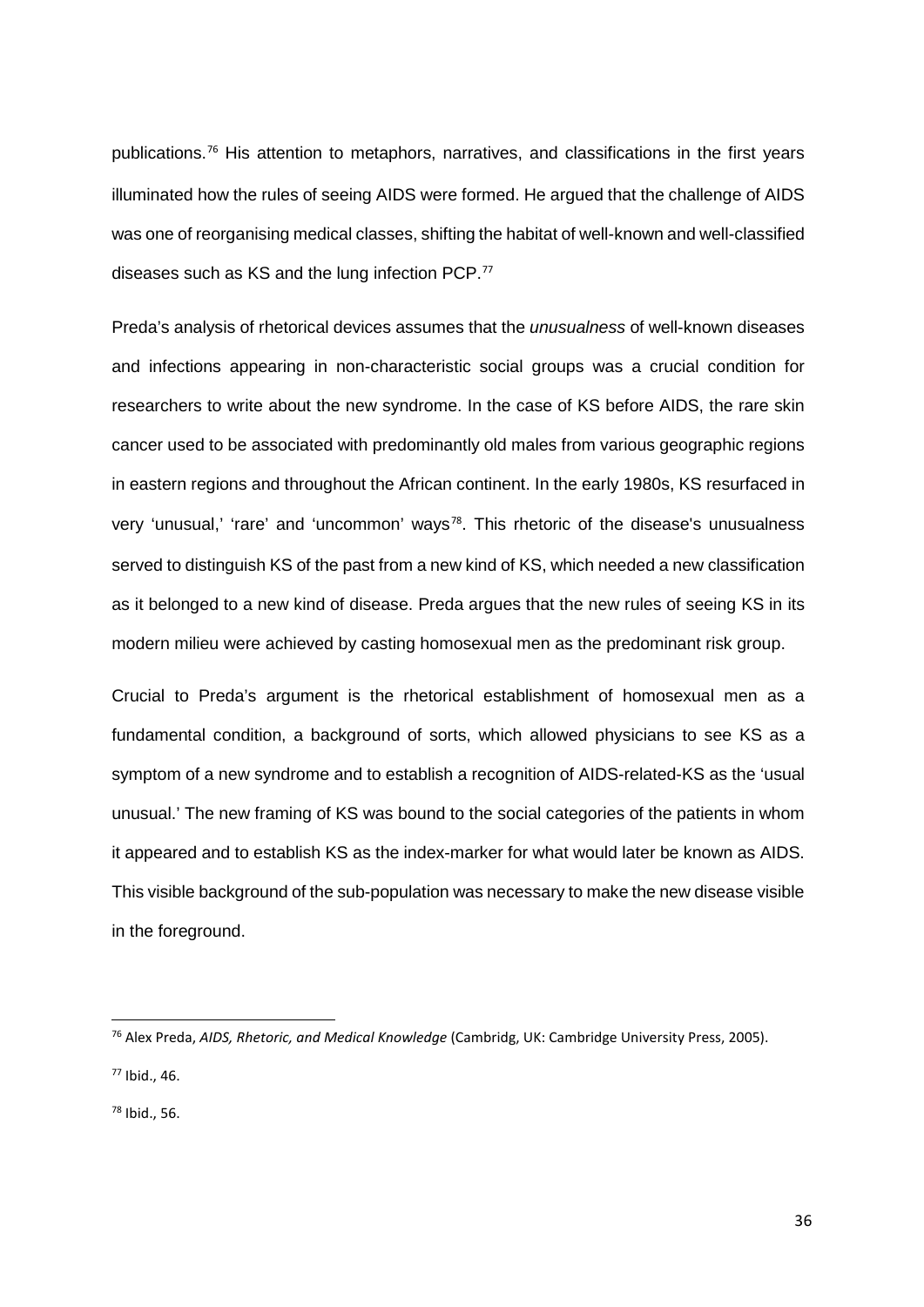One could extend Preda's argument to the wider context of AIDS photographs, which despite their different intention, became medical, or were accused of sustaining a medical gaze. The medical discourse attempted to establish a vision of disease categories and classes through these visualisations of an unusual milieu. On the other hand, journalistic and artistic visualisation attempted to rescue the framing of personhood and identity from the notion of unusualness. In a logical reversal, the medical framing was drawn to see the usual disease on an unusual kind of body. In opposition, the activist's critique emphasised the usualness or normality of the homosexual body to salvage it from the unusual appearance of disease and illness.

Medical photography works in AIDS history as a mode of sustaining the notion of unusualness. Rather than defining a disease or classifying an epidemic through portraits of discrete symptoms, the photographs of Nixon and other artists, as well as of professional clinical photographers, interrogated the undefined and controversial relationship between the kind of person in front of the lens and the disease they carried.<sup>[79](#page-37-0)</sup> Given the high stakes of investing in the definition of a relationship between the emerging epidemic and vulnerable social groups, the photographic representation of AIDS became assailable to critique. But, as this case study suggests, the problem was not that every photograph of a person with AIDS insisted on an identification of homosexuality and AIDS, but that within the visual space of the picture the line between identity and morphology, between personhood and disease, remained blurred. As pictures of AIDS, photographs sustained the unusualness of the way in which the syndrome appeared, irrespective of production and circulation in art, journalism, or the clinic.

<span id="page-37-0"></span> <sup>79</sup> For an extensive analysis of the medical photographs of AIDS, see Chapter 2 in: Engelmann, *Mapping AIDS*.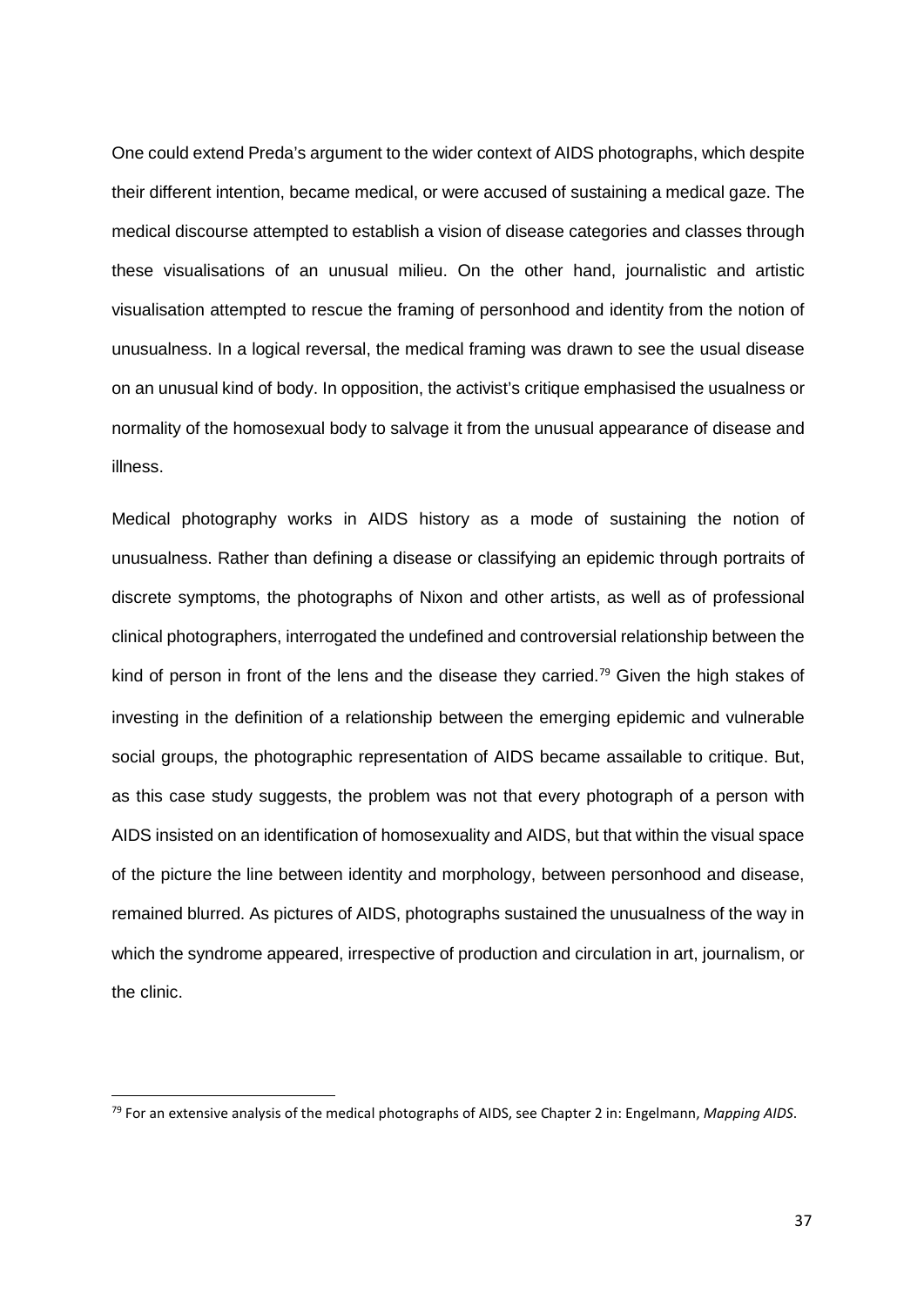### Rethinking Medical Photography

The two examples of photographs of plague and AIDS at the centre of this paper would slip through most accounts of the history of medical photography. The pictures of plague in Honolulu lack persons identifiable as patients with characteristic symptoms. Davey's series on closer examination come to the historian's eyes as medical photographs not through their contents, but through their archival provenance. The pictures have been preserved as representations of the 1900 outbreak of plague, and it is the archival trace of their manufacture that attracts historical interest. Analysis of the pictures does not serve to reinstate a sanitary state order or establish a thorough analysis of the epidemic's ecology, but the series' prevailing contribution remains a mapping of the uncertainty that accompanied the appearance of plague on the pacific island. These pictures, which are not identifiable as medical photographs purely through their visual contents, comprise an archive that records and sustains the notion of uncertainty. This uncertainty was valuable in a scientific climate that lacked explanatory frameworks to rationalise the outbreak of plague in Honolulu. Uncertainty marked the contemporary struggle of defining how exactly bacteria infected the houses of Honolulu which were consequently burned down. The series of photographs remains as an archive of uncertainty.

AIDS left us with pictures, which are recognisably medical photographs despite their nonmedical origins. In the 1980s, artistic representations of people with AIDS sought to escape the fatalism of clinical photography, to avoid images of isolated victimhood. Instead, they arrived at visualisations of the epidemic that maintained the political stakes and exemplified the dignity of those resisting the stigma of AIDS and homosexuality. Medical photography acquired significance far beyond the production of clinical pictures in hospitals. The genre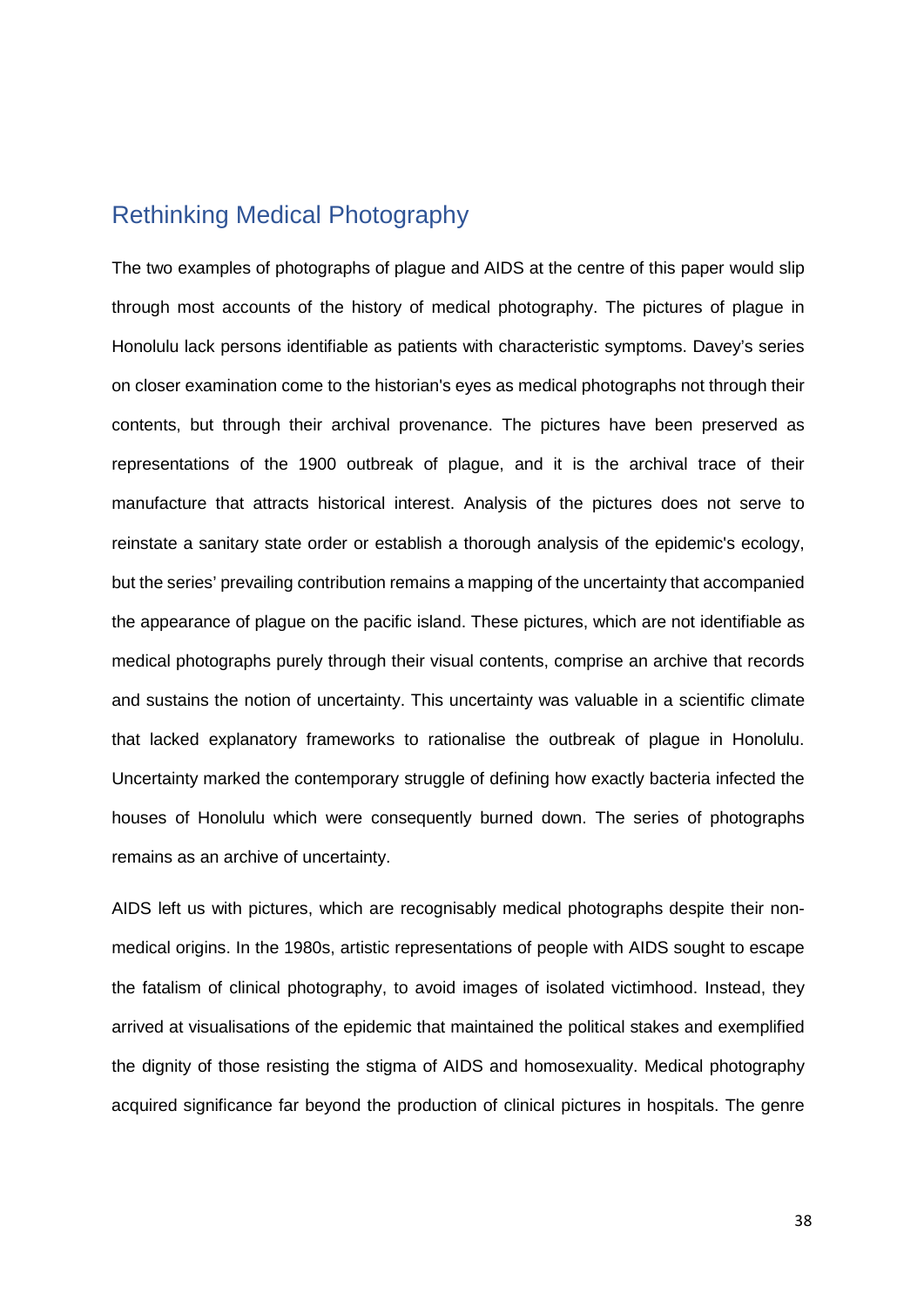became identified with a mode of visualisation that sought a relationship between homosexual lifestyle and the disease, without explicitly defining the way this relationship was considered. In other words, medical photography was useful to capture the unusualness of the syndrome's appearance within a subpopulation, without drawing causal conclusions. This configuration allowed epidemiologists to argue about the syndrome's causes and speculate about correlations between the emerging epidemic and its most prominent population. But this replacement of the picture of the disease with portraits of its patients also laid the genre vulnerable to prevailing stereotypes. The photographs of people with AIDS crafted a visual regime in which those at risk were identified and separated from those who understood themselves to be immune.<sup>[80](#page-39-0)</sup>

Archives of uncertainty and portraits of unusualness: both qualities bring us a step closer to approach the history of medical photography at a more meaningful level than just the visible content of pictures or the professional insignia of the photographer. O'Connor's argument about the 'absent presence' of diseases in clinical portraits can be extended to consider the ways in which medical photography produce registers of the infractions of norms and conventions, rather than of the patient and of medical intention. The two photographs share the loss of a normal state as their implicit subject. Whether the pictures show built environments or personal suffering, they point to the deviation of their content from what could be considered 'normal and healthy' in a specified context. The photographs do not deliver a definitive diagnosis, but nevertheless signal to the reader – or observer - the presence of an unusual occurrence.

In the historiography of photography, both authorship and aesthetic conventions have long been dismissed as stable anchors of a photograph's meaning. The field has moved to

<span id="page-39-0"></span><sup>80</sup> Gilman, "AIDS and Syphilis: The Iconography of Disease."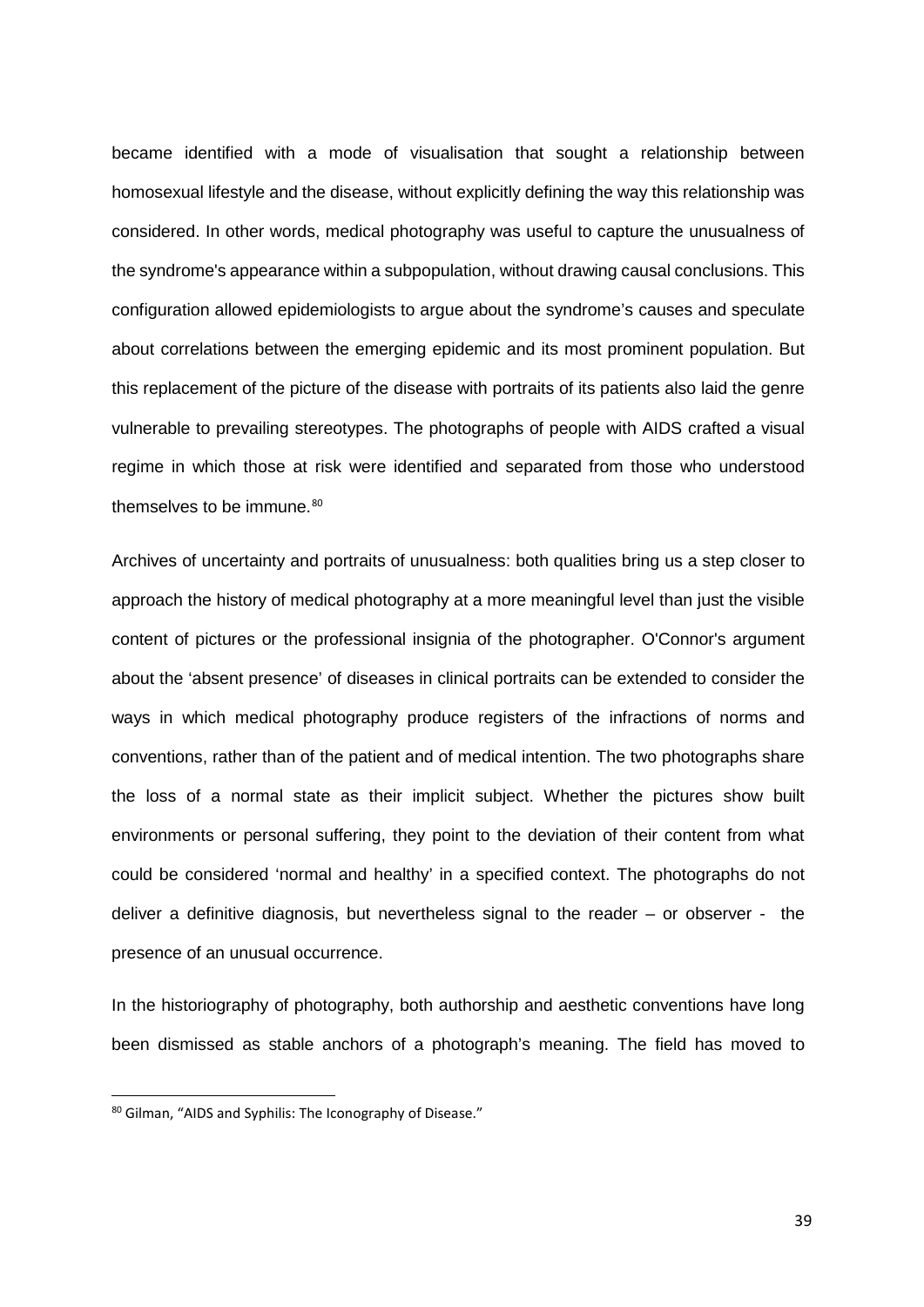prioritise questions of use and practices of framing to emphasise the multiplicity of investments through which photographs become meaningful. In many ways, medical photographs with their characteristic indeterminacy between science and art, patient and disease, normal and pathological take on a paradigmatic position in this approach. However, stopping short of declaring medical photography to be an indeterminate medium that shifts in and out of functions and purposes, this paper aims to reframe the question of what separates a medical photograph from photography at large in the work of historians.

With the example of the two reluctant medical photographs above. I suggest a conceptual analogy with Rheinberger's 'experimental system'. Rheinberger turned to his descriptions of experimental systems in the life sciences to understand how new things, new objects and new understandings emerge into the world. Medical photography is also a technology through which uncertainty is not resolved, but rather sustained. Rheinberger describes 'systems of manipulation designed to give unknown answers to questions that the experimenters themselves are not yet able clearly to ask.'<sup>[81](#page-40-0)</sup> Rather than delivering a predetermined object that researchers have already discovered and defined, the nature of these experimental configurations is loose enough to allow unforeseen results to appear. Experimental systems can be understood, Rheinberger suggests, as 'vehicles for materialising questions.<sup>'[82](#page-40-1)</sup> To read medical photography as an experimental system, set up to materialise questions about diseases, rather than recording diseases' representations or sorting them into classes, allows a widening of the genre's domain into a historically grown practice of picturing the unusual.

<span id="page-40-0"></span> <sup>81</sup> Hans-Jörg Rheinberger, *Toward a History of Epistemic Things: Synthesizing Proteins in the Test Tube* (Stanford: Stanford University Press, 1997).

<span id="page-40-1"></span><sup>82</sup> Rheinberger, "Experimental Systems," 28.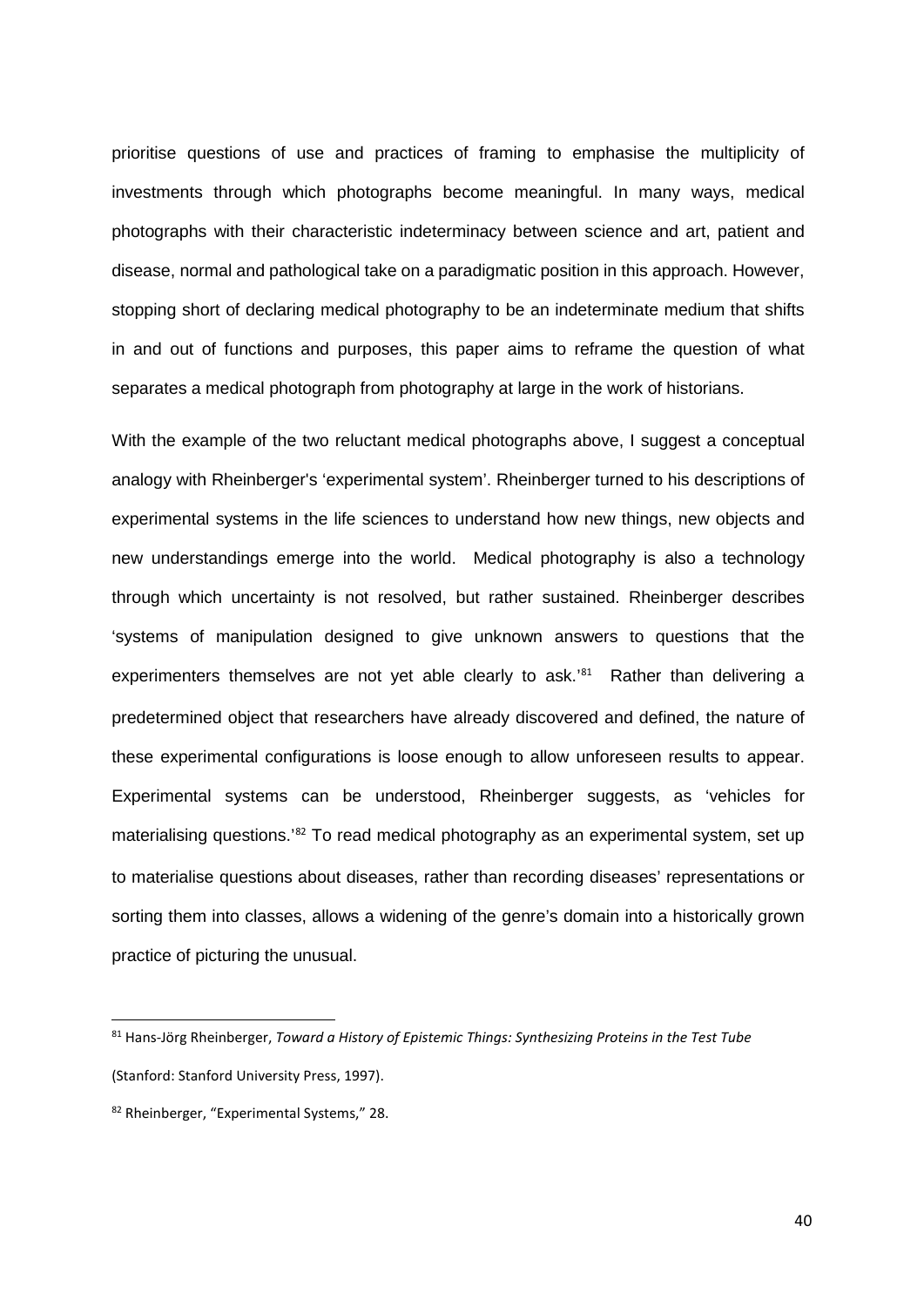Finally then, thinking about medical photography as an experimental system allows us to place photography firmly within processes of normalisation and pathologisation. This approach removes the genre from the expected appearance of identifiable signs on the surfaces of bodies. It certainly questions whether the presence of recognisable symptoms is indeed a requisite attribute of medical photography. Instead of seeing photography as a practice of standardisation, the examples from plague and AIDS show medical photography to be a highly contextualised practice, in which the process of photographing contributes to rendering a body or a street as unusual; a process in which a value is ascribed rather than an index sign identified. It is a practice that renders objects and bodies uncertain, and thus crafts the conditions under which the investigation of a pathology can commence. With reference to Canguilhem, we can think of this photography as a practice of medical problematisation. As the health of both the body with AIDS and the alleyway housing plague is gone, capturing these moments in pictures mark the loss of their innocence. Medical photography might be best understood as a register that indicates the absence of health in these scenes or individuals to provide conditions under which 'knowledge may be possible.'<sup>[83](#page-41-0)</sup>

With pictures of plague and AIDS, we see how photography has since its invention challenged the idea that there might be a clear line between health and pathology. Simplistic categories of normalcy and disease fade and in their place appear liminal qualities, notions of unresolved uncertainty and unusualness. The photographs show a capacity to document that which is not, or not yet known, classified and ordered. In photographs, a disease does not just appear as an isolated clinical sign, a recognisable pattern, but almost always persists as a poorly differentiated situation of life itself.

<span id="page-41-0"></span> <sup>83</sup> Canguilhem, *On the Normal and the Pathological*, 52.